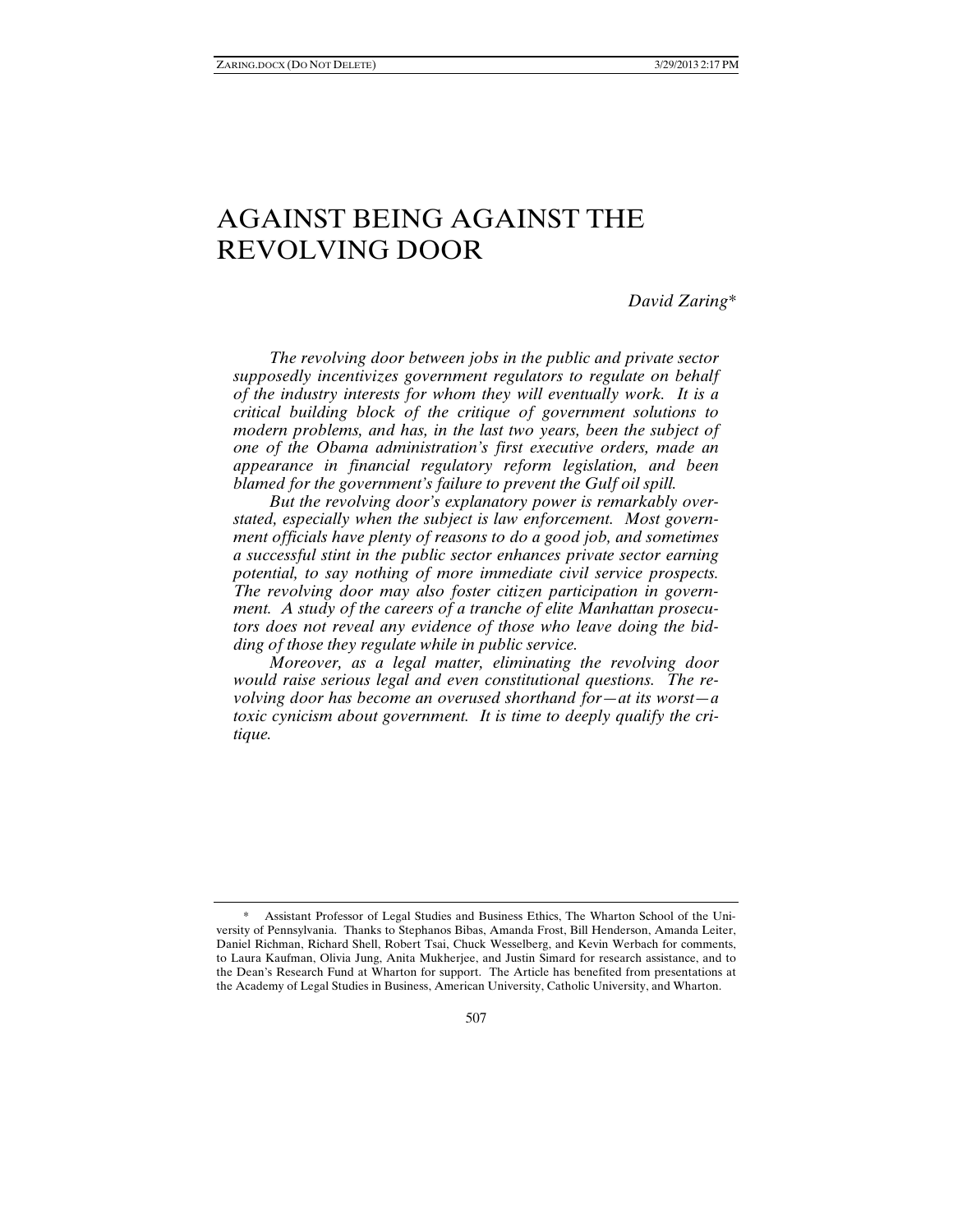#### TABLE OF CONTENTS

| L   |                 |                                                           |  |  |
|-----|-----------------|-----------------------------------------------------------|--|--|
| H.  |                 |                                                           |  |  |
|     | А.              |                                                           |  |  |
|     | B.              |                                                           |  |  |
|     | $\mathcal{C}$   |                                                           |  |  |
| HL. |                 | THE CAMPAIGN AGAINST THE REVOLVING DOOR  522              |  |  |
|     | А.              |                                                           |  |  |
|     | <i>B</i> .      |                                                           |  |  |
|     | C.              |                                                           |  |  |
|     | D.              |                                                           |  |  |
|     | E.              |                                                           |  |  |
|     |                 | IV. THE REVOLVING DOORS FOR PROSECUTORS: A CASE STUDY 530 |  |  |
|     | $\mathcal{A}$ . |                                                           |  |  |
|     | <i>B</i> .      |                                                           |  |  |
|     | C.              |                                                           |  |  |
| V.  |                 | LEARNING TO LIVE WITH THE REVOLVING DOOR  546             |  |  |
|     |                 |                                                           |  |  |
|     |                 |                                                           |  |  |

"Bringing down a governor or another high-profile defendant is one of those career-defining moments for prosecutors and usually hastens their exit from public service."1

#### **INTRODUCTION**

It is an article of faith among many that government employees are motivated by the prospect of future employment in the private sector particularly in the sector that they regulate. This revolving door, moreover, is supposed to be one of the most corrupting features of government service, and has been a capstone of the case against the regulatory enterprise by both libertarians generally opposed to government and progressives hoping to make it better.2

You could say about many bureaucracies, civil and criminal, what Professor John Coffee has said about one of them: "The revolving door is such a dominant fact about the S.E.C.'s culture . . . . You get people who go to Washington for one to three years and then go back to Wall

 <sup>1.</sup> Ameet Sachdev, *Blagojevich Prosecutor to Step Down*, CHI. TRIB., Jan. 27, 2012, at 4.

 <sup>2.</sup> *See* David Zaring, *Regulating by Repute*, 110 MICH. L. REV. 1003 (2012) (reviewing DANIEL CARPENTER, REPUTATION AND POWER: ORGANIZATIONAL IMAGE AND PHARMACEUTICAL REGULATION AT THE FDA (2010)).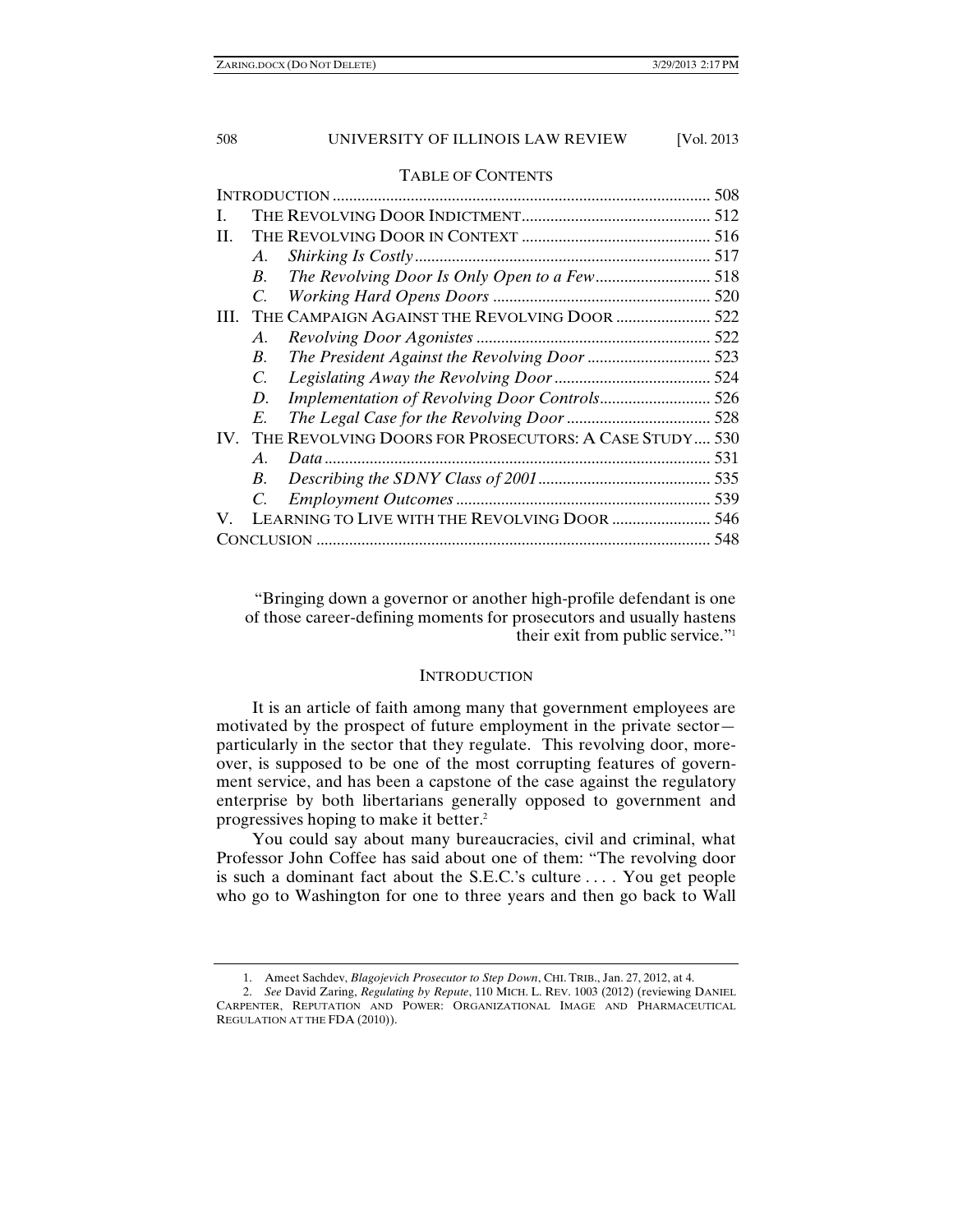Street."3 This is viewed, moreover, as a bad thing. The revolving door has been blamed for the Securities and Exchange Commission's (SEC) failure to catch Ponzi schemers such as Bernard Madoff and R. Allen Stanford, both of whom were represented by former SEC officials while they carried out their frauds.4 It has been cited as one of the reasons why oil regulators failed to prevent the Gulf oil spill,<sup>5</sup> and why financial regulators were blinded to the risks taken by the financial institutions they oversaw.6 And the list of other government failures attributed to it is long.<sup>7</sup>

Responding to the revolving door as almost a definition of the sort of principal-agent problem that has animated many legal fields, is one of those challenges that provides the foundations for whole edifices of administrative law, criminal procedure, and professional responsibility.8 And so administrative law has created structures designed to mitigate the fact that the door revolves, such as through its rules about openness, ex parte communications, and bias.<sup>9</sup> Criminal procedure has created a vari-

 5. Dan Eggen & Kimberly Kindy, *Most in Oil, Gas Lobbies Worked for Government*, WASH. POST, July 22, 2010, at A1; Editorial, *Round Up the Usual Lobbyists*, N.Y. TIMES, July 26, 2010, at A22 ("Three out of four lobbyists working for the oil and gas industry—a total of 432—arrived by way of Washington's golden revolving door . . . . They operate as special-interest pleaders with deep past experience as legislators, staffers and executive appointees who are better paid in the fields where they lobby.").

 6. *See, e.g.*, SIMON JOHNSON & JAMES KWAK, 13 BANKERS: THE WALL STREET TAKEOVER AND THE NEXT FINANCIAL MELTDOWN 93–94 (2011) (listing the chief government policymakers preceding the financial crisis who were former Wall Street executives); Ctr. for Responsive Politics, *Report: Revolving Door Spins Quickly Between Congress, Wall Street*, OPENSECRETS.ORG (June 3, 2010, 6:00 AM), http://opensecrets.org/news/2010/06/report-revolving-door-spins-quickly.html.

7. *See infra* Part III.A.

9. One of the titans of early administrative law, Louis Brandeis, made this sort of link. LOUIS

 <sup>3.</sup> Andrew Ross Sorkin, *Revolving Door at S*.*E*.*C*. *Is Hurdle to Crisis Cleanup*, N.Y. TIMES DEALBOOK (Aug. 1, 2011, 9:54 PM), http://dealbook.nytimes.com/2011/08/01/revolving-door-at-s-e-cis-hurdle-to-crisis-cleanup/.

 <sup>4.</sup> David S. Hilzenrath, *Ex-SEC Official Fined for Ethics Violations*, WASH. POST, Jan. 14, 2012, at A12 (describing the charges brought against a former SEC official for "going through the revolving door and working for alleged Ponzi scheme mastermind Robert Allen Stanford after purportedly taking part in SEC decisions to not investigate Stanford"); *see* Peter J. Henning, *S.E.C.'s Revolving Door Draws More Scrutiny*, N.Y. TIMES DEALBOOK (June 18, 2010, 12:03 PM), http://dealbook.nytimes. com/2010/06/18/s-e-c-s-revolving-door-draws-more-scrutiny/. The revolving door is also blamed in part for a critique of the agency, suggesting that it enforces inequitably. *See, e.g.*, Stavros Gadinis, *The SEC and the Financial Industry: Evidence from Enforcement Against Broker-Dealers*, 67 BUS. LAW. 679, 728 (2012) (arguing that the SEC's enforcement decisions are affected by the size of the defendant, with bigger firms doing better).

 <sup>8.</sup> In some ways, although one would not want to push the analogy too far, the revolving door is the counter-majoritarian difficulty of these fields—the impossible-to-eliminate basis for many an organizing theory of constitutional law. The seminal counter-majoritarian thesis is set forth in ALEXANDER M. BICKEL, THE LEAST DANGEROUS BRANCH: THE SUPREME COURT AT THE BAR OF POLITICS 16–17 (1962) ("[J]udicial review is a counter-majoritarian force in our system . . . [W]hen the Supreme Court declares unconstitutional a legislative act . . . it thwarts the will of representatives of the actual people of the here and now . . . ."). Barry Friedman has described it as an "academic obsession." *See* Barry Friedman, *The Birth of an Academic Obsession: The History of the Countermajoritarian Difficulty, Part Five*, 112 YALE L.J. 153 (2002). And, as Corinna Lain has observed, "Alexander Bickel coined the term almost fifty years ago, and scholars have not been able to stop talking about it since." Corinna Barrett Lain, *The Unexceptionalism of "Evolving Standards"*, 57 UCLA L. REV. 365, 415 (2009).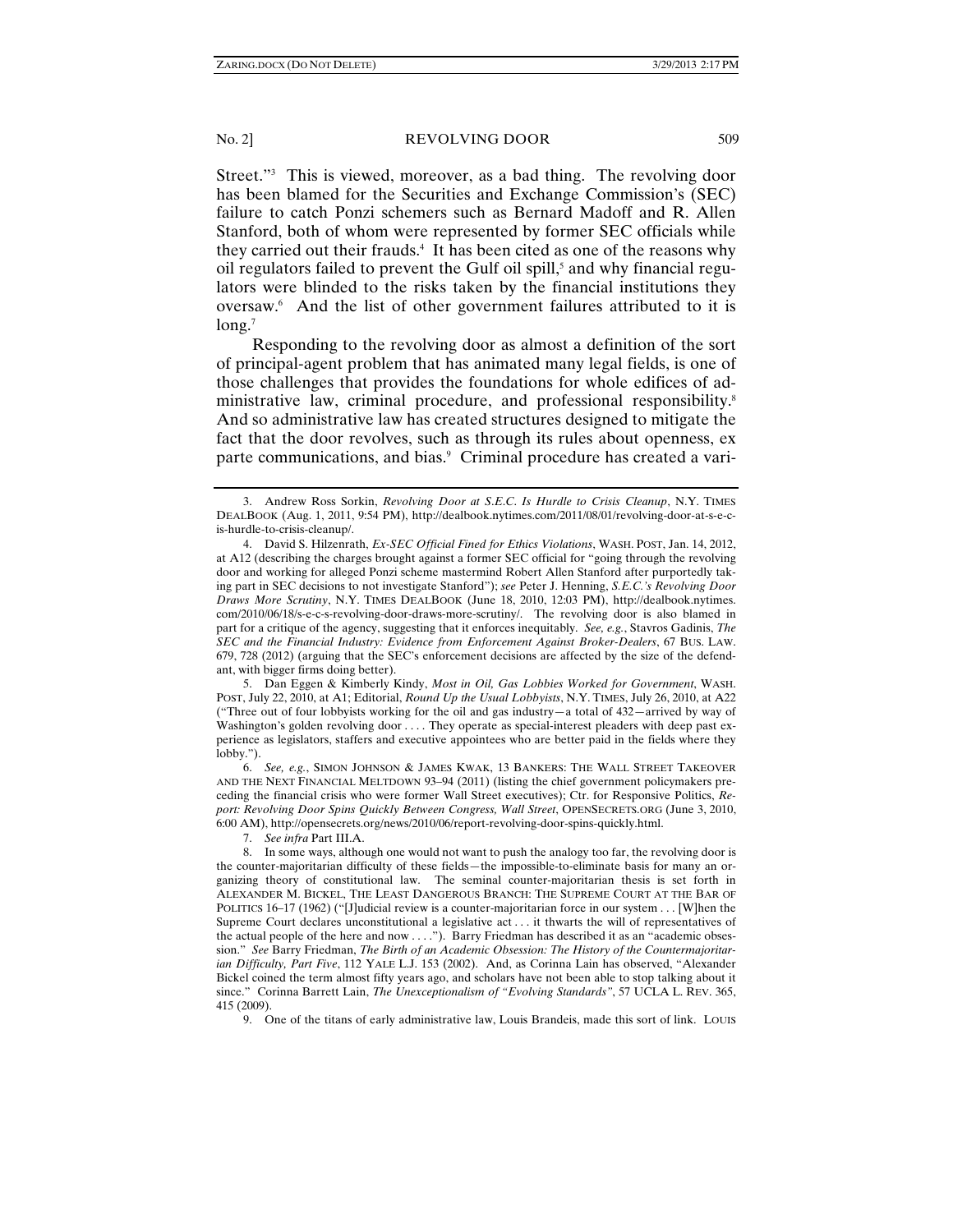ety of checks within the jurisprudence of the Fourth Amendment to deal with similar worries about prosecutors.<sup>10</sup> And professional responsibility has developed its own set of doctrines meant to ensure that the revolving door does not preclude lawyers from zealously representing their clients.<sup>11</sup>

Revolving door regulation has been as longstanding as it has been widespread. New Dealers such as Felix Frankfurter, James Landis, and Senator Paul Douglas (D-IL) decried the phenomenon—Douglas feared that officials who went through the door would make "final decisions [that] are, therefore, made in response to [] private friendships and loyalties rather than to the public good."12 Other critics of the regulatory state have alighted on the revolving door as a principal reason why it is usually "captured," or beholden to, the industries that it regulates—George Stigler won the Nobel Prize in Economics in 1982 in part for his work on the argument.<sup>13</sup>

Congress, the White House, and the Supreme Court all have enacted rules to slow the revolving door, although they have never stopped it from turning at all.<sup>14</sup> And whenever disaster happens—be it a devastat-

 12. Archibald Cox, Dollars and Democracy, Address at the Paul H. Douglas Ethics in Government Awards (Nov. 3, 1995), *in* ILL. ISSUES, Jan. 1996, at 23, *available at* http://www. lib.niu.edu/1996/ii960122.html (quoting Senator Douglas). Progressive Senator Burton Wheeler (D-MT) agreed, observing that "[i]t is an extremely bad practice, to say the least, for a man to step out of the Federal Radio Commission and then go before it and appear for private clients," as Georgetown's Daniel Ernst has recounted. Daniel R. Ernst, *The Revolving Door at the SEC*, HISTORY NEWS NETWORK (June 20, 2010, 4:14 PM), http://www.hnn.us/articles/128107.html (describing correspondence between Landis and Frankfurter related to whether the SEC ought to adopt the revolving door rules enacted by the Federal Communications Commission).

D. BRANDEIS, OTHER PEOPLE'S MONEY AND HOW THE BANKERS USE IT 92 (Norman Hapgood ed., Frederick A. Stokes Co. 1914) (1913) ("Sunlight is said to be the best of disinfectants . . . .").

 <sup>10.</sup> Among contemporary criminal procedure scholars, Rachel Barkow has been particularly worried about this issue. Rachel E. Barkow, *Institutional Design and the Policing of Prosecutors: Lessons from Administrative Law*, 61 STAN. L. REV. 869, 871 (2009) ("In a government whose hallmark is supposed to be the separation of powers, federal prosecutors are a glaring and dangerous exception.").

 <sup>11.</sup> *See, e.g.*, Catherine J. Lanctot, *The Duty of Zealous Advocacy and the Ethics of the Federal Government Lawyer: The Three Hardest Questions*, 64 S. CAL. L. REV. 951, 959 (1991) ("[T]he primary conflict is between the lawyer's duty of zealous representation and the lawyer's duties to the judicial system and to third parties."); *see also* Note, *Rethinking the Professional Responsibilities of Federal Agency Lawyers*, 115 HARV. L. REV. 1170, 1173 (2002) ("[T]he 'agency loyalty' approach[] basically follows the dominant model in that it sharply limits the realm in which the lawyer may permissibly attempt to exert influence over the client.").

 <sup>13.</sup> For information about Stigler's Nobel Prize, see George J. Stigler, *Autobiography* (1982), NOBELPRIZE.ORG, http://nobelprize.org/nobel\_prizes/economics/laureates/1982/stigler-bio.html (last visited Feb. 7, 2013). The most cited article articulating his work in this area is George J. Stigler, *The Theory of Economic Regulation*, 2 BELL J. ECON. & MGMT. SCI. 3 (1971) [hereinafter Stigler, *Economic Regulation*]. But others associated with the theory include MARVER H. BERNSTEIN, REGULATING BUSINESS BY INDEPENDENT COMMISSION (1955); *see also* Peter H. Shuck, *The Politics of Regulation*, 90 YALE L.J. 702, 707–10 (1981) (reviewing THE POLITICS OF REGULATION (James Q. Wilson ed., 1980)). *But see* PRESIDENT'S COMM'N ON FED. ETHICS LAW REFORM, TO SERVE WITH HONOR: REPORT AND RECOMMENDATIONS TO THE PRESIDENT 53 (1989) (acknowledging some benefits of revolving door); *infra* Parts III.E., V (discussing those benefits).

 <sup>14.</sup> *See infra* Part III.B–C for discussions of congressional and executive efforts. The Supreme Court has enacted a concise rule limiting practice before it by those who had recently been in its employment. SUP. CT. R. 7.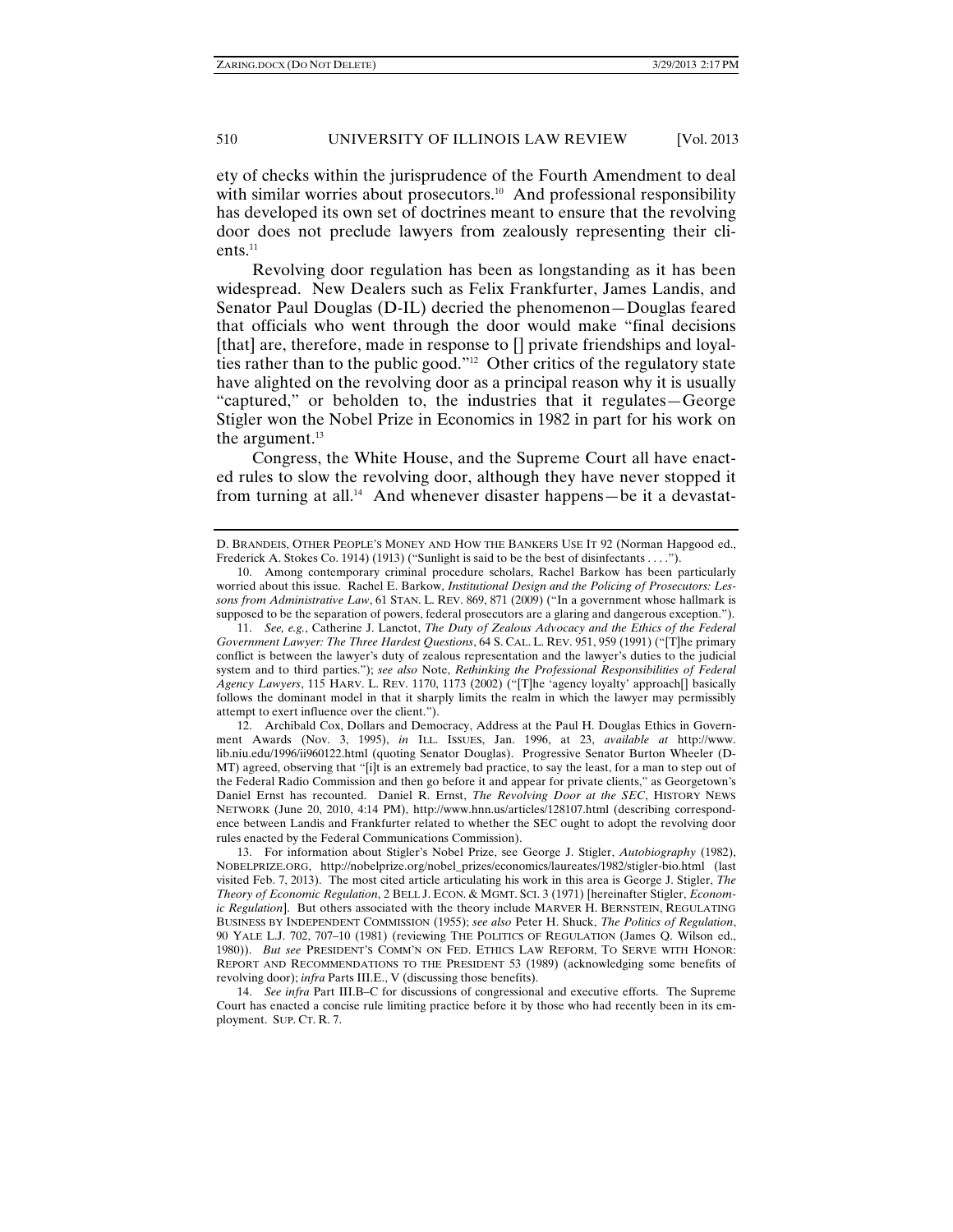ing oil spill or a crisis in the capital markets—the revolving door is trotted out as an indictment of the regulators responsible for the industry where it occurred.15 Indeed, *The New York Times* has created a "Revolving Door" tag for the stories in its business section reporting on the departure of government officials to the private sector.16

It would be naïve to argue that there is nothing to the revolving door critique. But all too often, the fact that government regulators leave their jobs for cognates in the private sector is presented as an unanswerable indictment of the regulatory process and a reason to blame government for problems created elsewhere.

In this Article, I argue that the revolving door's harms are usually overstated, that the policy prescriptions usually derived from it are misguided, and that the benefits of the revolving door—and there are some—are overlooked. A more nuanced appreciation of how the revolving door works would recognize that the prospect of work in the private sector can improve performance in the public one. I offer evidence about the job histories of a cohort of elite prosecutors in the Southern District of New York (SDNY), for whom the revolving door revolves quickly and lucratively, to support the argument. I choose the Southern District because, in addition to being interesting in its own right, the revolving door would seem to be particularly worrisome when applied to lawyers charged with the power of imprisonment and the prospect of million-dollar paydays.<sup>17</sup>

Moreover, harsh regulation of the revolving door would pose serious constitutional problems and be inconsistent with the American embrace of the principle of free labor.<sup>18</sup> Furthermore, the revolving door offers some advantages. It may improve the caliber of applicants for government jobs, for example, and it may incentivize them to perform

 <sup>15.</sup> *See infra* notes 30–32 and accompanying text for a discussion of the revolving door in the context of the most recent financial crisis and the oil spill in the Gulf of Mexico.

 <sup>16.</sup> Recent *Times* real estate has been given to the departure of a Treasury Department counselor, Jake Siewert, to lead public relations at Goldman Sachs, and the resignation of the federal prosecutor, Christopher Garcia, who led the insider trading investigations in New York, to a large Manhattan law firm. Susanne Craig, *Goldman Hires a New P.R. Chief*, N.Y. TIMES DEALBOOK (Mar. 13, 2012, 2:50 PM), http://dealbook.nytimes.com/2012/03/13/goldman-hires-a-new-p-r-chief/; Peter Lattman, *Prosecutor in Insider Crackdown Leaving U*.*S*. *Attorney's Office*, N.Y. TIMES DEALBOOK (Feb. 7, 2012, 6:13 PM), http://dealbook.nytimes.com/2012/02/07/prosecutor-in-insider-crackdown-isleaving-u-s-attorneys-office/ ("Christopher L. Garcia, a federal prosecutor who helped lead the government's widespread crackdown of insider trading on Wall Street, is leaving the Justice Department for the private sector."). The *Times*' revolving door coverage may be found at http://dealbook.ny times.com/category/series/revolving-door/.

 <sup>17.</sup> For discussion of the revolving door as applied to attorneys, see Sarah Ribstein, Note, *A Question of Costs: Considering Pressure on White-Collar Criminal Defendants*, 58 DUKE L.J. 857, 885 (2009) ("The public approval of successful prosecutions of corporate crime means that prosecutors often go through the 'revolving door' into lucrative private-practice careers."); *see also* Brooke Parker, Comment, *Dangers of the "Revolving Door": Disqualification of Attorneys Because of Prior Government Public Service*, 22 J. LEGAL PROF. 317 (1998) (offering general discussion of revolving door conflicts of interest).

 <sup>18.</sup> *See infra* Part III.E.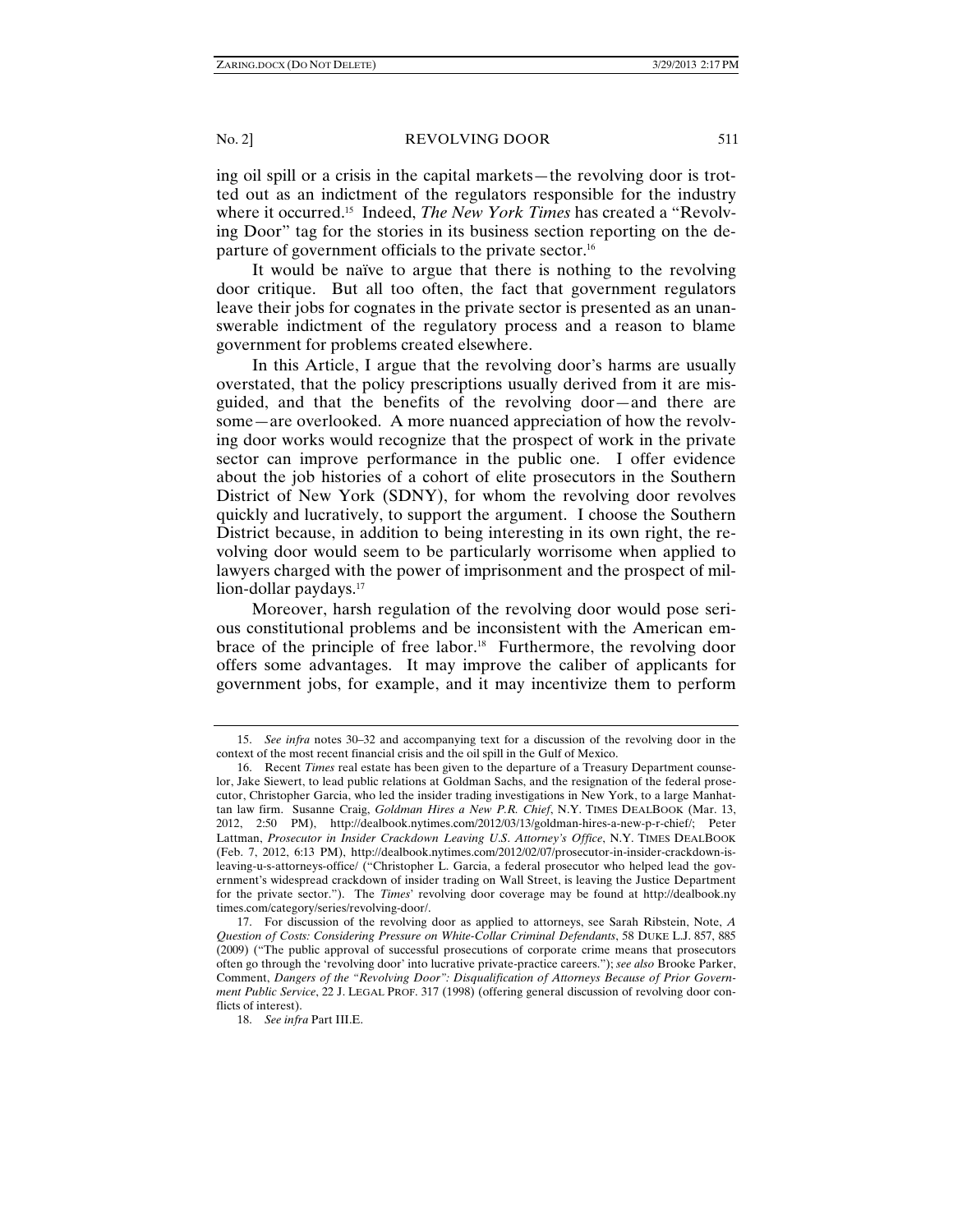well in their jobs to show off to future employers.<sup>19</sup> It can salt the private sector with government alumni who have come to expect compliance with government requirements. And there are democratic reasons to embrace a regular rotation of citizens through government positions.<sup>20</sup>

Part I describes the case made against the revolving door. Part II responds to the case by adumbrating the frequently overlooked reasons why the revolving door may either benefit or at least not harm government enterprises. Part III reviews some of the government's efforts to control the revolving door. The theme here is that one reason why government efforts to do something about the revolving door have failed and none of the recently passed anti-revolving door legislation has substantially diminished the phenomenon—is structural, because of deep philosophical and legal protections of free labor in this country, including the labor provided by those who choose to take or leave government employment.

Part IV shows how the revolving door has affected prosecutors in the SDNY, the lawyers who ought to be quite corruptible, given that so many of them go on to private practice, but in fact reveal no such corruption. This empirical portion of this Article does not purport to establish a causal link between public sector performance and private sector lucre, but uncovered no evidence in support of the revolving door story positing rewards for lax regulation, and thus suggests that that story needs reconsideration. Moreover, for those interested simply in the way that elite public service relates to private sector gain, the career paths of these prosecutors are undeniably engaging. Part V argues that we should make peace with the revolving door because it offers some real benefits, in addition to the more modest story about its problems presented here. This Article then briefly concludes.

#### I. THE REVOLVING DOOR INDICTMENT

Before defending the revolving door, it is important to understand the criticism of it, which casts the exit from government service in quite extreme terms. The revolving door is essentially a bribe, paid through the prospect of lucrative future employment. The quid pro quo for the bribe is the promise to regulate lightly, or not at all.

Such undisguised venality might seem to be more the province of royal positions in early modern England (for officers in that government were essentially expected to use their positions to feather their own nests) rather than employees in the modern administrative state, with its civil service protections, sunshine provisions, and bureaucratic rationalization.<sup>21</sup> But the revolving door remains a commonly told story about

 <sup>19.</sup> *See infra* Part II.C.

 <sup>20.</sup> *See infra* Part V.

 <sup>21.</sup> *See, e.g.*, JOHN OF SALISBURY, POLICRATICUS: OF THE FRIVOLITIES OF COURTIERS AND THE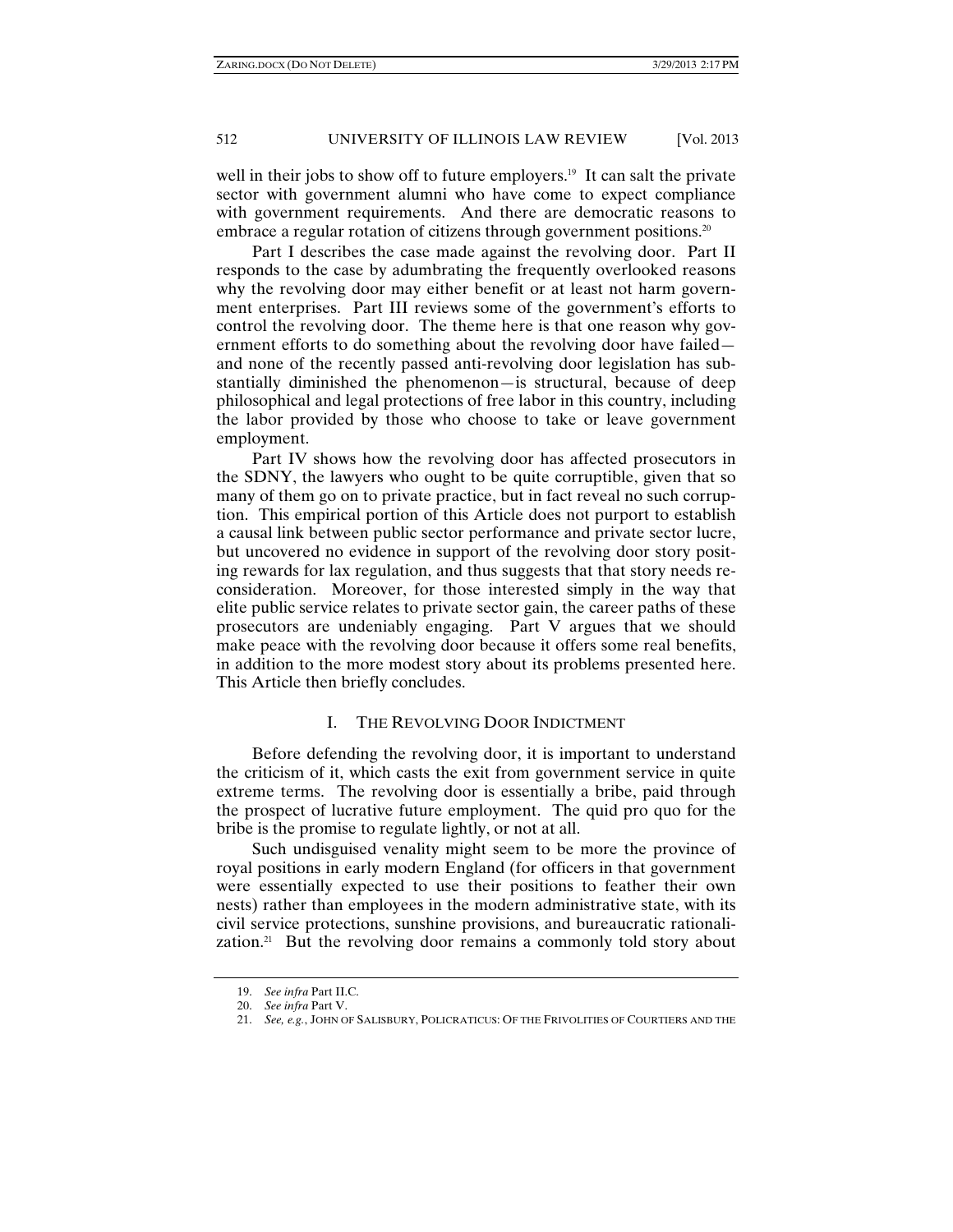what is wrong with governance today.<sup>22</sup> And it comes with powerful anecdotal certitude. The United States has had its share of secretaries of defense who leave office and join defense contractors, and senators who, after working on health care reform, become health care lobbyists upon leaving office.<sup>23</sup>

And so, before critiquing it, the case for the revolving door should be made clearly. After all, the revolving door goes around and around for some of the most powerful government lawyers. Robert Khuzami, the most recent Director of the Division of Enforcement of the SEC, is an example. After clerking, and a stint at Cadwallader, Wickersham, & Taft, he prosecuted cases in the U.S. Attorney's Office in the SDNY for eleven years.<sup>24</sup> In 2002 he left to work for Deutsche Bank, serving as its Global Head of Litigation and Regulatory Investigations, and as General Counsel for the Americas.<sup>25</sup> He returned to government in 2009 when he was named the SEC's head of enforcement, which makes him the official who signs off on every enforcement action brought against financial intermediaries like Deutsche Bank.26 And the future probably holds the prospect of a partnership in an elite law firm, as it has for the SEC's previous enforcement czars.<sup>27</sup>

FOOTPRINTS OF PHILOSOPHERS 86–87 (Cary J. Nederman ed. & trans., 1990) ("But why is it that I protest about the venality of everything among courtiers when those things which cost nothing, such as the lack of some act, are subject to sale? . . . For indeed the tongues of lawyers are harmful unless, as it is customarily said, you bind them with cords of silver."). For an academic discussion of officeholder venality in early modern England, see also David Stasavage, *Credible Commitment in Early Modern Europe: North and Weingast Revisited*, 18 J.L. ECON. & ORG. 155 (2002).

 <sup>22.</sup> *See Developments in the Law: Conflicts of Interest in the Legal Profession*, 94 HARV. L. REV. 1244, 1428 (1981) (analyzing the phenomenon of "regulators one day, regulated the next, and regulators again the day after"). *But see* DANIEL CARPENTER, REPUTATION AND POWER: ORGANIZATIONAL IMAGE AND PHARMACEUTICAL REGULATION AT THE FDA (2010) (arguing that reputation motivates agency officials to perform their duties even against other incentives).

 <sup>23.</sup> Christopher Lee, *Daschle Moving to K Street*, WASH. POST, Mar. 14, 2005, at A17 ("Former senator Thomas A. Daschle (D-S.D.), following a bipartisan path blazed by many prominent exmembers of Congress, has moved from Capitol Hill to K Street, joining Alston & Bird as a special adviser in the law firm's legislative and public policy group."); *see* Robert Bryce, *Cheney's Multi-Million Dollar Revolving Door*, MOTHER JONES (Aug. 1, 2000, 11:00 PM), http://www.motherjones.com/ politics/2000/08/cheneys-multi-million-dollar-revolving-door ("Between 1992 and 1999, the Pentagon paid BRS more than \$1.2 billion for its work in trouble spots around the globe. In May of 1999, the US Army Corps of Engineers re-enlisted the company's help in the Balkans, giving it a new five-year contract worth \$731 million. To critics, this all adds up to classic revolving-door politics: Cheney's work for Halliburton, they say, has allowed him to improperly profit off of actions he took and contacts he made while in government.")

 <sup>24.</sup> Ben Protess, *Khuzami, S.E.C. Enforcement Chief Who Reinvigorated Unit, to Step Down*, N.Y. TIMES (Jan. 9, 2013), http://dealbook.nytimes.com/2013/01/09/s-e-c-enforcement-chief-khuzamisteps-down/; Press Release, Sec. & Exch. Comm'n, Robert Khuzami Named SEC Director of Enforcement (Feb. 19, 2009), *available at* http://www.sec.gov/news/press/2009/2009-31.htm.

 <sup>25.</sup> *Id.* 

 <sup>26.</sup> *See id.* 

 <sup>27.</sup> Perhaps the previous two directors of enforcement, both of whom left the SEC to join large and prestigious law firms, may serve as examples. Linda Chatman Thomsen is now a partner at Davis Polk. *Linda Chatman Thomsen*, DAVIS POLK & WARDWELL LLP, http://www.davispolk.com/lawyers/ linda-thomsen/ (last visited Feb. 7, 2013). And before becoming the general counsel of JPMorgan Chase, Stephen M. Cutler left the SEC to become a partner at WilmerHale. Press Release, JPMorgan Chase & Co., Stephen M. Cutler to Become General Counsel of JPMorgan Chase (Dec. 12, 2006),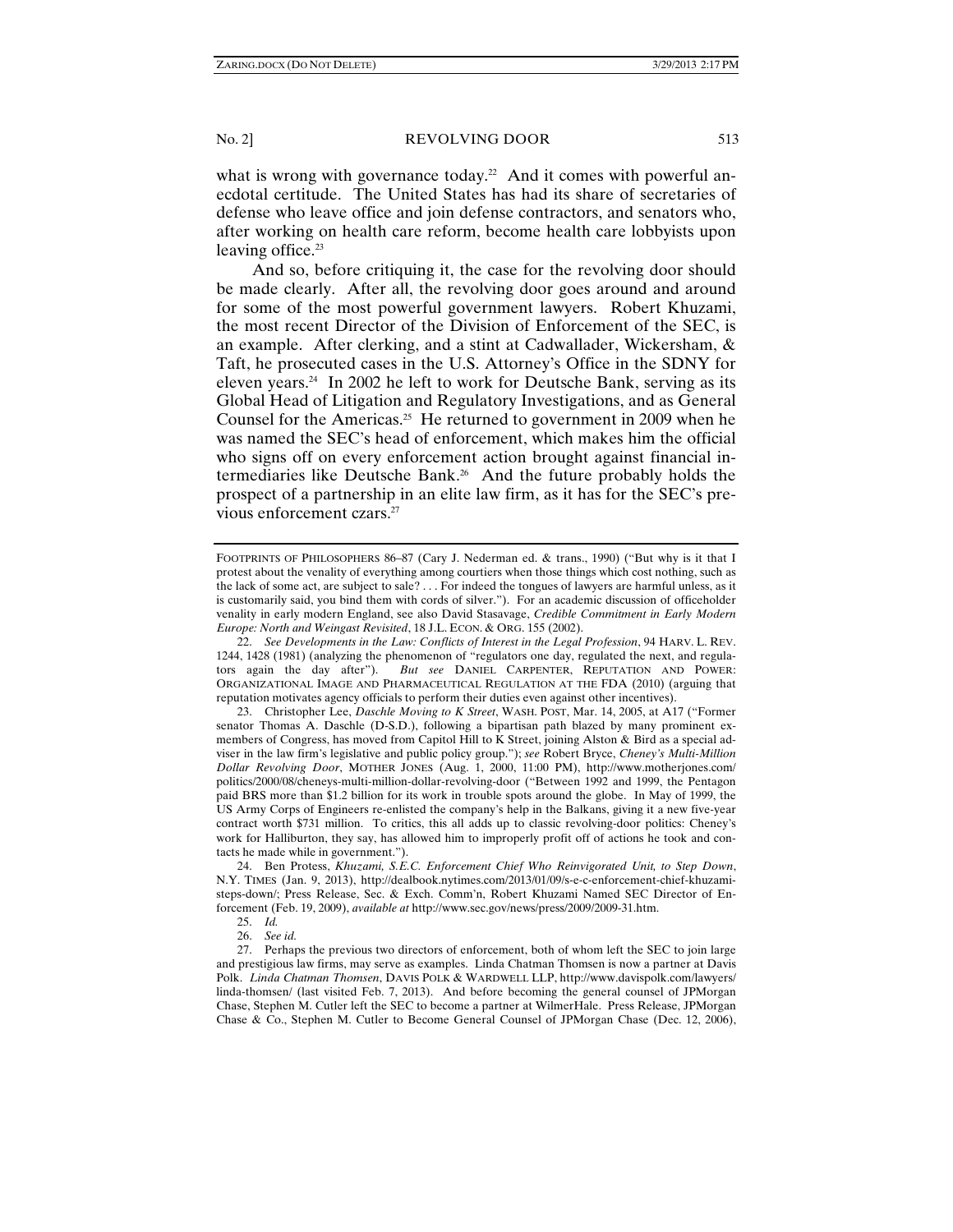Nor is the SEC unique. A previous administration's Deputy General Counsel at the Environmental Protection Agency (EPA) in charge of enforcement from 2004–2006 now represents power company and petroleum refining industry groups as partner of a Washington, D.C. law firm (before that, he worked at another law firm, also representing potential polluters);28 prior chiefs of enforcement at the EPA have also gone on to similar work at Washington law firms after leaving the agency.

These sorts of stories appear to make the bureaucracy look terribly conflicted. Moreover, career histories like those of SEC and EPA enforcement chiefs only constitute the tip of an iceberg of government entrance and exit. For lawyers in particular, government service tends to be part of a career, rather than all of it—and most of those who go into private practice do so in areas related to their government work.

Perhaps for this reason, Congress has taken up the problem of the revolving door again and again, even as it has been accused of being particularly susceptible to its charms.<sup>29</sup> The Dodd-Frank Wall Street Reform Act of 2010 provides for a study of whether the revolving door in the SEC led to the failure of oversight by that agency that contributed to the financial crisis. $30$  Revolving door occurrences among financial regulators in the wake of the financial crisis have also been subjected to scrutiny.<sup>31</sup> And blame for the Gulf oil spill has been leveled at the revolving door by both Congress and the media*.* 32 The President and the courts have also gone on record decrying the revolving door, as we will see.<sup>33</sup>

Legal scholars, for their part, have created an extensive literature positing revolving door corruptions in various aspects of the govern-

*available at* http://investor.shareholder.com/jpmorganchase/releasedetail.cfm?releaseid=221763.

 <sup>28.</sup> *Chet M. Thompson*, CROWELL & MORING LLP, http://www.crowell.com/Professionals/Chet-Thompson (last visited Feb. 7, 2013); *Chet M. Thompson*, OPENSECRETS.ORG, http://www.opensecrets. org/revolving/rev\_summary.php?id=74872 (last visited Feb. 7, 2013). Of course, this official, though an important one, is not alone. Open Secrets tracks, as of November 2012, 148 officials who have gone through the revolving door, many of whom had positions equally as prestigious. *See infra* note 51.

 <sup>29.</sup> Editorial, *It's So Much Nicer on K Street*, N.Y. TIMES, June 6, 2008, at A20 ("More than 200 former members of Congress have crowded through the revolving door to lobby in recent years. More are lining up at the pay window. Congress's designated ethics monitors already are bending the rules to let incumbents job shop their private-sector value while still on the privileged elected perch.").

 <sup>30.</sup> Dodd-Frank Wall Street Reform and Consumer Protection Act, Pub. L. No. 111-203, § 968, 124 Stat. 1376, 1914 (2010).

 <sup>31.</sup> Henning, *supra* note 4; *see* Franklin A. Gevurtz, *The Role of Corporate Law in Preventing a Financial Crisis: Reflections on* In re Citigroup Inc. Shareholder Derivative Litigation, 23 PAC. MCGEORGE GLOBAL BUS. & DEV. L.J. 113, 153–54 (2010) ("Specifically, banking and other regulatory regimes are subject to industry capture resulting, among other factors, from the revolving door phenomenon of individuals moving from the regulated private sector to regulatory agencies and back to the regulated private sector again, and from campaign contributions to elected officials from the regulated firms."); Tom C.W. Lin, *Too Big to Fail, Too Blind to See*, 80 MISS. L.J. 355, 374 (2010) (reviewing ANDREW ROSS SORKIN, TOO BIG TO FAIL: THE INSIDE STORY OF HOW WALL STREET AND WASHINGTON FOUGHT TO SAVE THE FINANCIAL SYSTEM—AND THEMSELVES (2009)) ("The regulators and the regulated often came from and traveled in the same circles.").

 <sup>32.</sup> *See supra* note 5 and accompanying text.

 <sup>33.</sup> *See infra* Part III.A–B.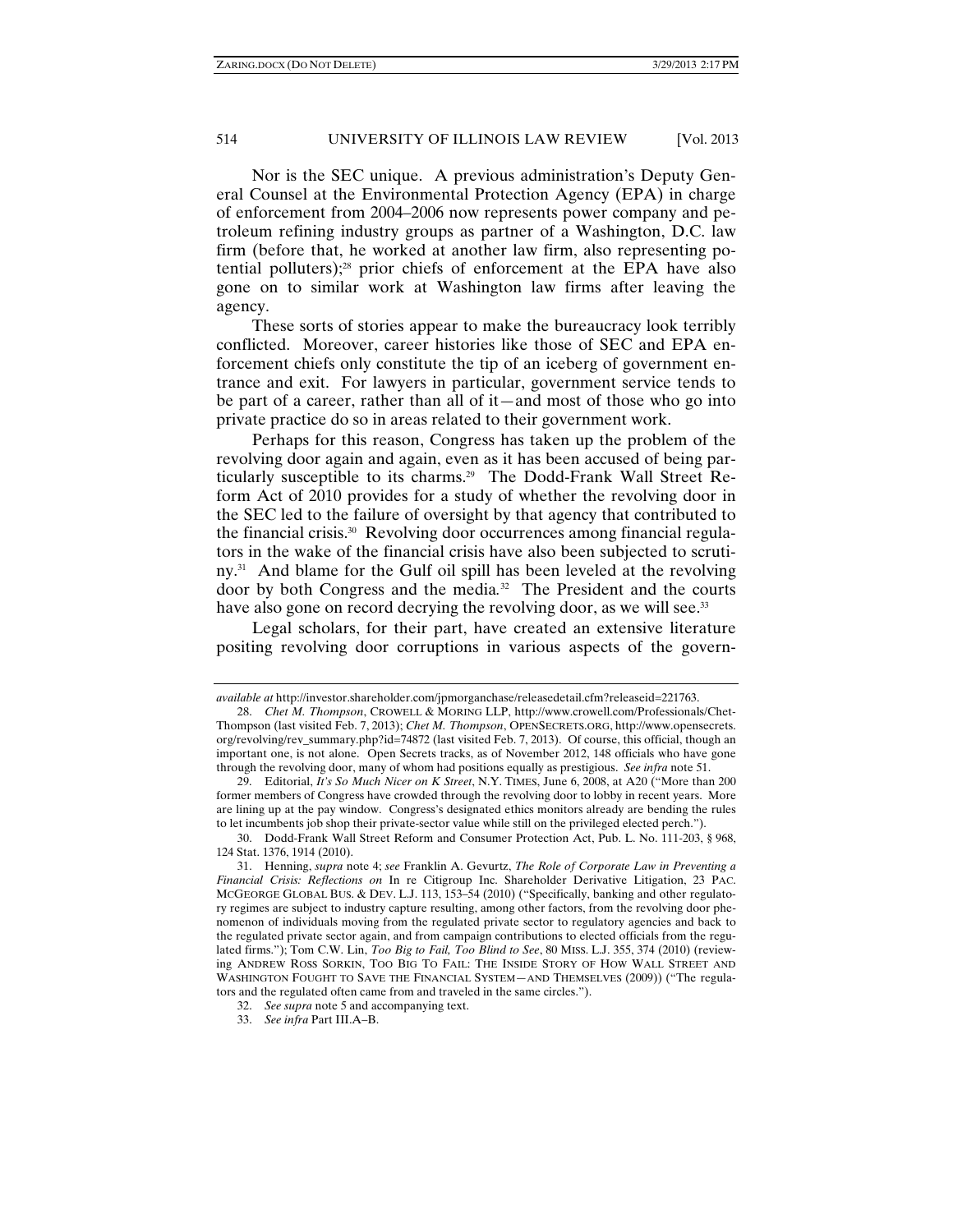ment's regulatory remit.<sup>34</sup> William Buzbee has called the revolving door one of the "usual rewards of regulatory capture."35 And Richard C. Ausness and his co-authors have opined that it is a principal mechanism of government corruption—that "[t]he risk of agency capture is exacerbated by the 'revolving door.'"36 That anxiety, moreover, has led to some extraordinarily bold claims about the need to combat the problem.

Of these, perhaps none go further than Zephyr Teachout's recent work. Teachout believes that anti-revolving door principles are enshrined in the Constitution (if only in its structure, rather than in its plain text), and therefore cannot be waived and must be acted upon by all fed-

 35. William W. Buzbee, *Asymmetrical Regulation: Risk, Preemption, and the Floor/Ceiling Distinction*, 82 N.Y.U. L. REV. 1547, 1590–91 (2007).

 <sup>34.</sup> Consider some narrow examples in the legal literature alone. *See, e.g.*, REVOLVING DOOR WORKING GRP., A MATTER OF TRUST: HOW THE REVOLVING DOOR UNDERMINES PUBLIC CONFIDENCE IN GOVERNMENT—AND WHAT TO DO ABOUT IT 7 (2005) ("Yet money is not the only way business exercises its influence; it also relies on the movement of certain people into and out of key policymaking posts in the executive and legislative branches."); Richard C. Ausness et al., *Providing a Safe Harbor for Those Who Play by the Rules: The Case for a Strong Regulatory Compliance Defense*, 2008 UTAH L. REV. 115, 139–40 ("The risk of agency capture is exacerbated by the 'revolving door' between regulatory agencies and private employers which encourage agency personnel to promote the interests of regulated industries in order to enhance their prospects of future employment in the private sector."); Timothy A. Canova, *Financial Market Failure as a Crisis in the Rule of Law: From Market Fundamentalism to a New Keynesian Regulatory Model*, 3 HARV. L. & POL'Y REV. 369, 384 (2009) ("Several factors have contributed to the capture of key federal regulatory agencies by the nation's financial services industry. One of these is the so-called 'revolving door,' the tendency of regulatory officials to leave their government posts for lucrative positions in the private financial industry. The movement of key personnel back and forth between regulators and regulated has become incestuous. Policy naturally comes to reflect the bargain of the moment between the most powerful private interests."); Karl S. Coplan, *Ideological Plaintiffs, Administrative Lawmaking, Standing, and the Petition Clause*, 61 ME. L. REV. 377, 395 (2009) ("These revolving-door arrangements have also helped lead to the phenomenon of agency 'capture,' where agencies are substantially influenced by the very industries they are supposed to regulate."); Mike Koehler & Ethan S. Burger, *Recent High-Level Department of Justice Departure Raises Recurring Questions That Require Prompt Action*, ACJS TODAY, Dec. 2010, at 1, 3–5 (recounting problems related to staff turnover at DOJ); Brendan S. Maher, *Understanding and Regulating the Sport of Mixed Martial Arts*, 32 HASTINGS COMM. & ENT. L.J. 209, 236–37 (2010) (discussing revolving door as threat to impartiality of mixed martial arts regulators); Stuart B. Nibley, *Jamming the Revolving Door, Making It More Efficient, or Simply Making It Spin Faster: How Is the Federal Acquisition Community Reacting to the Darleen Druyun and Other Recent Ethics Scan*dals?, PROCUREMENT LAW., Summer 2006, at 1, 16–17 (listing examples of revolving door scandals); James S. Roberts, Jr., *The "Revolving Door": Issues Related to the Hiring of Former Federal Government Employees*, 43 ALA. L. REV. 343, 343 (1992) ("Few areas invite as much controversy for federal contractors as the employment of former government employees. Almost every federal contractor would like to acquire the expertise of departing military personnel and civilian employees. Unfortunately, a few contractors want to hire departing government employees for illegal and improper reasons: They hope to unfairly influence future government contracting decisions. These few corrupt government contractors want the former government employees to put pressure on their colleagues in government to make biased decisions about solicitations, contract modifications, and other matters."); Christopher Wansley, *The Revolving Door Between the Casino Industry and Its Regulating Agencies*, 7 GAMING L. REV. 215 (2003) (discussing revolving door problem in casino regulation).

 <sup>36.</sup> Ausness et al., *supra* note 34, at 139; *see also* Richard Briffault, *Lobbying and Campaign Finance: Separate and Together*, 19 STAN. L. & POL'Y REV. 105 (2008) (focusing on the revolving door problem as it applies to Congress); Vincent R. Johnson, *Liberating Progress and the Free Market from the Specter of Tort Liability*, 83 NW. U. L. REV. 1026, 1051–52 (1989) (reviewing PETER W. HUBER, LIABILITY: THE LEGAL REVOLUTION AND ITS CONSEQUENCES (1988)).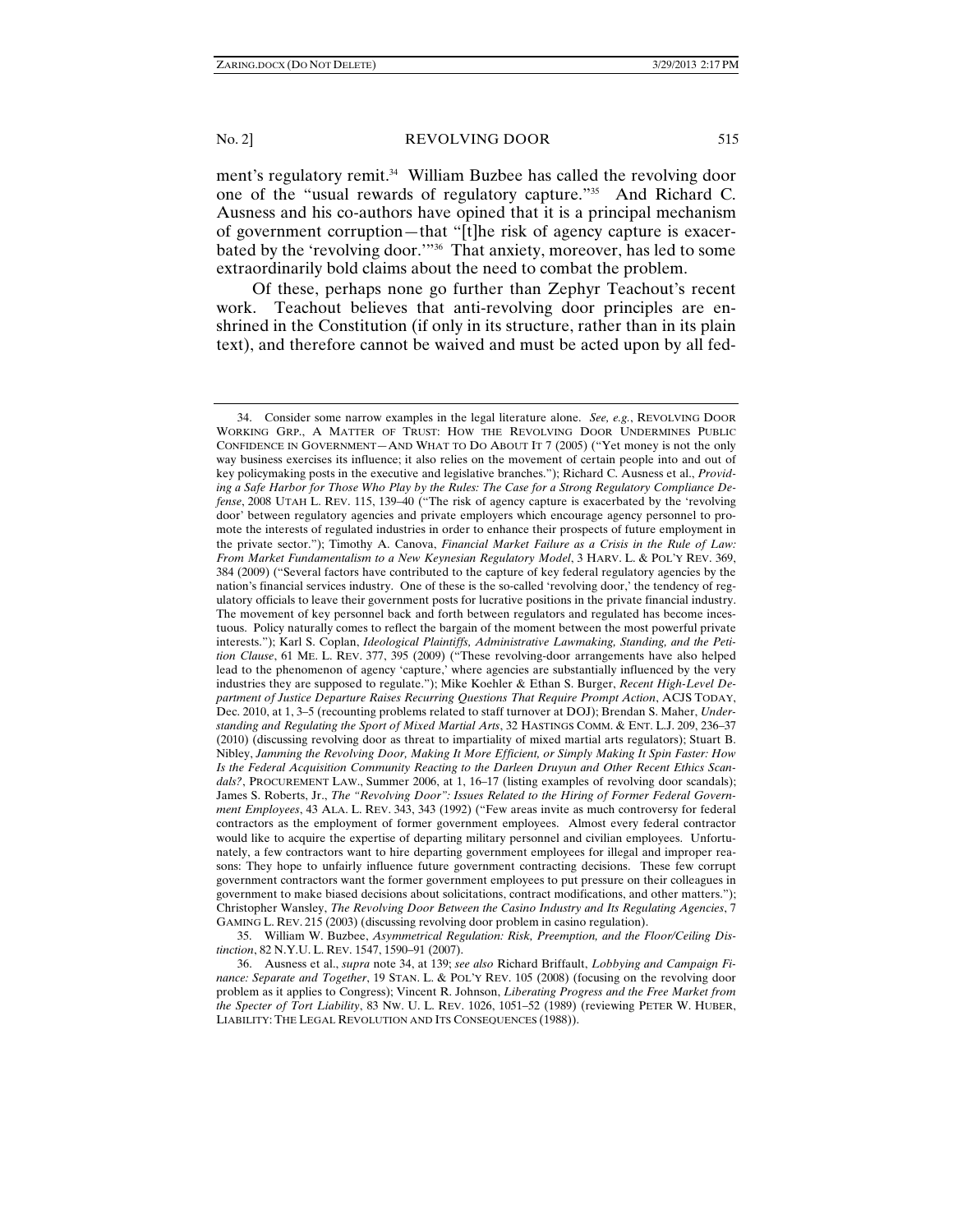eral officials.37 In her view:

The Constitution carries within it an anti-corruption principle, much like the separation-of-powers principle, or federalism. It is a freestanding principle embedded in the Constitution's structure, and should be given independent weight, like these other principles, in deciding difficult questions concerning how we govern ourselves.<sup>38</sup>

More coldly realist political scientists assume the phenomenon, and its corruptibility, and move on.<sup>39</sup> Their understanding is rooted in the popular account of public choice and regulatory capture; why, in light of all of the reasons to steal and shirk, would we presume anything but cupidity from government officials?<sup>40</sup> And economists have enshrined the corruption of public service, through the revolving door and other mechanisms, as one of the gospels of their discipline.<sup>41</sup>

#### II. THE REVOLVING DOOR IN CONTEXT

The revolving door in practice, however, works differently than it does in anecdote. The door revolves, of course, particularly for government lawyers, but the quid pro quos are frequently hard to identify. In fact, both intuition and evidence suggest that revolving door theorists may overlook the benefits of exit and the constraints on government employees while in service. For every dodgy story, there are thousands of government officials, even lawyers, for whom the revolving door simply does not apply. And those with the most mobile human capital—the ones, in other words, for whom private sector work is likely to be available and monetarily attractive—may find that the revolving door incentivizes them to perform in their job (let alone take it in the first place), rather than to shirk it.

The revolving door is open to very few government employees, and for many of those, the prospect of private sector work is unappealing. Moreover, while these bureaucrats are working for the government, displaying divided loyalties could plausibly hurt their prospects for advancement, raises, and respect. This is especially the case for lawyers such as prosecutors in the SDNY, and for those lawyers who view their government jobs as good but temporary training for the private sector and there are many of these—a lax work ethic may do more harm than good when it comes to getting that choice nongovernment job. This Part

 <sup>37.</sup> Zephyr Teachout, *The Anti-Corruption Principle*, 94 CORNELL L. REV. 341, 342 (2009).

 <sup>38.</sup> *Id.*

 <sup>39.</sup> William T. Gormley Jr., *A Test of the Revolving Door Hypothesis at the FCC*, 23 AM. J. POL. SCI. 665, 666, 681–82 (1979).

 <sup>40.</sup> For general introductions of these theories, which pervade economic thinking about regulation, see CLIFFORD WINSTON, GOVERNMENT FAILURE VERSUS MARKET FAILURE: MICROECONOMICS POLICY RESEARCH AND GOVERNMENT PERFORMANCE (2006); Thomas Romer, *Nobel Laureate: On James Buchanan's Contributions to Public Economics*, 2 J. ECON. PERSP. 165 (1988).

 <sup>41.</sup> *See* Stigler, *Economic Regulation*, *supra* note 13 and accompanying text.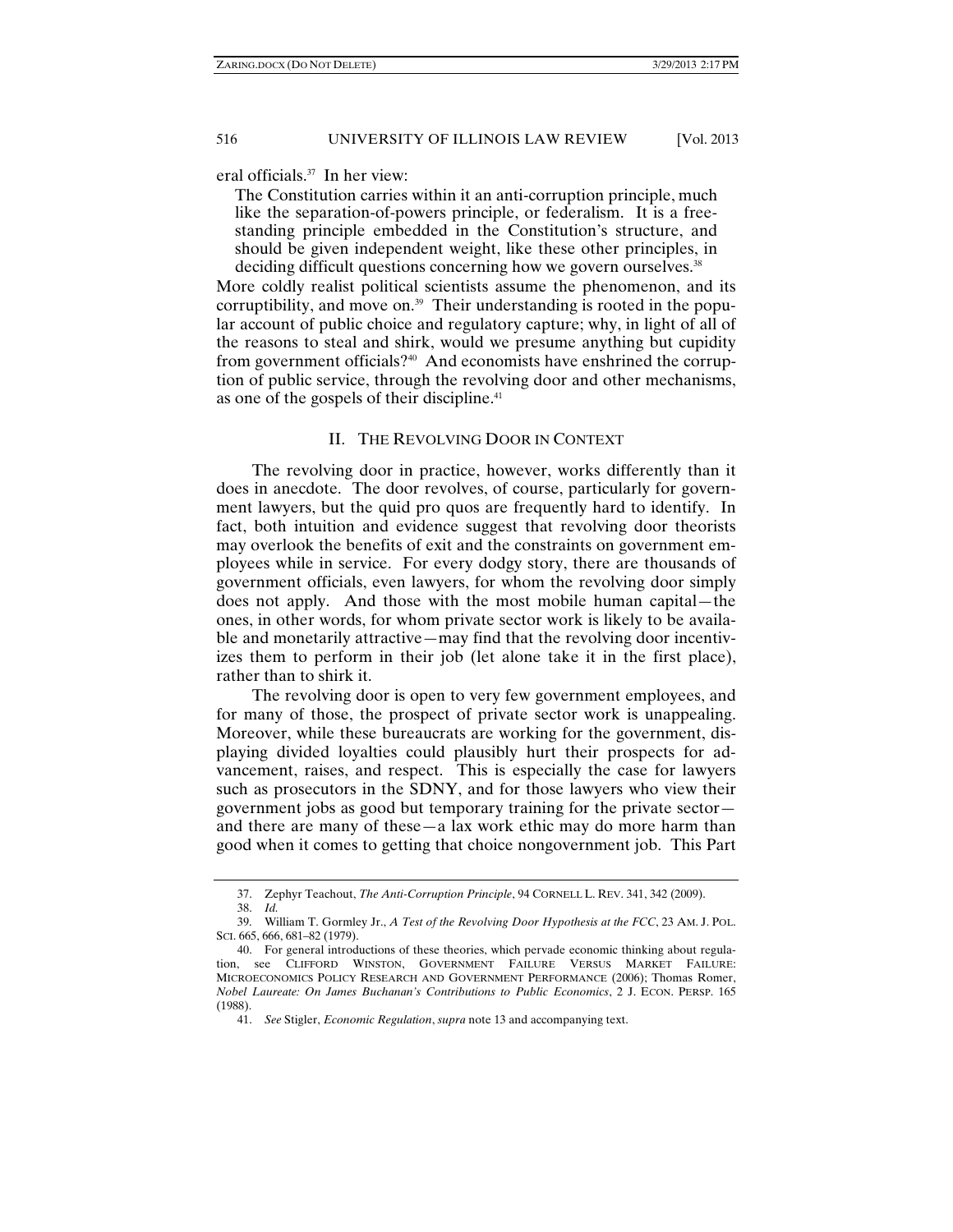of the Article reviews the many reasons government employees, and especially lawyers, have to enforce their mandates regardless of what, or whether, future work in the private sector might be a prospect.

#### *A. Shirking Is Costly*

The revolving door is, perhaps, most importantly mitigated by the incentives that government lawyers face *while* they are doing their jobs. These employees may choose to help the agency pursue its mission, or they may try to frustrate that mission, pursuing instead the goals that they perceive help regulate industry, on the theory that doing so will make them more attractive to future employers.<sup>42</sup> But the former course is presumably more likely to result in professional advancement within the agency.43 By the same token, agency supervisors are likely to promote and prefer employees who further the mission of the agency instead of those who try to frustrate it.<sup>44</sup>

Moreover, from the sort of rational choice perspective that animates economists and political scientists, politician supervisors may have their own selfish reasons for requiring diligence from their subordinates. If they are prosecutors, they may insist on high conviction rates and urge their line attorneys to make headlines.<sup>45</sup>

The list of former crusading chief prosecutors campaigning for higher office is something of a meme in U.S. politics, and these politicians often highlight the tough records of their offices when they campaign for other jobs.46 Apparently tough New York prosecutors like Ru-

 <sup>42.</sup> It is possible that agencies may conceive their mission to be to help the regulated industry, rather than to regulate it. Indeed, even enforcement and consumer protection agencies like financial regulators have suggested as much at times. For example, the Treasury Department has described its efforts to modernize financial regulation as due, in part, to "efforts to improve the competitiveness of the U.S. capital markets in the increasingly global marketplace." Press Release, U.S. Dep't of Treasury, Treasury Releases Blueprint for Stronger Regulatory Structure (Mar. 31, 2008), *available at* http://www.treasury.gov/press-center/press-releases/Pages/hp896.aspx. For our purposes, we can presume that in most cases, government regulation is created to force industry to internalize the costs of externalities that they would otherwise face. Because this often (but not always) raises the cost and reduces the profitability of industry, the relationship between regulators and the regulated may often be surmised to be adversarial.

 <sup>43.</sup> Shirking may also result in censure from the referral agencies who play an important role in developing and presenting cases to prosecutors; in some cases, such as with the Southern and Eastern Districts of New York, the competition by prosecutors for cases can be quite strong. For a discussion of the prosecutor agency relationship, see Daniel Richman, *Prosecutors and Their Agents, Agents and Their Prosecutors*, 103 COLUM. L. REV. 749, 760 (2003); Michael L. Seigel & Christopher Slobogin, *Prosecuting Martha: Federal Prosecutorial Power and the Need for a Law of Counts*, 109 PENN ST. L. REV. 1107, 1109 (2005) (noting the power of agencies to urge prosecutors to pursue cases).

 <sup>44.</sup> The fact that private sector advantages could await government employees who oversee lightly—if that is indeed how it works—is likely to be mitigated by the daily review of the work done by others motivated to perform the job with which the agency has been entrusted.

 <sup>45.</sup> *See* Daniel S. Medwed, *The Zeal Deal: Prosecutorial Resistance to Post*-*Conviction Claims of Innocence*, 84 B.U. L. REV. 125, 134–35 (2004) (noting the attention paid to the win rates of prosecutors); Abbe Smith, *Can You Be a Good Person and a Good Prosecutor?*, 14 GEO. J. LEGAL ETHICS 355, 388–91 (2001) (bemoaning these pressures).

 <sup>46.</sup> In the SDNY, the list includes two Republican presidential candidates, one of whom, Thom-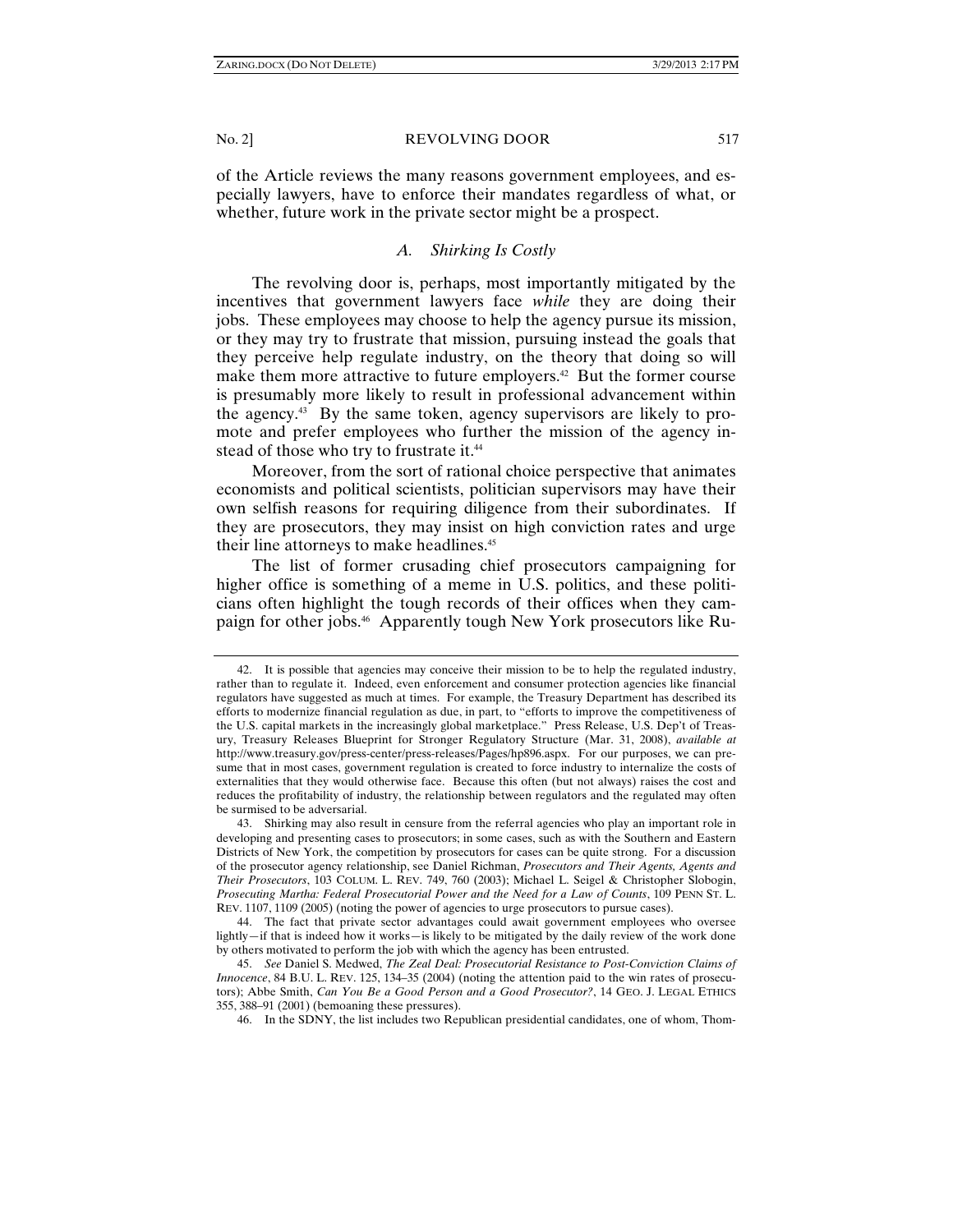ZARING.DOCX (DO NOT DELETE) 3/29/2013 2:17 PM

# 518 UNIVERSITY OF ILLINOIS LAW REVIEW [Vol. 2013

dolph Giuliani and Eliot Spitzer leveraged their anti-crime reputations to become powerful politicians.<sup>47</sup> We can assume that such supervisors are unlikely to prefer employees who kowtow to defense attorneys, instead of hanging tough with them.48 More broadly, no political leader wants to be known as the supervisor of an agency that cannot deliver the services it is meant to provide.

In the same vein, even some political scientists have recognized that agency incentives do not always move toward laxity. As James Q. Wilson put it, many agencies "have, in general, chosen stricter and more costly standards over more lenient, less expensive ones," in part because their motivations "cannot easily be summarized as serving the interests of either the regulated sector or the public at large."49 Daniel Carpenter characterizes this as a concern for the agency's reputation, which rubs off on its employees, and which they have an interest, even a selfish interest, in maintaining.<sup>50</sup> The parsimonious revolving door theory is difficult to square with Wilson's or Carpenter's observations about the complexity of regulatory incentives. It might instead be best thought of as providing an interesting, but inexact, caution for lawyers, institution designers, and legal scholars—one that may have real explanatory bite at high levels of generality, and that is logically impressive, but less purchase when particular decisions by particular agency officials about whether to enforce particular legal rules are at stake.

# *B. The Revolving Door Is Only Open to a Few*

Of course, if every bureaucrat, from supervisor to minion, was about to leave for regulated industry, one can imagine that shirking while in office would be winked upon. But the revolving door is not open to many government officials, even those with legal training.

Consider the EPA. Open Secrets, a non-profit organization that

as Dewey, won the party's nomination. The other was Rudolph Giuliani. Elihu Root and Henry Stimson, both of whom served as Secretary of State, also spent time as the U.S. Attorney in the SDNY. For a brief history of SDNY, see Benjamin Weiser, *Manhattan Office Is a Breeding Ground for Top Legal Talent*, N.Y. TIMES, Jan. 30, 2009, at A27; *Office History*, U.S. DEP'T OF JUSTICE, http:// www.justice.gov/usao/nys/officehistory.html (last visited Feb. 7, 2013).

 <sup>47.</sup> *See* JAMES EISENSTEIN, COUNSEL FOR THE UNITED STATES: U.S. ATTORNEYS IN THE POLITICAL AND LEGAL SYSTEMS 174 (1978) ("Assistants recognize their reputation's significance for their prospects in private practice and they shape their behavior accordingly.").

 <sup>48.</sup> And there is a long record of changes of enforcement practices being enacted when the leadership of an enforcement agency changes, regardless of which strategy might please regulated industry the most. After all, at the FCC, the staff implementing Michael Powell's media ownership rules had to shift gears to implement Kevin Martin's very different approach, and now they are loyal foot soldiers for Julius Genachowski's third way. Joelle Tessler, *FCC Asks: Do Media Ownership Limits Make Sense*?, BOSTON.COM (June 20, 2010), http://www.boston.com/business/technology/articles/2010/06/20/ fcc\_asks\_do\_media\_ownership\_limits\_make\_sense/ (recounting the different approaches taken by the three most recent FCC chairmen on media ownership limits).

 <sup>49.</sup> James Q. Wilson, *The Politics of Regulation*, *in* THE POLITICS OF REGULATION 357, 373 (James Q. Wilson ed., 1980).

 <sup>50.</sup> CARPENTER, *supra* note 22, at 47–51, 727–29.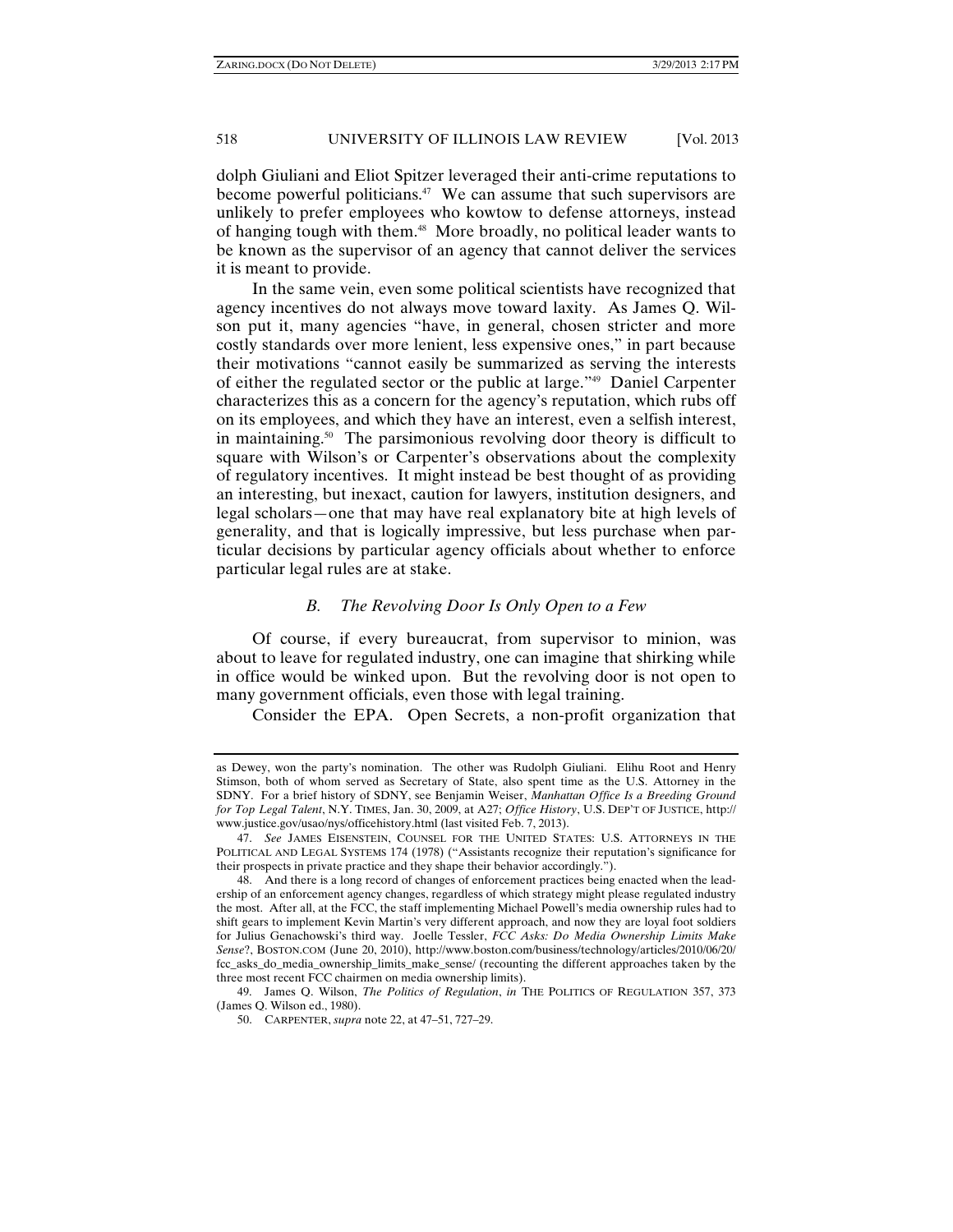collects information on ties between the government and moneyed interests, lists, as of November 2012, no less than 148 officials who have gone through the revolving door there.<sup>51</sup> I have already discussed the career of one Deputy General Counsel at the EPA who now represents potential polluters, as he did before he joined the agency.<sup>52</sup> Other lawyers tracked by Open Secrets have exemplified this seeming fox-guarding-thehenhouse role as well. But the former officials tracked by Open Secrets amount to 148 out of more than 17,000 employees, as of the end of 2012.<sup>53</sup> And Open Secrets is counting as far back as the 1980s.<sup>54</sup>

The vast majority of regulators, even legally trained regulators, do not have these sorts of private sector alternatives.<sup>55</sup> Moreover, those who do have such options spend much less time at agencies than those who do not. The average service length of those who resign from EPA, for example, is 6.51 years.<sup>56</sup> Those who transfer elsewhere in the government or are fired stay longer (7.55 and 8.62 years, respectively), and those who retire from the agency, or die "with their boots on," serve much longer  $(23.72 \text{ and } 17.54 \text{ years}, \text{ respectively})$ .<sup>57</sup> A great many agency officials have very long time horizons, and often those horizons do not include a private sector pot of gold at the end.<sup>58</sup> The federal government, all told, employs more than 30,000 lawyers, a huge number of which never go into private practice.59

In addition, the prospect of private sector employment is not always

 <sup>51.</sup> The search of Open Secrets' data, as of January 8, 2013, may be replicated by visiting *Revolving Door: Search Results*, OPENSECRETS.ORG, http://www.opensecrets.org/revolving/search\_result.php ?agency=Environmental+Protection+Agency&id=EIEPA (last visited Feb. 7, 2013).

 <sup>52.</sup> *See supra* note 28 and accompanying text.

 <sup>53.</sup> ENVTL. PROT. AGENCY, FY 2013: EPA BUDGET IN BRIEF 11 (2012), *available at* http://www. epa.gov/planandbudget/archive.html#BudgetSummary (follow "FY 2013 Budget-in-Brief"). Some EPA officials, moreover, have revolved into environmental advocacy, for such captured industrial representatives as the Sierra Club.

 <sup>54.</sup> *See, e.g.*, *Employment History*, OPENSECRETS.ORG, http://www.opensecrets.org/revolving/rev \_summary.php?id=6394 (last visited Feb. 7, 2013).

 <sup>55.</sup> Though the tenure of government officials certainly does not preclude time in the private sector. According to data published in January 2012, average tenure of employees in the federal government is 9.5 years. *Economic News Release*, BUREAU OF LABOR STAT., http://www.bls.gov/news. release/tenure.t05.htm (last modified Sept. 18, 2012); *see also* JOHN P. HEINZ ET AL., THE HOLLOW CORE: PRIVATE INTERESTS IN NATIONAL POLICY MAKING 119 (1997) (vast majority (more than eighty percent) of those with federal government experience moved between government and private representative positions only a single time; didn't "'revolve' rather [they] walk[ed] through the door once").

 <sup>56.</sup> EPA data on file with author.

 <sup>57.</sup> EPA data on file with author.

 <sup>58.</sup> This is not true in all cases, of course. It may, for example, be the case that Pentagon procurement officers can glide into private sector jobs selling weapons to the Pentagon. It may also be the case that Hill staffers and former Congressmen find easy money waiting for them on K Street, where they can go lobby Hill staffers and current Congressmen about the areas in which they used to legislate and oversee. But they are the exception, rather than the rule, in federal employment.

 <sup>59.</sup> *FedScope Employment Cubes*, U.S. OFFICE OF PERSONNEL MGMT., http://www.fedscope. opm.gov/employment.asp (follow "March 2012") (last visited Feb. 7, 2013); *Occupational Employment Statistics*, BUREAU OF LABOR STAT., http://www.bls.gov/oes/current/naics4\_999100.htm (last modified Mar. 27, 2012).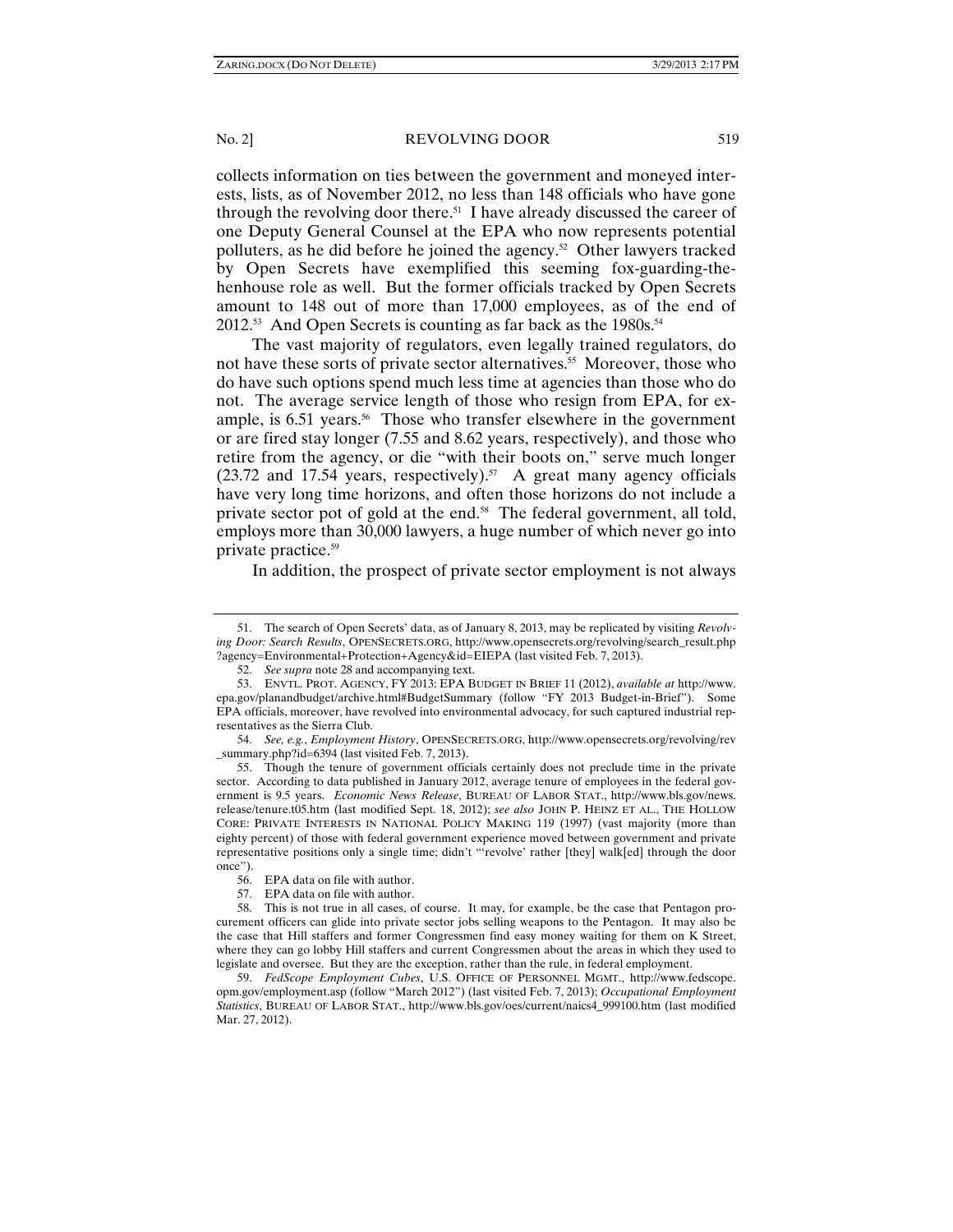obviously an attractive alternative to the prospect of staying within the government, as any state-employed law professor, all of whom have given up the prospects of better paid work in practice, can attest.<sup>60</sup> The work hours may be shorter in government, the advancement prospects may be rosier, and the pay may even be similar in certain jurisdictions. Once again, the model for most government employees is not a multimillion-dollar K Street payday, but something a bit more prosaic.

# *C. Working Hard Opens Doors*

What about those government employees for whom there is clearly an opportunity in the private sector that closely mirrors the job they are supposed to do in the public sector? In some cases, post-government employment might be enhanced by doing favors for regulated industry before switching jobs. But in many cases, that will not obviously be so.

The right way to signal worth to private prospective employers may be, among enforcement officials, at least, aggressive pursuit of wrongdoing while in the public sector.61 The lead prosecutors of the Enron task force went on to jobs at Wachtell Lipton, the most profitable law firm in the world, and Latham & Watkins, one of the largest.<sup>62</sup> And one of the leaders of the government's new focus on the Foreign Corrupt Practices Act, Mark Mendelsohn, leveraged his lengthy anticorruption resume into a bidding war for his services so dramatic that it was covered by *The Wall Street Journal* (the plenty-prestigious Paul Weiss won the Mendelsohn auction). $63$  There are, in short, many reasons to believe that government employees with one eye on the future have reasons to be tough when they regulate, rather than lax.<sup>64</sup> As Roberta Romano has argued in the

 <sup>60.</sup> *See* Jeffrey M. Lipshaw, *Memo to Lawyers: How Not to "Retire and Teach*,*"* 30 N.C. CENT. L. REV. 151, 151 (2008) (describing the appeal of teaching to lawyers with substantial practice experience).

 <sup>61.</sup> A number of legal scholars have surmised as much. *See, e.g.*, Edward L. Glaeser et al., *What Do Prosecutors Maximize? An Analysis of the Federalization of Drug Crimes*, 2 AM. L. & ECON. REV. 259, 288 (2000) (assuming that prosecutors' incentive is the greatest return on their future employment, and that they will maximize that return by bringing cases); Christine Hurt, *The Undercivilization of Corporate Law*, 33 J. CORP. L. 361, 435 (2008) (speculating that bringing prosecutions might lead to lucrative private practice opportunities); *see also* Kathleen F. Brickey, *Enron's Legacy*, 8 BUFF. CRIM. L. REV. 221, 258–60 (2004) (describing in detail the high-profile post-*Enron* prosecutions).

 <sup>62.</sup> The three prosecutors with courtroom roles in the trial of Jeffrey Skilling, for example, all went on to become partners at highly prestigious law firms. David Anders joined Wachtell Lipton. *David B. Anders*, WACHTELL, LIPTON, ROSEN & KATZ, http://www.wlrk.com/DBAnders/ (last visited Feb. 7, 2013). Sean Berkowitz joined Latham and Watkins. *Sean M. Berkowitz*, LATHAM & WATKINS LLP, http://www.lw.com/people/SeanMBerkowitz (last visited Feb. 7, 2013). Kathryn Ruemmler did as well, before returning for a political post in the Department of Justice. Amy Kolz, *Kathryn Ruemmler Confirms That She's Headed to DOJ*, AMLAWDAILY (Jan. 20, 2009, 6:57 PM), http://amlaw daily.typepad.com/amlawdaily/2009/01/kathryn-ruemmler-move.html.

 <sup>63.</sup> Nathan Koppel, *Breaking: DOJ Stud Mark Mendelsohn Headed to Paul Weiss*, WALL ST. J. L. BLOG (Apr. 13, 2010, 3:45 PM), http://blogs.wsj.com/law/2010/04/13/breaking-doj-stud-markmendelsohn-headed-to-paul-weiss/.

 <sup>64.</sup> The revolving door focuses on incentives, but employee quality varies widely as well; in any organization, some of the members do much of the work, and identifying which lawyers did a great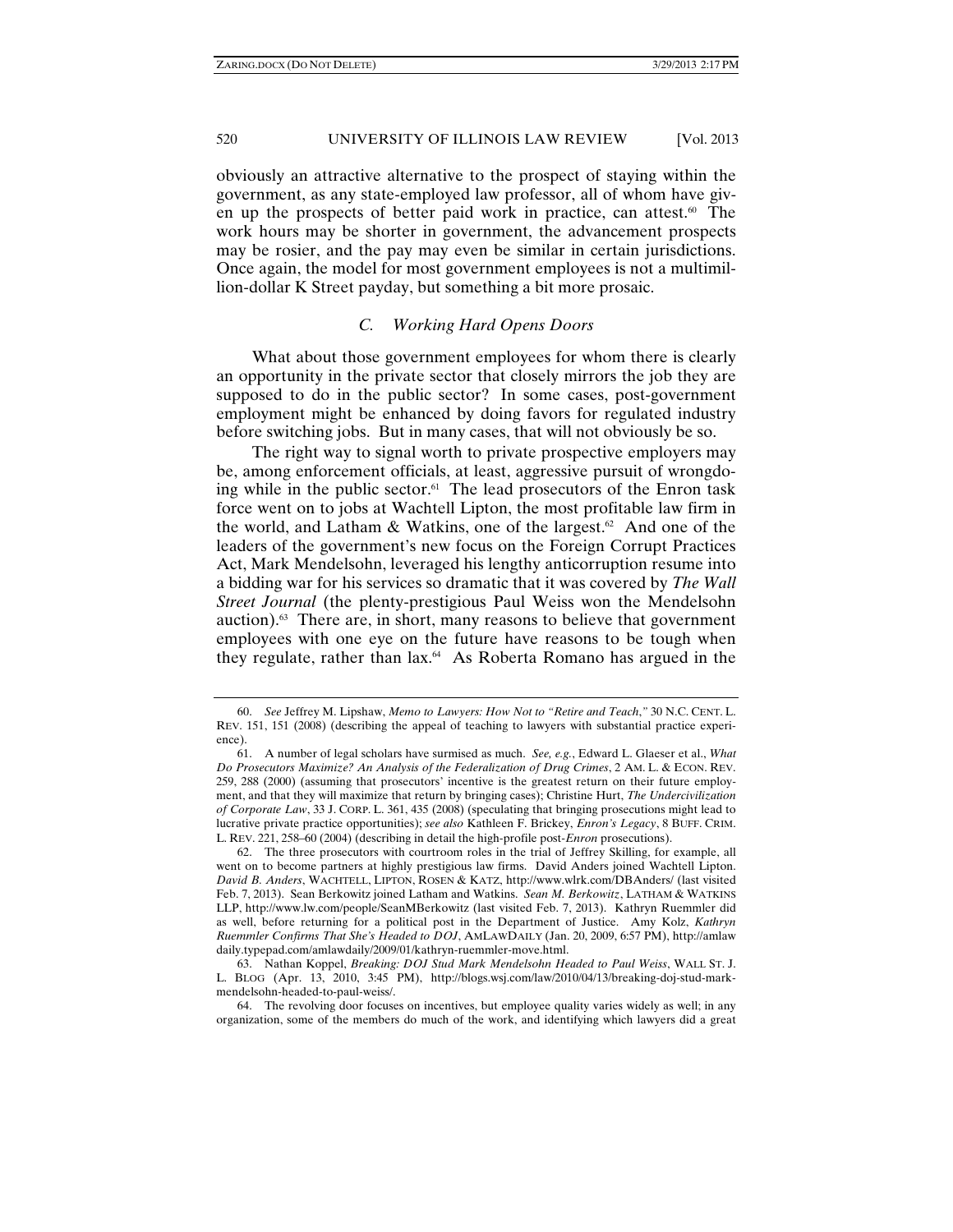criminal law context: "[P]rosecutors bring high profile criminal cases either to further political careers or partnerships in top criminal defense firms."<sup>65</sup>

There are some profession-specific reasons for these hard work incentives. Acquiescent types may be unlikely to impress their former colleagues, in, say, plea deal negotiations; nor is it obvious that any networks of former officials would be likely to refer them work, which is an important means of generating business, at least in white-collar criminal defense. Former prosecutor Steven M. Cohen has said:

The criticism is that this is a club, and that if you have the credential [of government service], the credential becomes a kind of access that you otherwise wouldn't get. But it's not the credential that people are interested in, [i]t's the experience and the knowledge—I know I'm going to get a very good lawyer. $66$ 

And indeed, law firms often trumpet the tough prosecutions brought by the prosecutors who then join them. A look at the sales efforts of former prosecutors at the SDNY who have gone into private practice illustrates the point. One firm biography brags about its attorney's role in the "investigation and prosecution" of "money laundering," "corporate fraud," and "wire fraud"—even trumpeting the large fines and extensive sentences its lawyer meted out. $67$  Another boasts of its attorney's "successful prosecutions of numerous criminal violations, including racketeering, money laundering, securities fraud, bank fraud, tax evasion, and healthcare fraud."<sup>68</sup> These firms find former toughness to be good marketing, instead of a sign that future clients should punish these lawyers by eschewing their services. It is very difficult, by contrast, to find law firms that tout how inactive the former regulators who join them were when they served the government, though the revolving door might predict such announcements.

This is not to say that we could not anticipate that in some cases the revolving door affects regulatory decisions. Surely it can. For congressional staffers, or Pentagon procurement officers, the theory may be a useful one. $69$  And though the case for overt corruption even in these contexts is often oversold, there is little doubt that the revolving door can

66. Weiser, *supra* note 46, at A27.

deal of work in their prior employment sends a powerful signal about what may be expected from them in the future.

 <sup>65.</sup> Roberta Romano, *Less Is More: Making Institutional Investor Activism a Valuable Mechanism of Corporate Governance*, 18 YALE J. ON REG. 174, 231 (2001).

 <sup>67.</sup> *Marcus A. Asher*, ARNOLD & PORTER LLP, http://www.arnoldporter.com/professionals.cfm? action=view&id=5314 (last visited Feb. 7, 2013).

 <sup>68.</sup> *Robert B. Buehler*, HOGAN LOVELLS, http://www.hoganlovells.com/robert-buehler/ (last visited Feb. 7, 2013).

 <sup>69.</sup> It is a somewhat different dynamic, though, for regulated industries. It is true there are competing interest groups, but the division is not nearly so clean. And in areas like telecommunications regulation, the fights are often between two competing industry groups rather than business versus public interest non-profits. The regulator is not simply refereeing cases; it is shaping rules for entire industries. The role of staff on the inside and advocates on the outside is less clear-cut.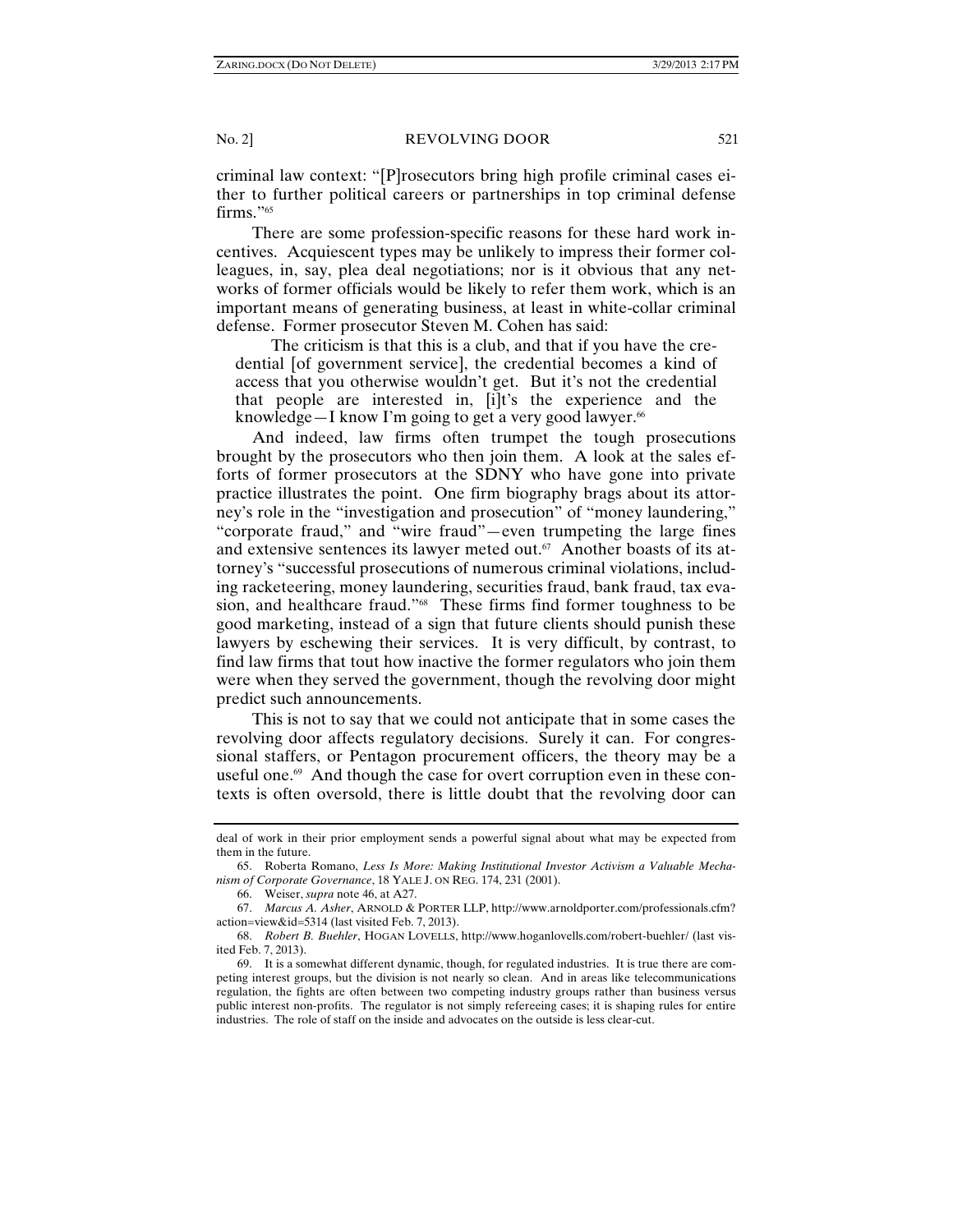breed a degree of socialization and familiarity that makes it difficult to imagine life without a strong regulated industry beside you.<sup>70</sup> But for a great many cases involving legal matters, its merits are much less clear. Most government lawyers must care about their regulatory missions and what their civil service supervisors tell them to do. Most do not have attractive private exit options. And in those cases where they do, it will often be the case that their most venal incentives align with regulating the private sector intensely, rather than modestly.

#### III. THE CAMPAIGN AGAINST THE REVOLVING DOOR

The Washington establishment, though long full of enthusiastic practitioners of the revolving door, has often decried it, legislated against it, and otherwise sought to regulate it, while somehow never entirely managing to undo the institution. Probably, some hypocrisy is at work here. But comprehensive revolving door bans, applied to every government employee, would be difficult to design legally, and might even be unconstitutional. The U.S. commitment to relatively free labor, which has expressed itself in everything from the policy against lengthy restrictive covenants on employment contracts to the disappearance of forced labor institutions like indentured servitude and slavery, is, moreover, quite inconsistent with strong rules preventing government employees from ever working in the private sector. This Part, the legal analysis portion of the Article, reviews the efforts made by the government to do something about the revolving door, and the reasons why they have not yet—and are unlikely to—eliminate the practice of leveraging public experience for private gain.

# *A. Revolving Door Agonistes*

There has been plenty of agonizing about the revolving door, including the widespread and volubly espoused concern that the movement of personnel between the private and public sectors "contributes to a cynicism about government—who is making policy and why, and who is making money off public service," as *The Washington Post* has put it.<sup>71</sup>

Judges have noted the "revolving door of public corruption that occurs in government,"72 and regretted the "public's impression that public

 <sup>70.</sup> For a splash of nuance, see, e.g., Edna Earle Vass Johnson, *Agency "Capture": The "Revolving Door" Between Regulated Industries and Their Regulating Agencies*, 18 U. RICH. L. REV. 95, 119 (1983) (discussing benefits and drawbacks of "revolving door" in context of professional and governmental regulations, calling for future study, and noting that "[e]ven with the absence of proof that the regulatory agencies have been 'captured' by the 'revolving door' phenomenon, it is reasonable to conclude that they are being influenced").

 <sup>71.</sup> Judy Sarasohn, *Under Bush, the Revolving Door Gains Speed*, WASH. POST, Oct. 27, 2005, at A25.

 <sup>72.</sup> United States v. Ediger, 166 F. App'x 218, 226 (6th Cir. 2006) (quoting district court judge at hearing).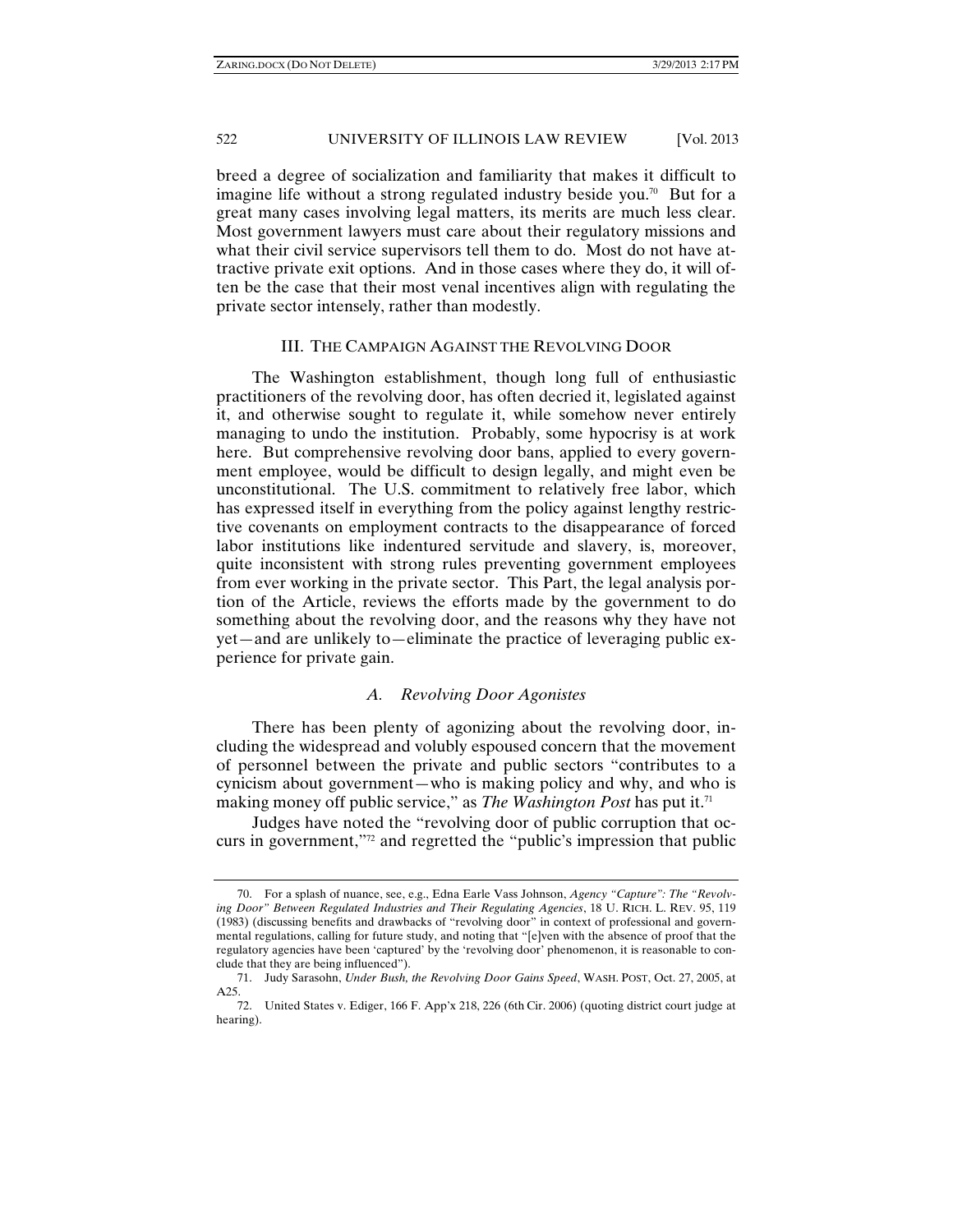service is but a vehicle to enhance private gain and that a 'revolving door' exists between the private bar and government service."73

Few agencies have escaped critique. One court has observed:

The Forest Service is an agency that has experienced a high degree of the "revolving door" phenomenon between governmental and private interests. That is to say that the greatest market for government employees in private industry is with the large timber companies.74

Another singled out special counsels, concluding that these investigators were capable of thinking more of their future employment prospects than their current mission to root out fraud.<sup>75</sup> And David Vladeck, a Georgetown professor and Federal Trade Commission official, has identified the Food and Drug Administration as corrupted by the revolving door: "The senior appointees at the FDA (many of whom have returned through the revolving door to represent the pharmaceutical industry) disregarded or marginalized the career scientists and policy experts who tried to get in their way."76

Law enforcement agencies have been singled out as particularly susceptible to the revolving door problem. With well-paid compliance and defense jobs awaiting them in the private sector, the temptation to enforce lackadaisically is often perceived to be high. Michael Perino has said that the revolving door partly explains supine SEC regulation.<sup>77</sup> Others believe that the fact that "prosecutors often go through the 'revolving door' into lucrative private-practice careers" means that they "have the incentive to enter deferred prosecution agreements rather than indict firms and risk destroying the companies, harming the economy, and drawing public disapproval."78

# *B. The President Against the Revolving Door*

The agonizing has led to a number of very public efforts to do something about the revolving door, which often are a centerpiece of presidential political campaigns pledging to "clean up Washington." For example, the Obama administration has prohibited most lobbyists from

 <sup>73.</sup> United States v. Dorfman, 542 F. Supp. 402, 407 (N.D. Ill. 1982).

 <sup>74.</sup> Sierra Club v. Lyng, 694 F. Supp. 1260, 1268 (E.D. Tex. 1988).

 <sup>75.</sup> *In re* Starr, 986 F. Supp. 1144, 1154 (E.D. Ark. 1997) ("The problem appears to be somewhat akin to the old 'revolving door' problem: some individuals employed by governmental regulatory agencies would, in the middle of their government service, accept prospective job offers with the private companies which they regulated . . . .").

 <sup>76.</sup> David C. Vladeck, *The FDA and Deference Lost: A Self-Inflicted Wound or the Product of a Wounded Agency? A Response to Professor O'Reilly*, 93 CORNELL L. REV. 981, 982 (2008).

 <sup>77.</sup> Michael A. Perino, *SEC Enforcement of Attorney Up-The-Ladder Reporting Rules: An Analysis of Institutional Constraints, Norms and Biases*, 49 VILL. L. REV. 851, 858–65 (2004). *But see* Shivaram Rajgopal et al., Does the Revolving Door Affect the SEC's Enforcement Outcomes? 2 (Aug. 2012), *available at* http://aaahq.org/newsroom/RajgopalDeHaanKediaKoh.pdf (arguing that the revolving door incentivizes enforcement at the SEC).

 <sup>78.</sup> Ribstein, *supra* note 17, at 885.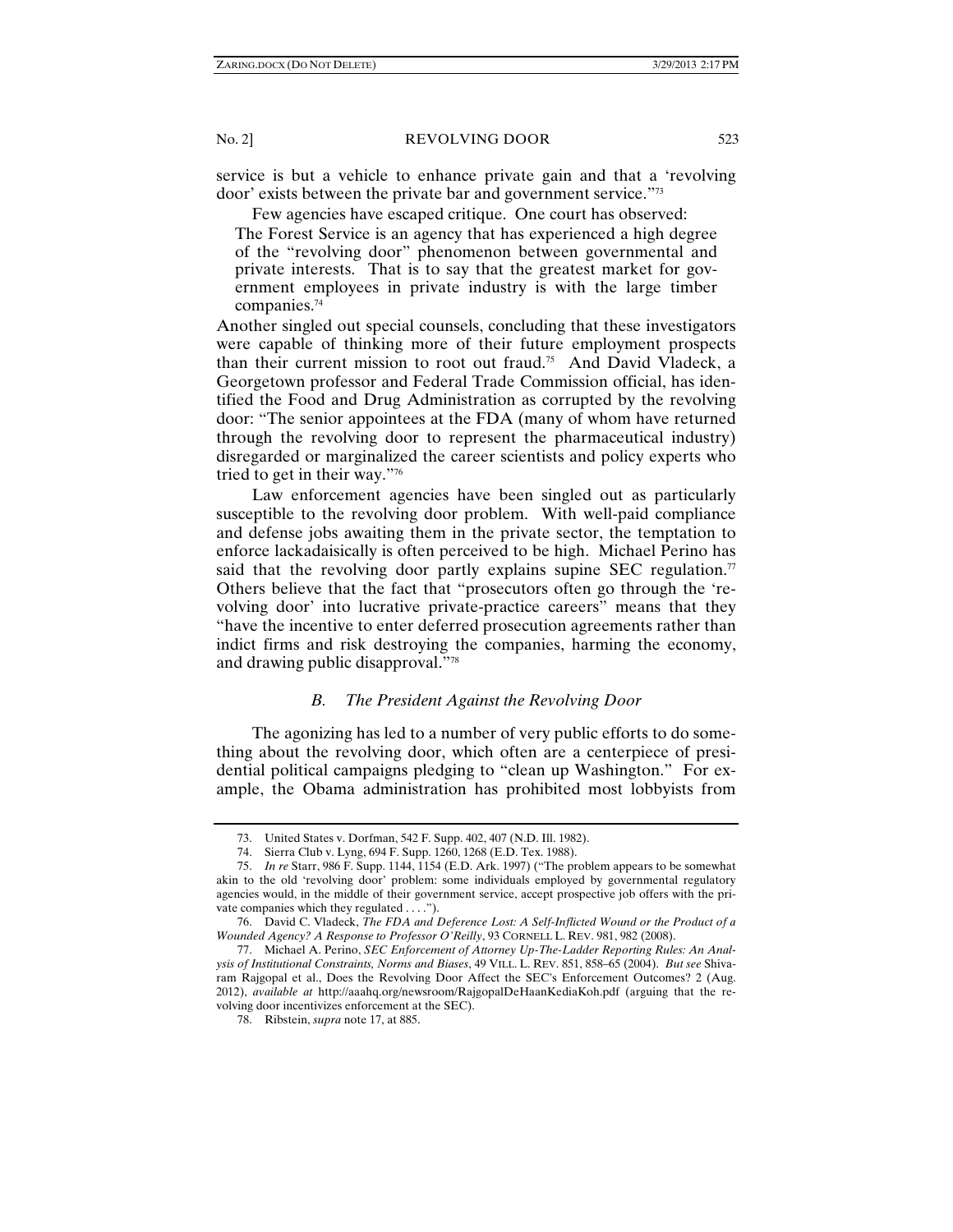joining the government in political positions, in order, it is claimed, to help restore faith in public service.<sup>79</sup> There were claims that "most... Bush administration officials have cannily leveraged their time spent in the public sector" and "made a mint on the backs of American taxpay $ers.^{\overline{,}80}$ 

And such charges are nothing new: President Clinton, during his first campaign for the presidency, decried the revolving door, claiming that "[o]n streets where statesmen once strolled, a never-ending stream of money now changes hands—tying the hands of those elected to lead."81 Clinton, like Obama, issued an early executive order designed to do something about the revolving door; in Clinton's case, the executive order prohibited senior members of his Administration from lobbying former colleagues for five years after leaving office.<sup>82</sup> Of course, Republican administrations have also campaigned against Washington and its revolving door.<sup>83</sup>

# *C. Legislating Away the Revolving Door*

Congress has also expressed its concern about the problem, and has repeatedly, since the 1970s, passed legislation designed to address it.<sup>84</sup> After President Jimmy Carter urged the legislature to enact legislation to "strengthen existing restrictions on the revolving door between government and private industry," it responded, in 1978, with the Ethics in

 <sup>79.</sup> Richard W. Painter, *President Obama's Progress in Government Ethics*, 26 CONST. COMMENT. 195, 199–201 (2010); David D. Kirkpatrick, *Lobbyists March on the White House*, THE CAUCUS (Apr. 24, 2009, 8:51 PM), http://thecaucus.blogs.nytimes.com/2009/04/24/lobbyists-march-onthe-white-house/.

 <sup>80.</sup> Greg Gordon, *Politics' Revolving Door*, SEATTLE TIMES, Jan. 14, 2009 (quoting Melanie Sloan, executive director of the Citizens for Responsibility and Ethics in Washington).

 <sup>81.</sup> BILL CLINTON & AL GORE, PUTTING PEOPLE FIRST: HOW WE CAN ALL CHANGE AMERICA 24 (1992).

 <sup>82.</sup> *See* Exec. Order No. 12,834, 58 Fed. Reg. 5911 (Jan. 22, 1993). For a discussion, see George J. Church, *A Lobbyist's Paradise*, TIME, Nov. 1, 1993, at 36. Although it involved a rather small sample size and features a somewhat surprising result, Raphael Gely and a co-author found that the Clinton anti-lobbying extension reduced the benefit for publicly traded firms represented by a lawyer appointed to the cabinet, using a stock price event study methodology. Rafael Gely & Asghar Zardkoohi, *Measuring the Effects of Post-Government-Employment Restrictions*, 3 AM. L. & ECON. REV. 288, 300 (2001). In a somewhat cynical move, Clinton revoked the executive order on December 28, 2000, just as his final policy team was preparing to leave office and, in many cases, move into the private sector. *See* Jason Peckenpaugh, *Clinton Lifts Lobbying Restrictions on Appointees*, GOV'T EXECUTIVE (Jan. 2, 2001), http://www.govexec.com/federal-news/2001/01/clinton-lifts-lobbyingrestrictions-on-appointees/8217/.

 <sup>83.</sup> *See, e.g.*, Martin Kady II, *Diluted Lobbying Bill Sent to Conference*, 65 CQ WEEKLY 1559, 1601 (May 28, 2007) (describing Republican efforts to pass legislation to limit the "reverse revolving door," whereby lobbyists take government positions in the agencies before which they lobbied).

 <sup>84.</sup> The initial legislation creating a cooling-off period was the Bribery, Graft, and Conflicts of Interest Act of 1962, which provided for the first one-year cooling-off period. *See* 18 U.S.C. § 207(c) (2006). It is difficult to find legislators opposed to the problem in theory. David Boren, a former senator, for example, has urged legislation. David L. Boren, *A Recipe for the Reform of Congress*, 21 OKLA. CITY U. L. REV. 1, 14–15 (1996).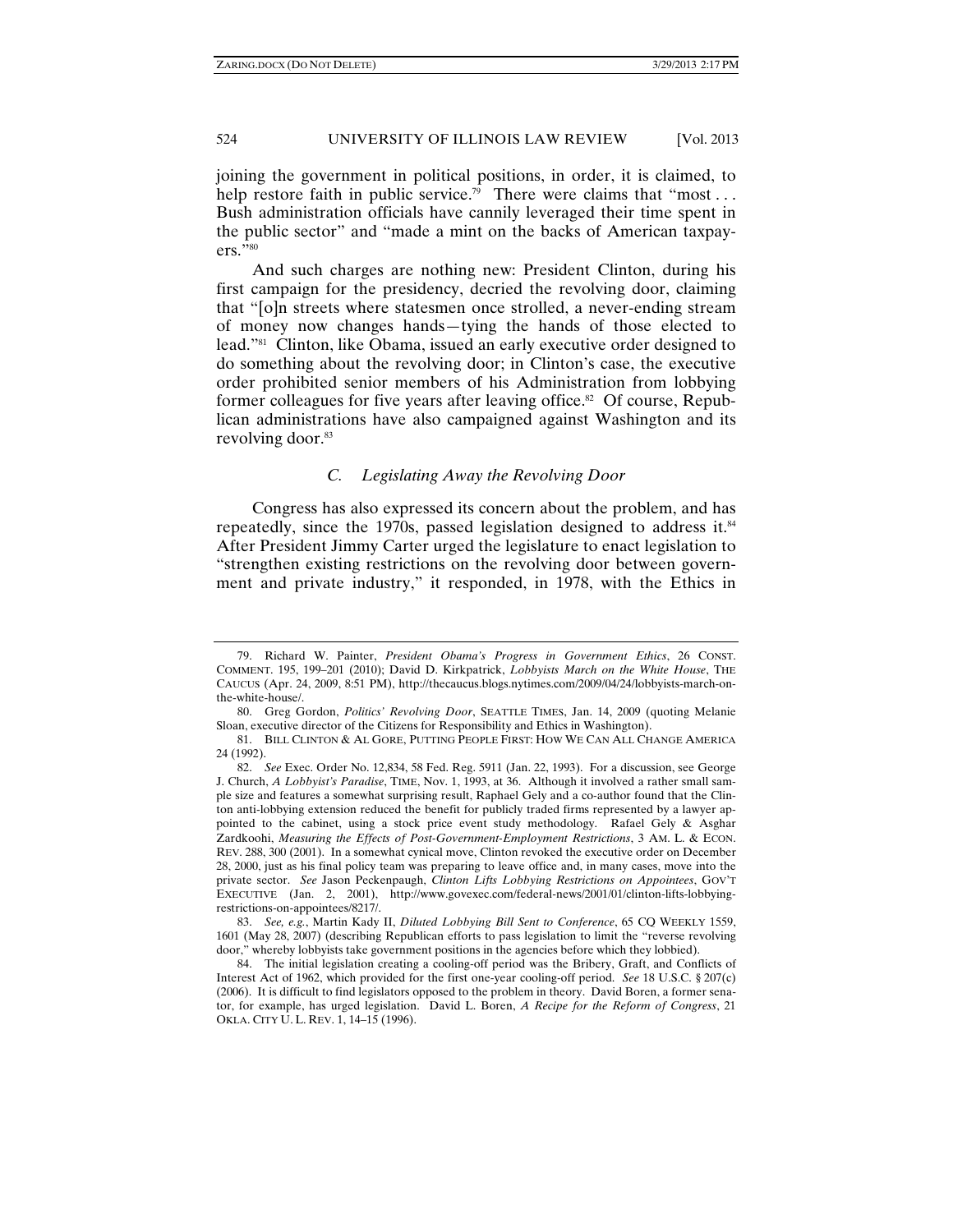Government Act  $(EGA)$ <sup>55</sup>. That statute first imposed limits on the ability of former employees to represent private parties before their old agency or on matters on which they worked.<sup>86</sup> It also created a government ethics agency to fill in the gaps of the ban and set forth disclosure requirements for high-ranking government officials.<sup>87</sup>

The EGA was part of an era of legislative reform of administrative procedure. Congress enacted a number of other good government laws in the 1970s—the Watergate scandal is often named as the reason why including the Privacy Act of 1974,<sup>88</sup> and the Government in the Sunshine Act of 1976,<sup>89</sup> to say nothing of campaign finance regulation,<sup>90</sup> but while it has revisited open government and campaign finance rarely since then, it has returned to the revolving door problem again and again.

In 1989, for example, Congress extended the post-employment restrictions on legislative and executive branch employees.<sup>91</sup> In 1996, Congress passed the Procurement Integrity Act, limiting the ability of procurement officials to transition seamlessly into the private sector.<sup>92</sup>

And in recent years, the interest in the matter has only grown. Congress repeatedly considered revolving door legislation between 2004 and 2007.<sup>93</sup> Then, President George W. Bush signed the Honest Leadership and Open Government Act (HLOGA) into law—something he had no choice but to do, given the strong majorities in the Senate and House for it.<sup>94</sup> HLOGA extended the time between the end of a critical em-

 88. 5 U.S.C. § 552 (2006) (protecting the privacy of individuals identified in certain government records).

 <sup>85.</sup> For a discussion, see United States v. Nofziger, 878 F.2d 442, 443–44 (D.C. Cir. 1989) (describing the provisions of the Ethics in Government Act of 1978); *see also* Thomas D. Morgan, *Appropriate Limits on Participation by a Former Agency Official in Matters Before an Agency*, 1980 DUKE L.J. 1, 18–21 (evaluating the statute); Robert H. Mundheim, *Conflict of Interest and the Former Government Employee: Rethinking the Revolving Door*, 14 CREIGHTON L. REV. 707, 712–15 (1981) (same).

 <sup>86.</sup> Ethics in Government Act of 1978, Pub. L. No. 95-521, 92 Stat. 1824, 1864–67 (amending 18 U.S.C. § 207).

 <sup>87. 5</sup> U.S.C. app. §§ 101–11, 401–08 (2006). The GOP, for example, required Haley Barbour to resign his lobbying positions before assuming the chairmanship of the party in 1993. *See* Dan Morgan, *A Revolving Door Where Lobbying Rules Don't Apply*, WASH. POST, July 21, 1997, at A6 ("Before he took over as RNC chairman in 1993, Barbour promised to dissolve the law partnership he formed in 1991 with Alabaman Edward M. Rogers Jr. and end his lobbying activities.").

 <sup>89.</sup> *Id.* § 552b (requiring certain government meetings to be held publicly).

 <sup>90.</sup> Buckley v. Valeo, 424 U.S. 1, 58–59, 143 (1976) (finding some limitations on campaign contributions to be unconstitutional on separation of powers and First Amendment grounds, but reaffirming others from the Federal Election Campaign Act of 1971).

 <sup>91.</sup> For a discussion of the Ethics Reform Act, see Williams v. United States, 240 F.3d 1019, 1023 (Fed. Cir. 2001). It did so in energy-related positions in 42 U.S.C. § 7216 (repealed 1993). For a discussion, see TRW Envtl. Safety Sys., Inc. v. United States, 18 Cl. Ct. 33, 37, 44 (Cl. Ct. 1989).

 <sup>92.</sup> The Procurement Integrity Act prohibits a former government employee who participated in the source selection, program management, or payment decisions regarding a contract in excess of \$10 million from accepting a job, including a consulting job, with the contractor who was awarded that contract for one year after leaving government employ. 41 U.S.C. § 423(d).

 <sup>93.</sup> For a discussion, see Brian A. Bannon & David A. Leib, *Slowing Down the Revolving Door*, MARINELINK.COM (Aug. 6, 2004), http://www.marinelink.com/news/article/slowing-down-therevolving-door/322229.aspx.

 <sup>94.</sup> Honest Leadership and Open Government Act of 2007, Pub. L. No. 110-81, 121 Stat. 735. The House voted 411 to 8 to pass the bill at the end of July 2007. 153 CONG. REC. H9210 (daily ed.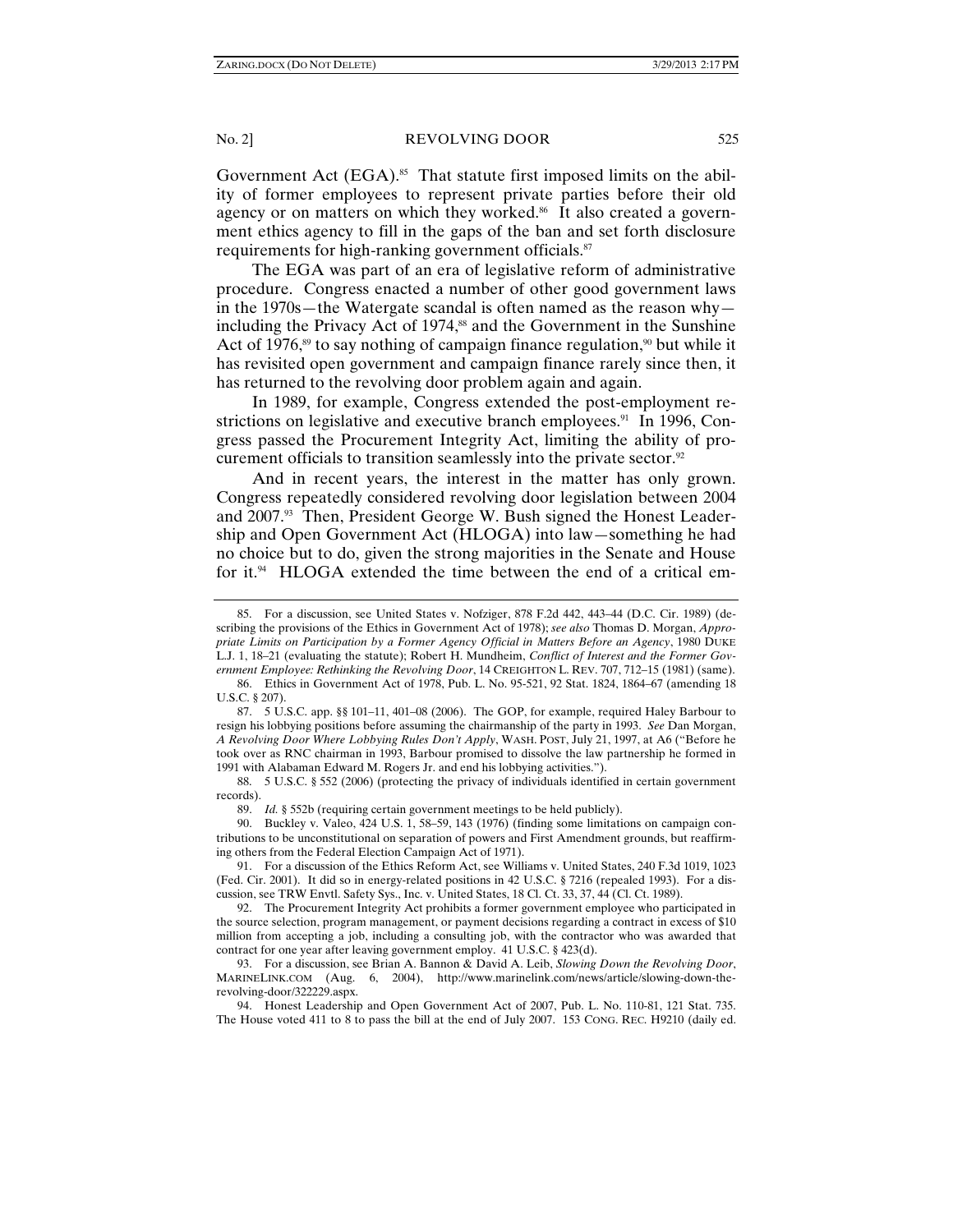ployee's government tenure, and the time that that employee could take related private-sector positions; standard stuff, by 2007, but the large bipartisan majorities it occasioned in what has often been thought to have been a bitterly divided legislature suggests that the desire to gesture at the revolving door crosses party lines.<sup>95</sup>

Since then, the revolving door has been blamed for contributing to the financial crisis, as one of many reasons why the SEC failed to regulate investment banks adequately.<sup>96</sup> Accordingly, in the Dodd-Frank Act, Congress required the Comptroller General to conduct a study to, among other things, "determine if the volume of employees of the Securities and Exchange Commission who are later employed by financial institutions has led to inefficiencies in enforcement."97 The Senate has considered new legislation, Senate Bill 3272, titled the "Close the Revolving Door Act of 2010," that would further limit the ability of members of the government, particularly its legislative branch, to move in and out of lobbying positions.<sup>98</sup>

Agencies are also part of this story, of course. In 2011, the SEC passed new revolving door regulations in the wake of the financial crisis.<sup>99</sup> And the SEC is not alone among the agencies in having a complicated set of revolving door regulations in place, in addition to those provided by the Department of Justice and Office of Special Counsel.

### *D. Implementation of Revolving Door Controls*

The resulting regime regulating the turning of the revolving door, for most federal officials, has been elaborated upon by regulations and opinions issued by the Office of Government Ethics, and enforced by the Public Integrity Section of the Department of Justice, which can bring criminal cases for violations of the post-employment restrictions in the courts, or settle those matters and impose civil penalties.

Occasionally, the degree of enforcement of the ethics rules has been criticized as lax.100 But it has led to a high-profile list of scalps too. Con-

July 31, 2007). Three days later, the Senate cleared it 83 to 14. 153 CONG. REC. S10,723–24 (daily ed. Aug. 2, 2007).

 <sup>95.</sup> Specifically, it extends the current one-year restriction on post-employment contacts by "very senior" executive branch personnel to two years. *See* 18 U.S.C. § 207(d) (2006 & Supp. IV 2007).

 <sup>96.</sup> *See* Steven M. Davidoff & David Zaring, *Regulation by Deal*: *The Government's Response to the Financial Crisis*, 61 ADMIN. L. REV. 463, 500–04 (2009).

 <sup>97.</sup> Dodd-Frank Wall Street Reform and Consumer Protection Act, Pub. L. No. 111-203, § 968, 124 Stat. 1376, 1914 (2010).

 <sup>98.</sup> *See* S. 3272, 111th Cong. (2d Sess. 2010) (the purpose set forth for the bill is "[t]o provide greater controls and restrictions on revolving door lobbying").

 <sup>99.</sup> *See* Revolving Door Restriction on Former Officers of FINRA, Exchange Act Release No. 34-64841 (July 8, 2011), *available at* http://www.sec.gov/rules/sro/finra/2011/34-64841.pdf.

 <sup>100.</sup> A Public Citizen study determined that many ex-lawmakers were able to avoid the prohibition on lobbying former colleagues within a year of leaving office by supervising other lobbyists. Aron Pilhofer, *Revolving Doors Spin Once Again*, N.Y. TIMES, Nov. 12, 2006, at 2. This Article will not analyze the efficacy of anti-revolving door problems in detail, but it is worth noting that many observers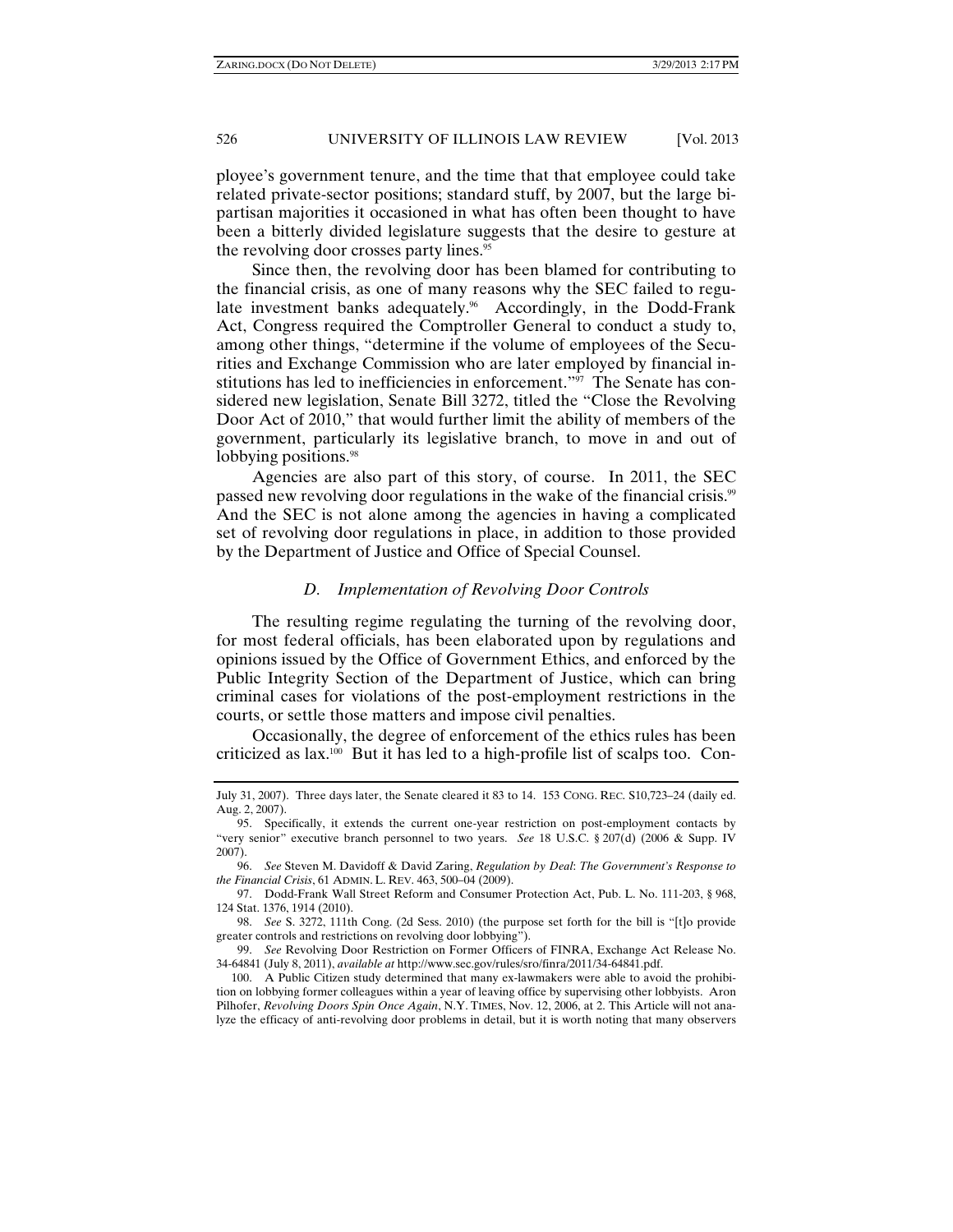flict-of-interest prosecutions reported by the Public Integrity Section of the Department of Justice to Congress show that between 1992 and 2006, there were thirty-eight such prosecutions of former federal employees, many of which were settled for civil fines; indeed, the largest number of these cases—thirteen of the thirty-eight cases—resulted in fines of exactly \$5000.101 These prosecutions have included Washington luminaries like Sandy Berger, the former national security advisor, and Bruce Babbitt, the former Secretary of the Interior.<sup>102</sup> The enforcement risks, then, are modest fines, rather than criminal prosecution, and potentially very bad press.

Beyond these cases, the anti-revolving door regime essentially tries to put distance between government service and work in the private sector, ranging from outright, eternal, and absolute bans on some matters to one-year cooling-off periods for others. Government employees are now permanently barred from working on the very same matters in the private sector on which they personally worked while in government service.103 They are barred for two years from working on matters that were under their supervision, but on which they did not personally work.<sup>104</sup> Senior employees are barred for one year from working on any matter involving their former agency.105 And very senior employees now face a two-year cooling-off period.106 In addition, senior and very senior employees may not represent foreign governments before any department or agency for one year.107 All government employees are also subject to not quite post-employment restrictions under other authorities. One such is the Procurement Integrity Act, which limits the ability of government employees to enter into contracts with the government, or to be engaged with those doing so during the course of their employment.<sup>108</sup> Section 203 of the EGA prohibits compensation being paid to public employees representing others in matters affecting the United States (this provision could affect the ability of an employee to accept, for example, a signing bonus while in government service).109 Section 205 of the EGA also sanctions current employees who lobby the government on behalf of private parties, which, again, can trip up those beginning private sector jobs before they have finished taking any remaining public

have found the prohibitions there to be very difficult to enforce. *See id.*

 <sup>101.</sup> Data on file with author.

 <sup>102.</sup> *See In re* Babbitt, 290 F.3d 386 (D.C. Cir. 2002); *see also* United States *ex rel*. Siewick v. Jamieson Sci. & Eng'g, Inc., 214 F.3d 1372, 1377–78 (D.C. Cir. 2000) (leaving issue open of whether § 207 violation renders a contract voidable); United States v. Nofziger, 878 F.2d 442, 454 (D.C. Cir. 1989) (holding that knowledge is required under § 207).

 <sup>103.</sup> *See* 18 U.S.C. § 207(a)(1) (2006).

 <sup>104.</sup> *See id.* § 207(a)(2).

 <sup>105.</sup> *See id.* § 207(c).

 <sup>106.</sup> *See id.* § 207(d) (Supp. IV 2007).

 <sup>107.</sup> *See id.* § 207(f). Relatedly, the one-year ban applies to those involved in certain trade or treaty negotiations. *See id.* § 207(b).

 <sup>108. 41</sup> U.S.C. § 423 (2006).

 <sup>109. 18</sup> U.S.C. § 203.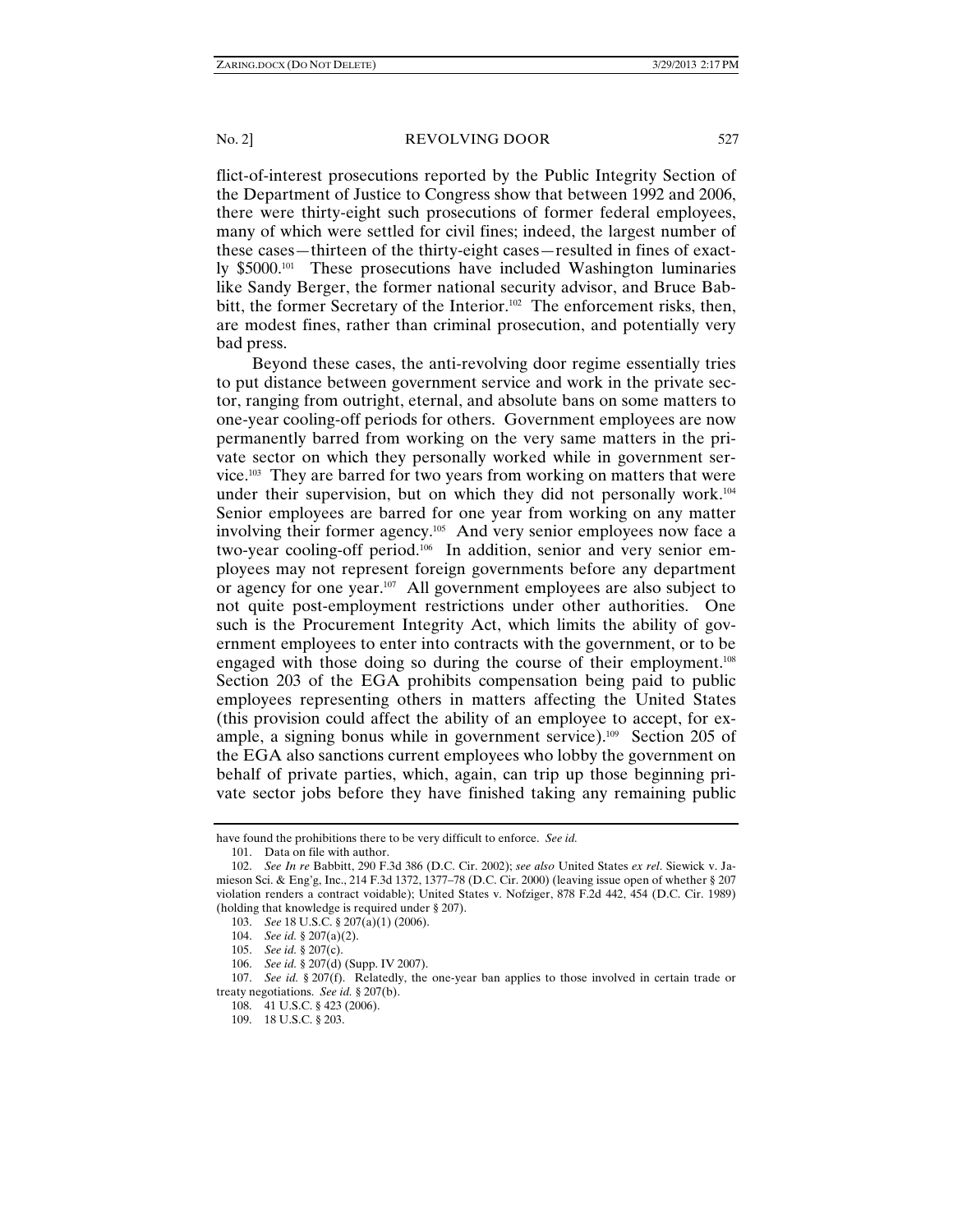sector vacation days.<sup>110</sup>

Lawyers, for their part, must also comply with bar rules that sometimes contain other restrictions on employment following government service. The Model Rules of Professional Conduct, for example, contain their own cooling-off period. $111$ 

### *E. The Legal Case for the Revolving Door*

This rather complicated administrative regime seems to call for a cutting of the Gordian knot.<sup>112</sup> Why not just ban the revolving door, if the President, Congress, academics, and the press hate it so much?

Part of the answer surely lies in the fact that these critics do not hate the revolving door all the time, for there are some advantages to the revolving door—advantages that are genuine, and even patriotic, if your vision of patriotism embraces Cincinnatus returning to his farm after leading the Roman armies to victory.113 The vision of the amateur, occasional government official does not look so bad when couched in such terms and has been celebrated not just in the Roman republic, but in the U.S. one, with its presidential candidates calling for part-time legislatures, its local governments run by part-time officials, and its career poli-

 <sup>110. 18</sup> U.S.C. § 205 is a criminal statute which "precludes an officer or employee of the Government from acting as agent or attorney for anyone else before a department, agency or court in connection with any particular matter in which the United States is a party or has a direct and substantial interest." Memorandum of Attorney General Robert F. Kennedy Regarding Conflict of Interest Provisions of Public Law 87-849, 28 Fed. Reg. 985, 987 (Feb. 1, 1963).

 <sup>111.</sup> Many of the government lawyers tempted by the private sector must deal with the bar rules on the revolving door. One such rule is District of Columbia Rule of Professional Conduct 1.11(a), which provides:

A lawyer shall not accept other employment in connection with a matter which is the same as, or substantially related to, a matter in which the lawyer participated personally and substantially as a public officer or employee. Such participation includes acting on the merits of a matter in a judicial or other adjudicative capacity.

The rule is modeled on the American Bar Association's Model Rule of Professional Conduct 1.11, which has been referred to as the "revolving door" or "side-switching" rule. United States v. Philip Morris Inc., 312 F. Supp. 2d 27, 38 (D.D.C. 2004); Brown v. D.C. Bd. of Zoning Adjustment, 486 A.2d 37, 43 (D.C. 1984) (en banc) (considering a "revolving door" scenario where "a government attorney who leaves to join a private firm and begins to represent clients against, or before an agency of, the former government employer"). And, of course, the prospect of dealing with an ethics charge is no easy matter for a government employee. *See, e.g.*, Kathleen Clark, *Paying the Price for Heightened Ethics Scrutiny: Legal Defense Funds and Other Ways That Government Officials Pay Their Lawyers*, 50 STAN. L. REV. 65 (1997) (noting some of the problems created by the prosecution of government employees for violations of EGA, such as the problem of retaining lawyers); Grant Dawson, *Working Guidelines for Successive Conflicts of Interest Involving Government and Private Employment*, 11 GEO. J. LEGAL ETHICS 329 (1998).

 <sup>112.</sup> For a discussion of the Gordian knot, see Shon R. Hopwood, Note, *Slicing Through the Great Legal Gordian Knot: Ways to Assist Pro Se Litigants in Their Quest for Justice*, 80 FORDHAM L. REV. 1229, 1229 (2011) ("In Greek mythology, the Gordian Knot was a large intertwined rope that was impossible to untie.").

 <sup>113.</sup> Cincinnatus was a Roman war hero and the basis of the name of a prominent American city; George Washington, who retired to Mount Vernon a number of times between his bouts of service to the country, has often been described as the American Cincinnatus. *See* WILLIAM J. DUIKER & JACKSON J. SPIELVOGEL, THE ESSENTIAL WORLD HISTory 97–98 (2006).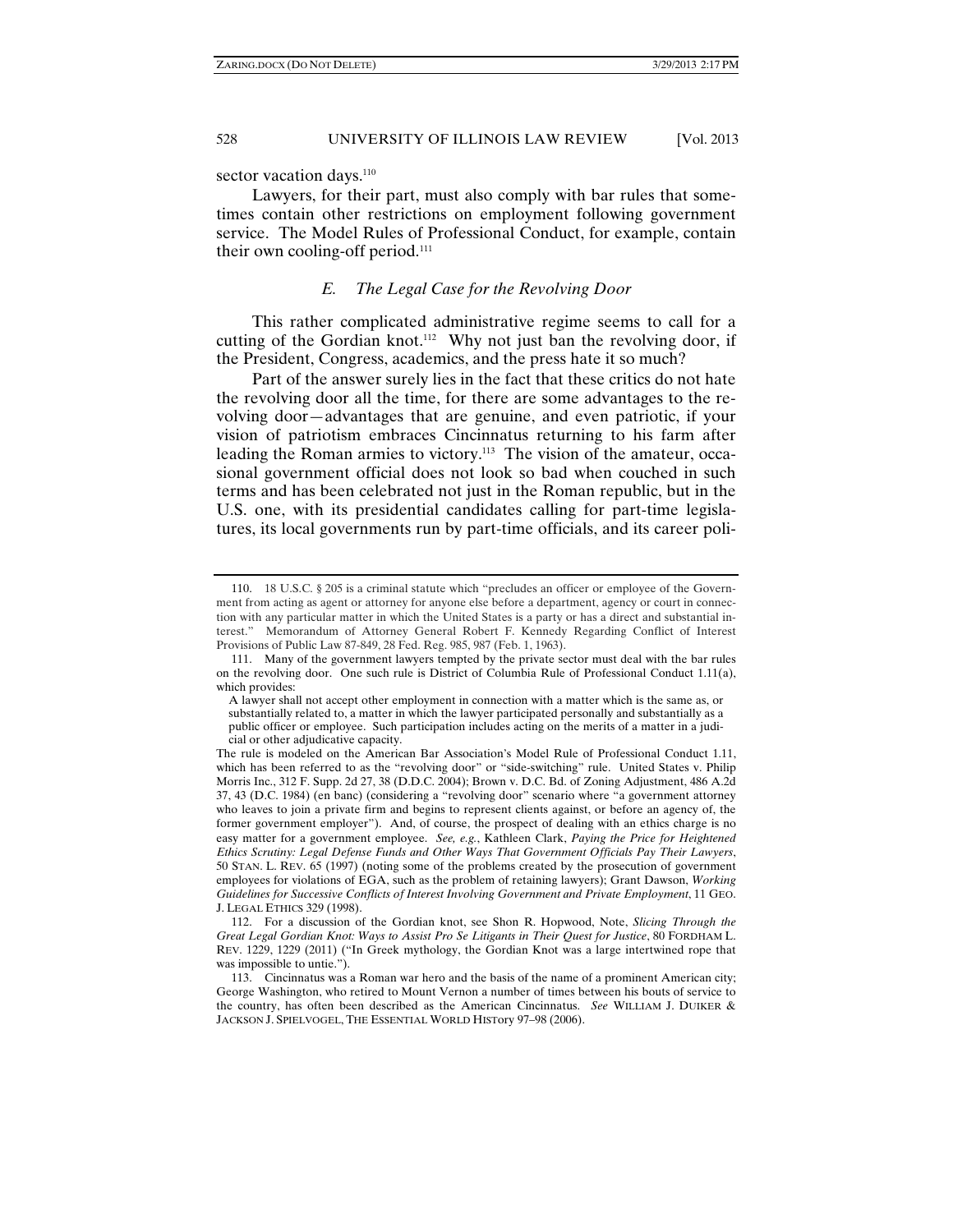ticians looked upon with suspicion.<sup>114</sup> This deeply held intuition has been enshrined in both law and legal culture, making it exceedingly difficult to force civil servants to remain as civil servants for the rest of their careers.

The legal limitations on the ability to restrict the revolving door have constitutional and common-law bases. Denying federal employees the opportunity to go work somewhere else essentially puts a restrictive covenant on their employment contracts, and these sorts of restrictive covenants have long been disfavored in the law.115 They would require government employees to commit to not compete with the government in the future by, for example, representing clients sued by it. That sort of requirement—to never go to work for a counterparty—is classically forbidden by contract law. As Michael Garrison and John Wendt have explained, "[a]s a matter of public policy, courts have traditionally looked upon agreements not to compete with disfavor," though such agreements are now permitted if they are structured to protect trade secrets or to prevent an employee from taking advantage of an employer's brand or goodwill, or, occasionally, if the employee is providing a unique service that will be difficult to duplicate.116 Many state legislatures have passed their own strict limits on noncompete agreements.117 The idea is that there should be sharp upper bounds on the duration of such covenants, if they are to be tolerated at all.

Part of this public policy is rooted in straightforward notions of judicial power—it is difficult to force someone to do work that they do not want to do.<sup>118</sup> But the policy reason not to enforce broad restrictive covenants in employment is also rooted in the Anglo-American commitment to free labor. In both England and the United States, this ideological commitment led to social movements against restrictive labor cove-

 <sup>114.</sup> For example, presidential candidate Rick Perry, the governor of Texas, pitched the idea of a part-time Congress during his campaign. Martha T. Moore, *Perry Pitches a Part-Time Congress in New Hampshire*, USA TODAY (Nov. 17, 2011, 9:29 PM), http://www.usatoday.com/news/politics/ story/2011-11-17/New-Hampshire-Rick-Perry-part-time-Congress/51276094/1.

 <sup>115.</sup> *See, e.g.*, Horner v. Graves, [1831] 131 Eng. Rep. 284, 287 ("[C]onsidering whether the restraint is such only as to afford a fair protection to the interests of the party in favour of whom it is given, and not so large as to interfere with the interests of the public. Whatever restraint is larger than the necessary protection of the party, can be of no benefit to either, it can only be oppressive; and if oppressive, it is, in the eye of the law, unreasonable. Whatever is injurious to the interests of the public is void, on the grounds of public policy.").

 <sup>116.</sup> Michael J. Garrison & John T. Wendt, *The Evolving Law of Employee Noncompete Agreements: Recent Trends and an Alternative Policy Approach*, 45 AM. BUS. L.J. 107, 113 (2008); *see also* Milton Handler & Daniel E. Lazaroff, *Restraint of Trade and the Restatement (Second) of Contracts*, 57 N.Y.U. L. REV. 669, 727–31 (1982) (discussing goodwill and trade secrets); Ken Matheny & Marion Crain, *Disloyal Workers and the "Un-American" Labor Law*, 82 N.C. L. REV. 1705, 1721–22 (2004) (discussing popular sentiment in favor of free competition for workers); Kenneth R. Swift, *Void Agreements, Knocked-Out Terms, and Blue Pencils: Judicial and Legislative Handling of Unreasonable Terms in Noncompete Agreements*, 24 HOFSTRA LAB. & EMP. L.J. 223, 239 (2007) (discussing the unique services).

 <sup>117.</sup> Garrison & Wendt, *supra* note 116, at 120–22.

 <sup>118.</sup> *See* Lumley v. Wagner, [1852] 42 Eng. Rep. 687 (breach of employment contract case rejecting the remedy of forced performance, but enjoining the breaching party from any other contemporaneous performance).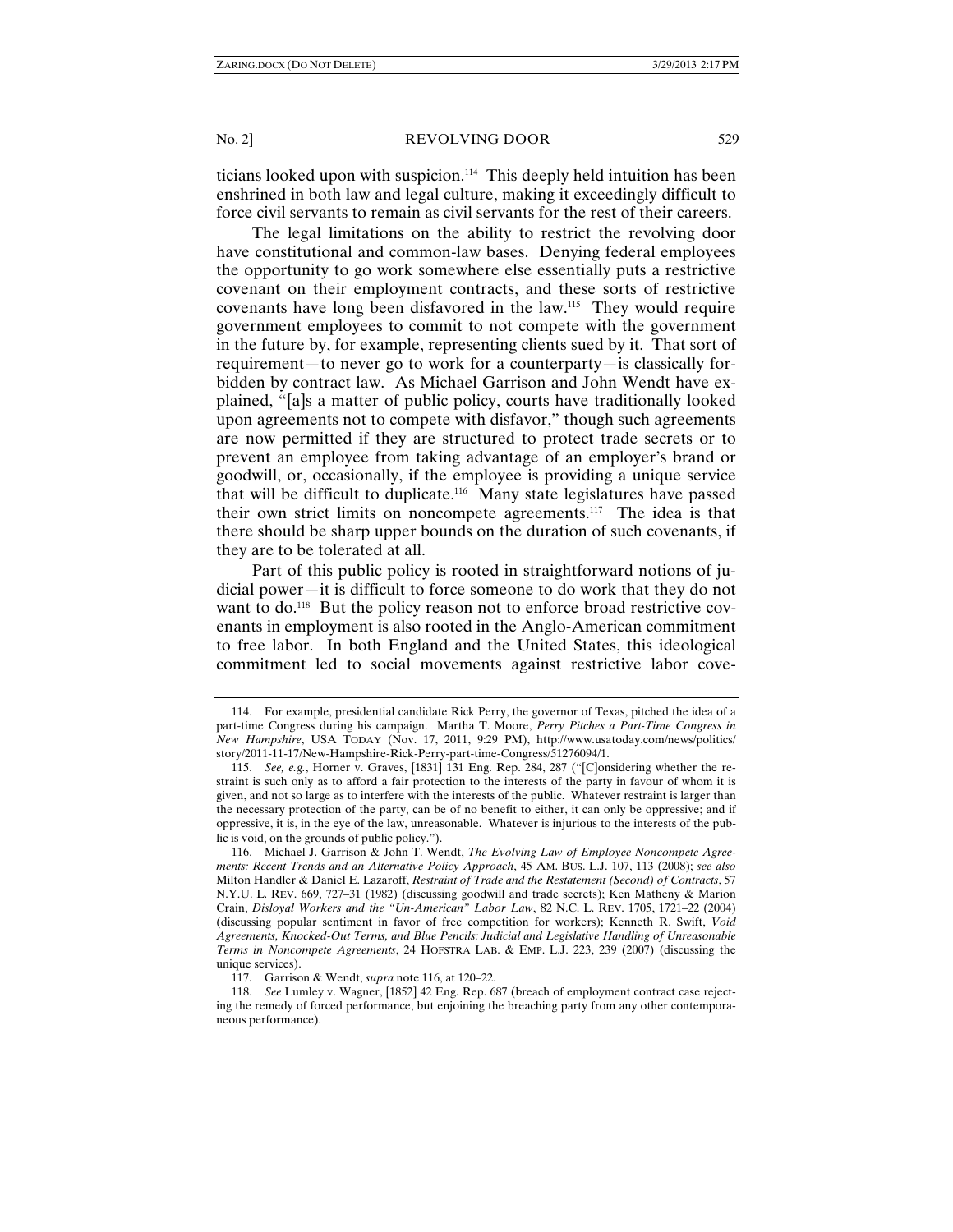ZARING.DOCX (DO NOT DELETE) 3/29/2013 2:17 PM

# 530 UNIVERSITY OF ILLINOIS LAW REVIEW [Vol. 2013]

nants—up to and including indentured servitude, and worse.<sup>119</sup>

The Thirteenth Amendment to the U.S. Constitution prohibits involuntary servitude.120 Although this constitutional provision has been construed narrowly enough to permit "reasonable" restrictions on future employment, it is unlikely that total bans on future work in the private sector would pass constitutional muster.<sup>121</sup> That would be the sort of lifetime ban that, if not impossible (lifetime bans for federal employees are possible), has been controversial when sought and has a low success rate.122

And so there must be some sort of opportunities in private practice that, as a matter of law, must be permitted.

### IV. THE REVOLVING DOORS FOR PROSECUTORS: A CASE STUDY

In this Part of the Article, I trace the careers of the 152 prosecutors who were members of the criminal division of the U.S. Attorney's Office (USAO) in the SDNY in 2001. I followed their careers while in the office and examined where they are today. The results suggest that for these government employees, at least, correlating lax regulatory performance while in office with future benefits while out of office, which the revolving door theory would predict, if taken seriously, is difficult to establish.123 And although lawyers are not like every kind of government employee, and prosecutors, in particular, have different relationships to white collar criminal defense firms than might, say, Capitol Hill staffers to lobbyists, prosecutors are particularly powerful government officials who go through the revolving door as vigorously as any line bureaucrat. Moreover, part of the reason to do such a study is to test the revolving

 <sup>119.</sup> Eric Foner has written the classic work on this issue. *See* ERIC FONER, FREE SOIL, FREE LABOR, FREE MEN: THE IDEOLOGY OF THE REPUBLICAN PARTY BEFORE THE CIVIL WAR 18–23 (1995) (arguing that the U.S. anti-slavery movement had much to do with an ideological commitment to capitalist organization, and a revulsion against quasi-feudal alternatives).

 <sup>120.</sup> The Thirteenth Amendment states: "Neither slavery nor involuntary servitude, except as a punishment for crime whereof the party shall have been duly convicted, shall exist within the United States, or any place subject to their jurisdiction." U.S. CONST. amend. XIII, § 1.

 <sup>121.</sup> *See, e.g.*, Andrews v. Riggs Nat'l Bank of Washington, D.C., 80 F.3d 906, 912 (4th Cir. 1996) ("Although the Thirteenth Amendment prohibits a court from specifically enforcing a personal service contract, an agreement not to compete is specifically enforceable if it is reasonable."); Apperson v. Ampad Corp., 641 F. Supp. 747, 751 (N.D. Ill. 1986) (noting some limitation of Thirteenth Amendment claims in employment contract cases). *But see* Calhoun v. Everman, 242 S.W.2d 100, 103 (Ky. 1951) ("Contracts in restraint of employment or personal services are not favorites of the law and will not be enforced where they imperil individual rights which our fundamental laws have declared to be inalienable."). For a discussion of the issue, see Greg T. Lembrich, Note, *Garden Leave: A Possible Solution to the Uncertain Enforceability of Restrictive Employment Covenants*, 102 COLUM. L. REV. 2291, 2317 n.133 (2002).

 <sup>122.</sup> For a discussion of these problems, see Allen B. Coe, *18 U.S.C. § 207(a)(1) "Lifetime Representation Ban" Opinions: A Lifetime's Work for Agency Ethics Officials and Advisors*, 63 A.F. L. REV. 129 (2009).

 <sup>123.</sup> This portion of the Article, which applies administrative law concepts to criminal enforcement, takes an approach urged quite persuasively in Rachel E. Barkow, *Administering Crime*, 52 UCLA L. REV. 715 (2005).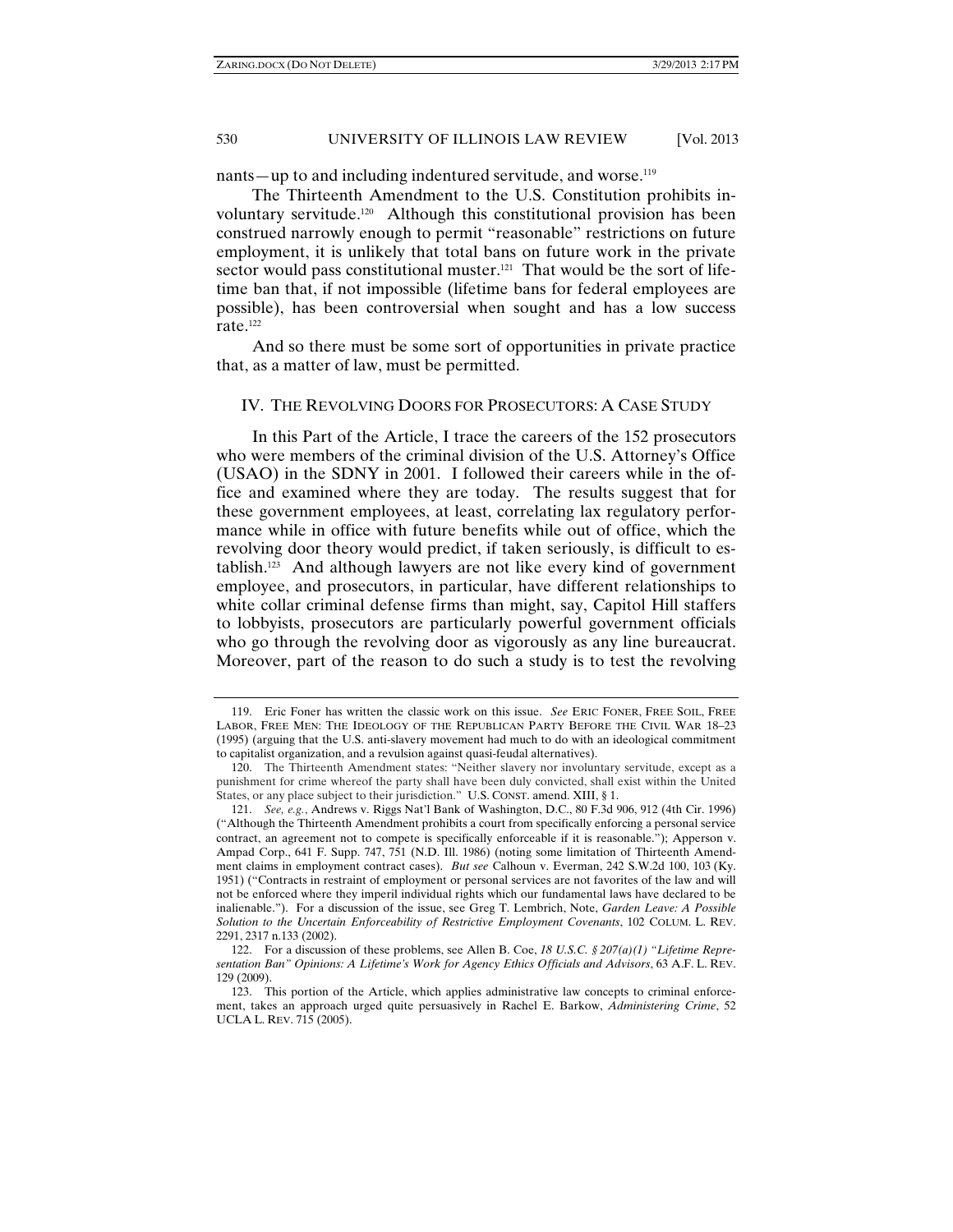door hypotheses, but at the same time to paint a picture of what the career paths for lawyers in elite prosecutorial positions look like.

What this data shows, in addition to showing that SDNY prosecutors are quite white, male, and elite, is that prosecutorial performance, measured by cases brought, prison sentences imposed, or even litigation that made the newspaper, was not correlated with the corruption posited by the revolving door—timid prosecutors did not appear to be rewarded for their laxity on regulated industry. It also showed that the best predictors of the choice to go through the revolving door were demographic ones: maleness, in the broadest possible analysis of the cohort, and whiteness, for the portion of the cohort where race could be determined to a certainty.

#### *A. Data*

The SDNY USAO is an agency that, as *The New York Times* has put it, has "catapulted so many former prosecutors into other premier jobs that it has become, in a sense, one of the city's most powerful clubs."124 It has employed two prosecutors who would go on to run for President,<sup>125</sup> and two who would serve on the Supreme Court.<sup>126</sup> The Clinton administration's FBI director, Louis Freeh, was a former assistant; Bush administration Attorney General Michael Mukasey is also an alumnus of the office.<sup>127</sup> But most of the lawyers employed by the office, including both of the presidential candidates, Freeh, and Mukasey, ultimately ended up in private practice, frequently representing clients in matters against their former colleagues in the office. Does this fact affect their work?

To answer these questions, a list of all the prosecutors employed by the SDNY was obtained from a *New York Law Journal* story publishing the post-9/11 temporary telephone numbers of the employees of the office.128 Demographic and professional information was then obtained for each prosecutor through a variety of publicly available means. The law schools they attended, their current employers, and the years they were admitted to the New York Bar were obtained by searching the Unified New York State Attorney Search database.<sup>129</sup> Those law schools were then sorted by rank with reference to the *U.S. News and World Report*  rankings.130 The undergraduate institution attended and clerkships ob-

 <sup>124.</sup> Weiser, *supra* note 46, at A27.

 <sup>125.</sup> Rudolph Giuliani and Thomas Dewey did so. *Id.* 

 <sup>126.</sup> Felix Frankfurter and the younger John M. Harlan were Southern District prosecutors. *Id.*

 <sup>127.</sup> *Id.*

 <sup>128.</sup> *Contact Numbers for Federal Court, U.S. Attorneys*, N.Y. L.J., Sept. 27, 2001, at 7. The list of telephone numbers was needed because the attacks of September 11, 2001, rendered the ordinary offices of the SDNY USAO, in downtown New York City, uninhabitable.

 <sup>129.</sup> *Attorney Search*, N.Y. ST. UNIFIED CT. SYS., https://iapps.courts.state.ny.us/attorney/ AttorneySearch (last visited Feb. 7, 2013).

 <sup>130.</sup> The 2010 rankings were used. *Best Law Schools*, U.S. NEWS & WORLD REP., http://web.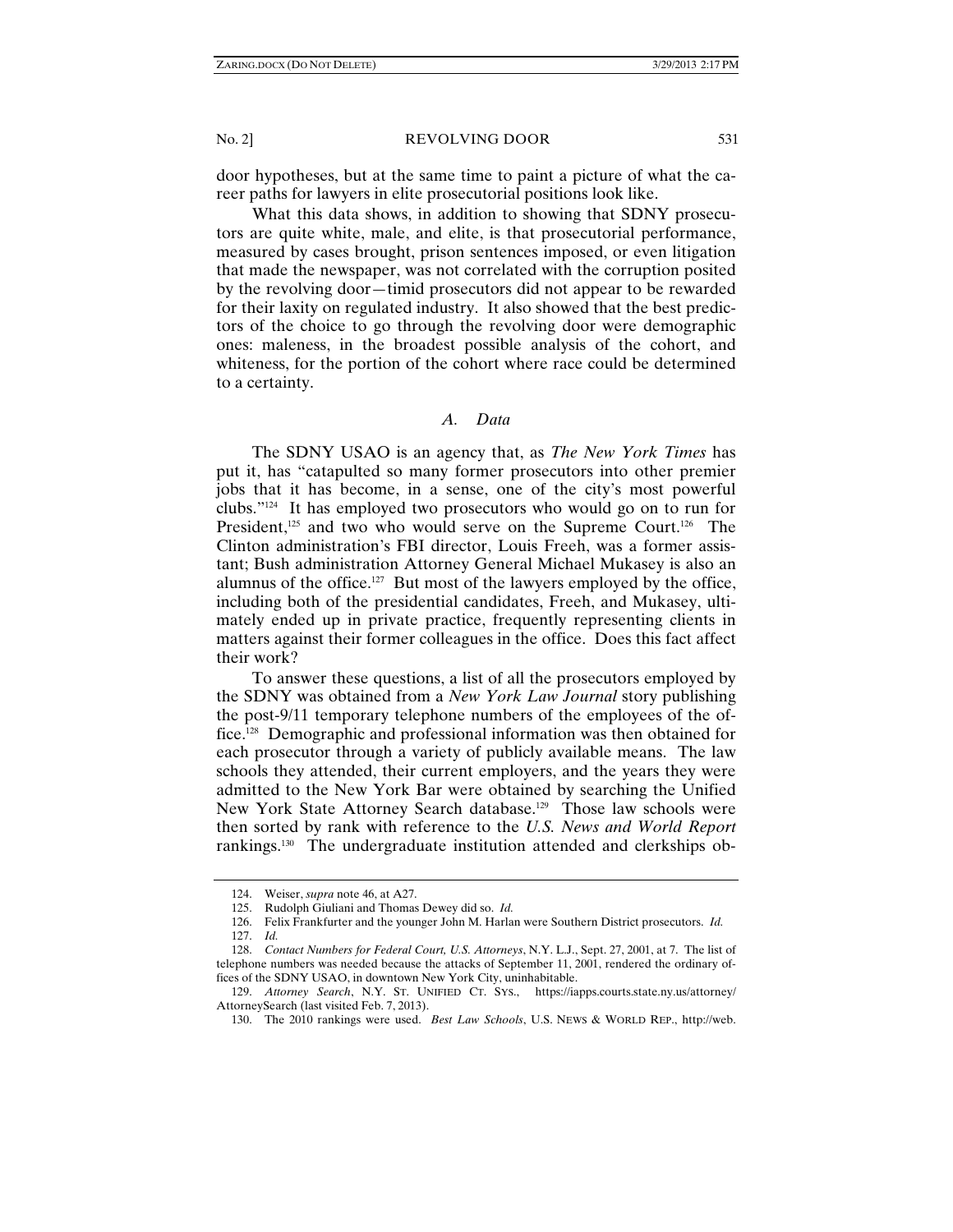tained by the attorneys were obtained by reviewing their law firm web sites or other publicly available information when either could be identified.131 Demographic information on the ethnicity and gender of the attorneys was obtained to the extent possible, though I treat these data points cautiously because of a paucity of publicly available data.

Information on the performance of the prosecutors while at the USAO was obtained, and cross-checked, from a variety of sources. I relied on data that showed the cases brought and sentences imposed by each prosecutor on an annualized basis. The number of criminal cases that each attorney worked and the length of the prison sentences imposed in the cases in which they were involved were obtained via TRACFed, a Syracuse University database that keeps track of federal prosecution decisions, from intake to post-appellate collateral litigation.132 I compared that performance data to two other sorts of information—the number of cases in which the assistant was listed as the principal attorney for the United States in Westlaw's pleadings database, and the number of times the assistant's name appeared in cases that were sufficiently high profile to warrant a story in the *New York Law Journal*, the newspaper of the bar. Tracking when the prosecutors started being listed as lead prosecutors and when they stopped also showed how long these prosecutors served on the line, rather than in management, or as a second chair.<sup>133</sup> The number of cases in the Westlaw pleadings database and the number of *New York Law Journal* mentions are highly correlated (greater than ninety percent over the window of observation), so, if anything, serve more as a robustness check than anything else.

Evaluating their current outcomes, based on the employment the members of the New York Bar reported to the New York court system, was done both descriptively and quantitatively.

 133. These analyses were conducted comparing both the TRACFed data and the Westlaw data. One difference between these datasets is that the average number of years of observation for each Assistant U.S. Attorney (AUSA) is 6.3 years in the Westlaw data and 8.8 years in the TRACFed data.

archive.org/web/20090426052426/http://grad-schools.usnews.rankingsandreviews.com/best-graduateschools/top-law-schools/rankings (archived Apr. 26, 2009).

 <sup>131.</sup> Most of the lawyers in firms had relatively fulsome biographical information available on their firm websites; for other members of the SDNY class of 2001, the not completely reliable method of a Google search was used. Accordingly, the undergraduate and clerkship data is not complete and was employed cautiously in this study, more for descriptive interest than posited as complete.

 <sup>132.</sup> TRACFED, http://tracfed.syr.edu/ (last visited Feb. 7, 2013). As TRACFed has explained, "Tracking of criminal matters starts at the point of referral from a federal, state, or local investigatory agency recommending federal criminal prosecution and follows the referral through to ultimate disposition. Referrals which federal prosecutors decline to prosecute, as well as referrals which are prosecuted, are covered. . . . The main source for this series is the case management system maintained by the Executive Office for United States Attorneys (EOUSA) of the U.S. Justice Department. . . . This central source is used for responding to requests for statistical information from Congress, OMB, as well as from the Attorney General." *About the Data: Federal Prosecutor Database*, TRAC, http://trac. syr.edu/data/jus/eousaDataHistorical.html (last visited Feb. 7, 2013). TRACFed also keeps track of declination, but because those declinations would not be obvious to a potential hirer of the prosecutors (unless the hirer was a counterparty to the declination), they were left out of the analysis. For a study of declinations, *see* Hurt, *supra* note 61, at 434–36.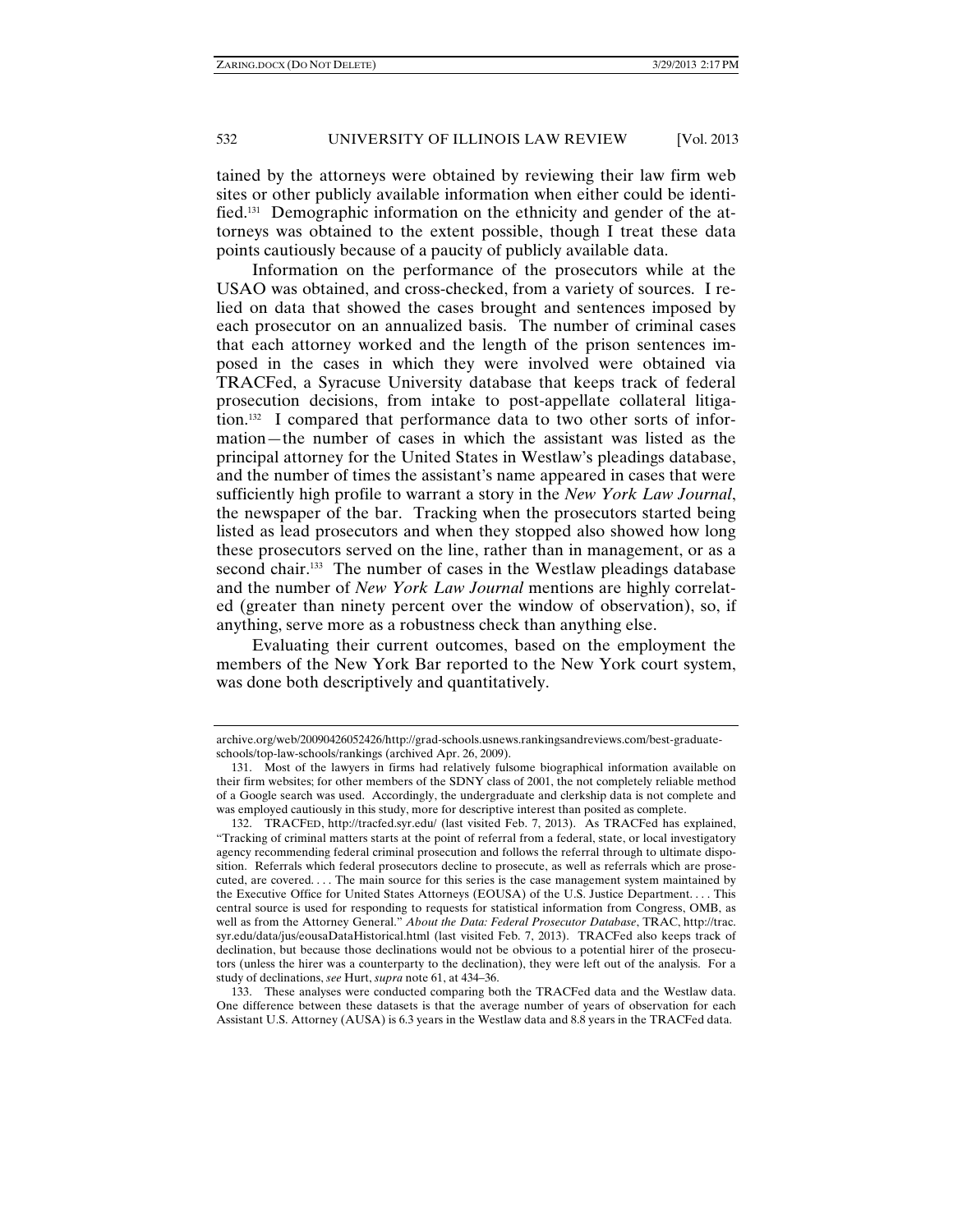The choices of those who went into private practice were evaluated by assessing the profits per partner and prestige of the firms they joined. Profits-per-partner figures were obtained and ranked by *The American Lawyer 200* 2009 revenue-per-lawyer measure. The 2010 Vault ranking of firm prestige was used.<sup>134</sup> For robustness, the 2010 Vault ranking was compared with at least one other ranking, and there was a high level of correlation (about eighty percent) between these two measures. It is no surprise that the 2010 Vault ranking is a highly significant predictor of the firm's rank in revenue per lawyer: each additional firm rank (recall that firms with high rankings are "worse") is associated with about eight additional ranks in revenue per lawyer.<sup>135</sup>

Each attorney who was in private practice was coded as either an associate, a partner, or a counsel. Most were partners, but for those seven attorneys who were counsels or associates, a distinction was made in the analysis. In addition, some other variables were collected to see if they were correlated with employment outcomes. One of the alumni of the SDNY, for example, has gone on to become a conservative political pundit. Because assessments of ideology are often employed when conducting empirical work on lawyers, be they judges, academics, or prosecutors, Democratic and Republican Party donations were obtained with reference to the Federal Election Commission's web site.136

Each lawyer's current occupation was obtained, again through a search of publicly available information, that was checked with the address of each attorney on file with the New York court system database.

Based on these efforts, comprehensive data on current employment was obtained for 151 of the 152 prosecutors listed as members of the SDNY USAO in late 2001. Nonetheless, some caveats for this handcollected data are in order. It was easier to find information about attorneys who moved to law firms than it was for other alumni. TRACFed and Westlaw's pleadings databases purport to be comprehensive but could easily err in identifying the involvement or results of certain attorneys in certain cases (for example, where one prosecutor was substituted for another one during the prosecution of the case). The USAO refused to respond to Freedom of Information Act requests for the agency's press releases before 2003, on the grounds that doing so would invade the privacy of individuals mentioned in the press releases—the fact that the office has made these releases available on the Internet after 2003 makes this argument ludicrous—depriving us of a possible confirmation

 <sup>134.</sup> The 2009 Vault rankings were also collected, but as they differed only slightly from the 2010 rankings, they may be thought of, perhaps, as a robustness check of this measure.

 <sup>135.</sup> This result is based on an ordinary least squares regression of the 2010 Vault ranking on revenue per lawyer. A word of caution in interpreting this result is that only 69 observations (out of 152) could be used due to missing data on revenue per lawyer for most AUSAs.

 <sup>136.</sup> *Advanced Individual Search*, FED. ELECTION COMMISSION, http://www.fec.gov/finance/ disclosure/advindsea.shtml (last visited Feb. 7, 2013) (searched by individual first and last name, and narrowed to New York if the name was relatively common).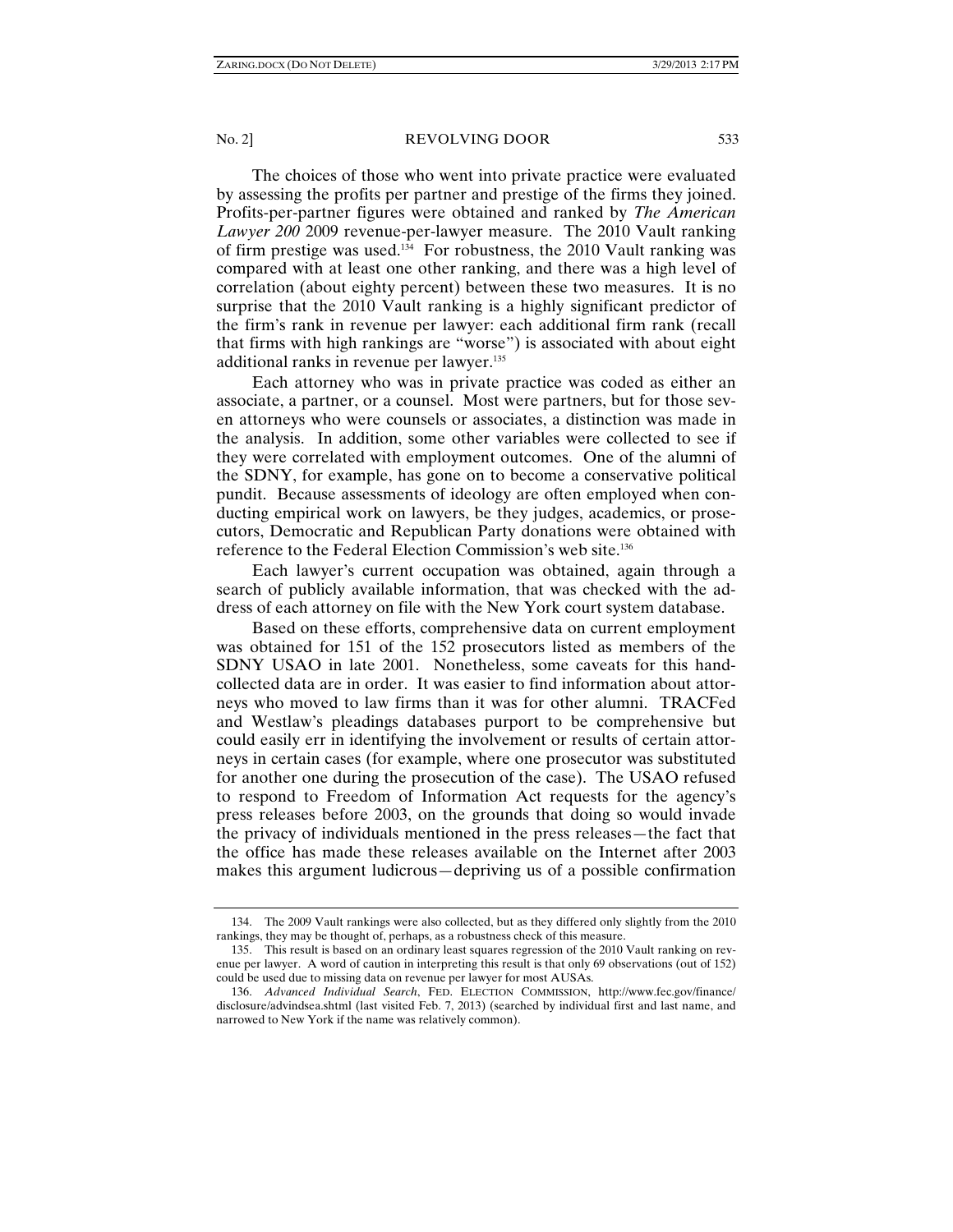of the accuracy of the other performance measures.137

And finally, the performance measures I did obtain measure somewhat different aspects of performance. *New York Law Journal* reports go to the prominence of the cases handled by each prosecutor, Westlaw and TRACFed data identifies the number of these cases, and TRACFed's prison sentences imposed goes—roughly—to the successfulness of the prosecution. Luckily, these measures are positively correlated with each other. But they are each imperfect measures.

Moreover, the sample size of these attorneys is small, and evaluating them based on their performance is not easy. As an example, David Anders may have been an excellent attorney among many others in the office, but he happened to be the one who was assigned to the Enron Task Force trial team, the successful prosecution of which was followed by his move to private practice and a partnership position at Wachtell Lipton, the law firm with the highest profits per partner in the world.<sup>138</sup> It is possible that Anders was given the case because of his high quality, because he was available at the time, or some combination of other factors.

Moreover, even the Enron case itself, where prosecutors like Anders took a very tough line on some defendants, could have been a story of going for chief executive officer and chairman of the board scalps at the cost of prosecutions of much wider conduct. Or Enron could have been a scapegoat used by the prosecutors at the expense of a wider inquiry that could have been applied to other energy companies. It is impossible to know based entirely on the record of cases handled, prosecutions declined, and convictions won. The data does not, unfortunately, show with how much effort any attorney prosecuted any particular case.

The data was collected to test, among other things, what might be called the "sell-out hypothesis." It posits that the employment prospects of the Assistant United States Attorneys (AUSAs) are more closely related to their ability to cultivate the people who will pay their bills in private practice. Most baldly, this could take the form of corruption—a job in the future at a fancy law firm, provided that current clients are not subjected to harsh treatment by prosecutors. Or, the defense bar could reward prosecutors who do not do too much with a luxurious sinecure in private practice. Along these lines, prosecutors who in contrast take

 <sup>137.</sup> Mentions of each attorney in press releases issued by the USAO could be obtained by going through the online 2003 collection of those releases. Each release, as a matter of form, named the prosecutor responsible for an indictment or conviction in the penultimate paragraph of the release, permitting a link between the cases that the USAO thought were worthy of a release with the prosecutors who handled them. In this sample, 102 of the 152 AUSAs had at least one press release in 2003: the mean number of mentions is 2.4 and the number varies from 1 to 7. The 2003 press releases are much more lowly correlated with these measures (4% with annualized *New York Law Journal* mentions and 1% with number of cases in Westlaw pleadings database). This is not surprising given that the press releases are available only for 2003, and there is substantial variation across years in these performance measures.

 <sup>138.</sup> *See The 2012 Global 100: Profits per Partner*, AM. LAW., http://www.americanlawyer.com/ PubArticleTAL.jsp?id=1202571229443 (last visited Feb. 7, 2013); *supra* note 62.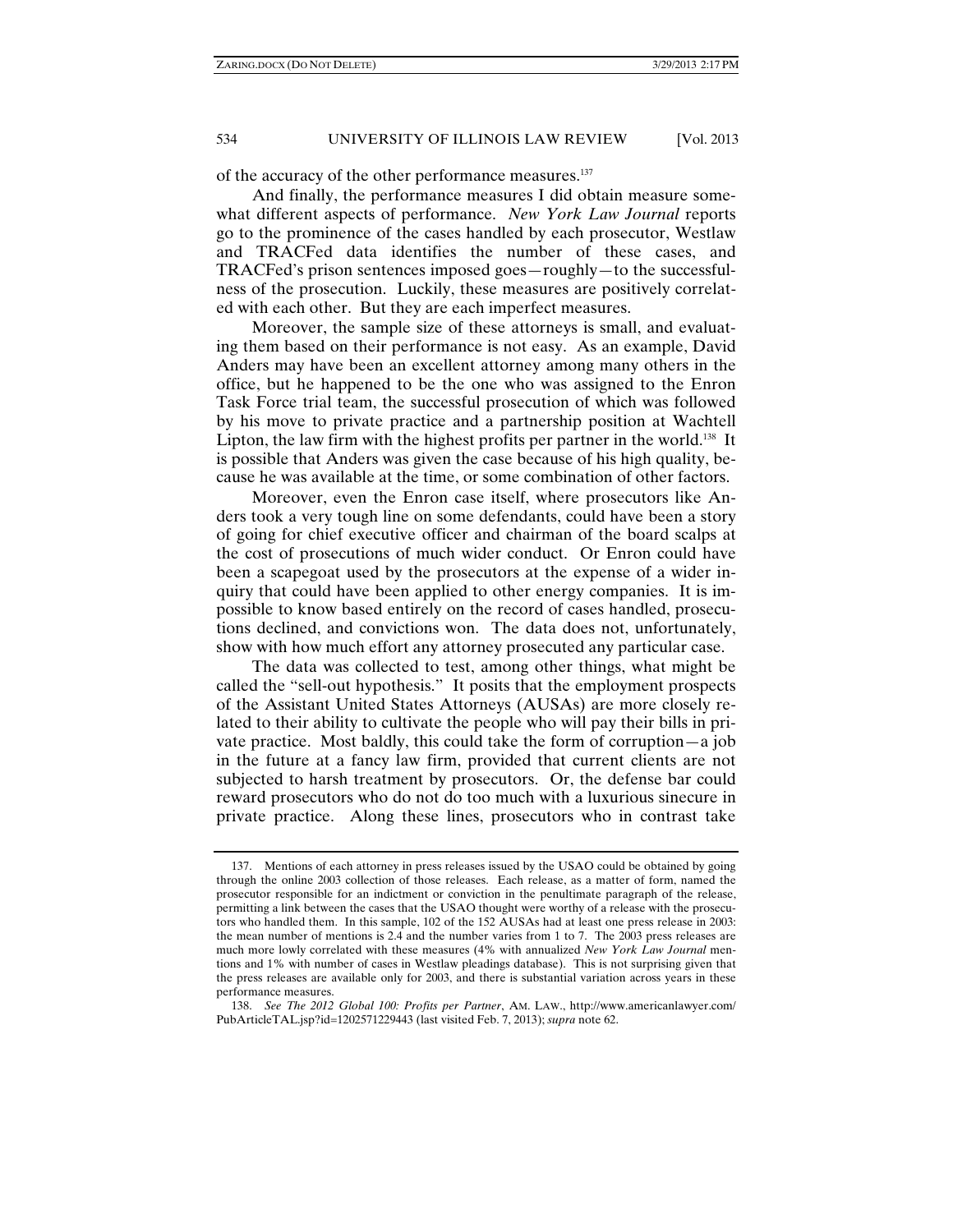stern, puritanical positions against defendants could be presumed to be different from the kind of people that would be wanted in well-paid private practice jobs.<sup>139</sup>

This hypothesis is hard to rule out based on the information gathered for this Article, but it can be made to look unlikely.

# *B. Describing the SDNY Class of 2001*

This study suggests becoming an AUSA, at least in New York City, is a very good way to accrue substantial personal wealth, and perhaps unsurprisingly (and likely relatedly), it is a job that attracts very talented lawyers. It is also a job that—at least in some ways—is used differently by men and women.

The AUSAs who worked in the office in 2001 were overwhelmingly male and largely white. Two-thirds of the prosecutors in harness in 2001 were men (101 out of the 152). An informal survey of the ethnicity of the prosecutors (in which, because it was by no means systematic, much stock should not be put), suggested 5 of the approximately 100 prosecutors who could be identified were African American, while 83 were Caucasian, and 9 were of East Asian, South Asian, and Near Eastern descent. Figure 1 below illustrates the breakdown of AUSAs by ethnicity and gender.

 <sup>139.</sup> Though it is hard, of course, to know whether their demeanor precludes them from *getting*  those jobs, as opposed to *wanting* those jobs.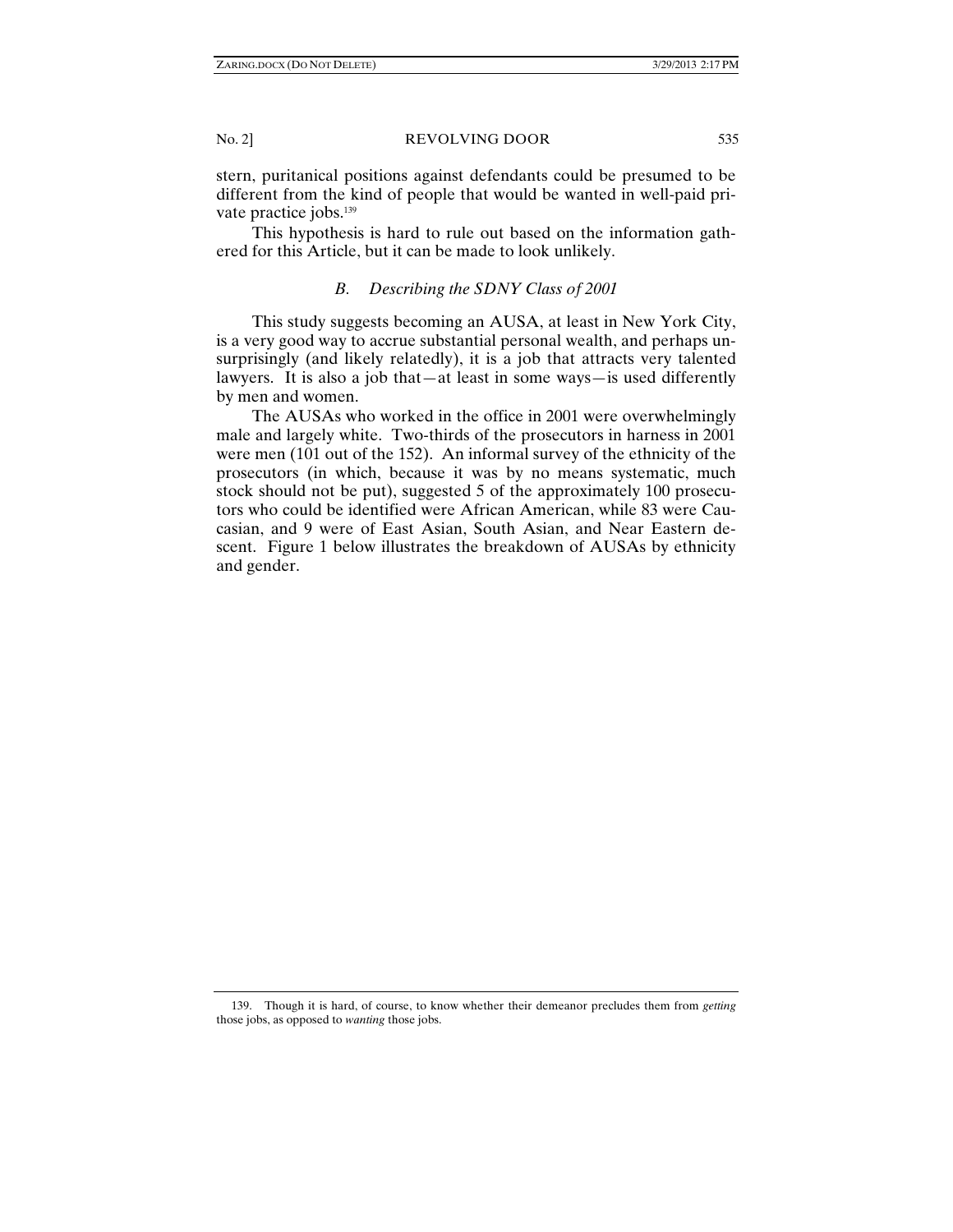

FIGURE 1: BREAKDOWN OF AUSAS BY ETHNICITY AND GENDER

Continuing with the gender analysis, it is interesting to note that the female AUSAs come from slightly better-ranked law schools than do the male AUSAs: the average law school rank for the males is fifteen but for the females is twelve.<sup>140</sup>

The law schools that both males and females came from were elite ones. The five largest providers of U.S. attorneys by far were Columbia Law School, Harvard Law School, NYU Law School, Yale Law School, and Fordham Law School, Fordham being the smallest of the providing institutions, with 9 of the approximately 150 attorneys receiving a law degree from that law school. Harvard graduates comprised 28 of the AUSAs and Columbia graduates 30. NYU had 21 while Yale had 11.

Moreover, the prosecutors appear to have been among the very best students at these excellent schools. A large number of these prosecutors clerked for federal judges, often in the SDNY itself, before joining the office: at least sixty-eight of the attorneys had identifiable prior clerkship experience (a number that probably undercounts the actual total), including five who clerked on the U.S. Supreme Court, the most prestigious clerkship of all. That forty-five percent clerkship total—which, again, probably understates the total—compares favorably with the federal court clerkships per class percentages enjoyed by the 2008 iterations

 <sup>140.</sup> Females also end up at slightly better ranked firms, according to the Vault 2010 rankings: females work, on average, at a rank thirty firm while males work, on average, at a rank thirty-eight firm. These results, however, are based on very few observations: ten for females and forty-five for males, due to the number of boutique firms (hence unranked by Vault) in the sample.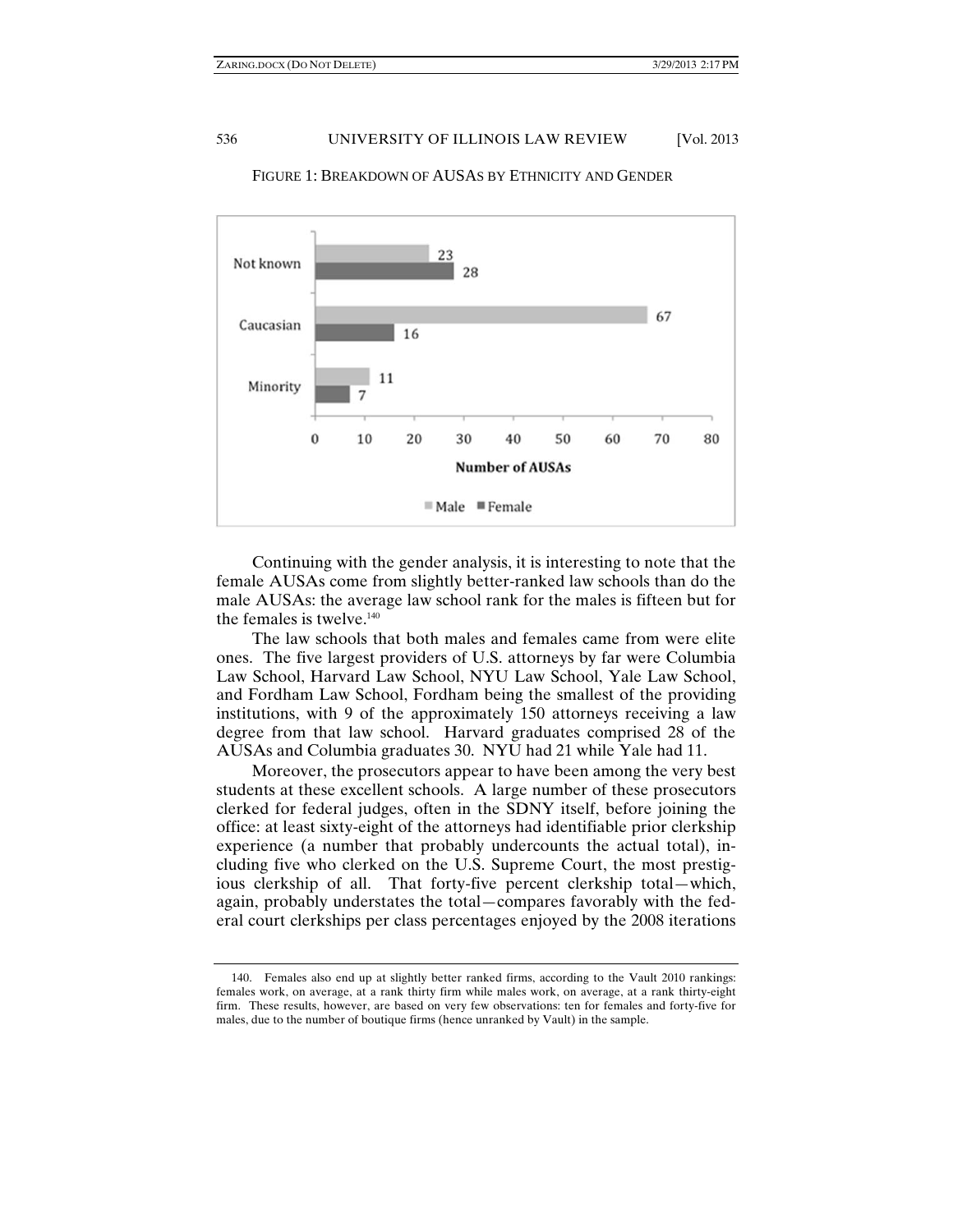of the five feeder law schools to the Southern District: Yale (31.4%), Harvard (15.5%), Columbia (11%), NYU (8.5%), and Fordham  $(2.8\%)$ <sup>141</sup>

Table 1 below lists the number of AUSAs by law school attended.

| <b>Law School</b>          | <b>Number of Alumni</b> |
|----------------------------|-------------------------|
| Columbia                   | 30                      |
| Harvard                    | 28                      |
| <b>NYU</b>                 | 21                      |
| Yale                       | 11                      |
| Fordham                    | 9                       |
| Stanford                   | 6                       |
| Georgetown                 | 5                       |
| Michigan                   | $\overline{4}$          |
| University of Virginia     | 4                       |
| Penn                       | 3                       |
| Brooklyn                   | 3                       |
| <b>American University</b> | $\overline{2}$          |
| <b>Boston University</b>   | $\overline{2}$          |
| Cornell                    | $\overline{c}$          |
| George Washington          | $\overline{c}$          |
| <b>New York Law School</b> | $\overline{c}$          |
| University of Chicago      | $\overline{c}$          |
| Other                      | 16                      |
| <b>Total</b>               | 152                     |

TABLE 1: NUMBER OF ALUMNI IN SAMPLE BY LAW SCHOOL ATTENDED

Another way to think about the origins of these prosecutors is to think about how they were distributed along the law school rankings. As shown in Figure 2, almost half of the lawyers in the office went to a school ranked in the top 5 by *U.S. News*; the slightly larger 21–50 cohort was swelled in particular by the ranks of Fordham law alumni, who graduated from a school with a traditionally close relationship with the SDNY USAO.

 <sup>141.</sup> To discern this information, two tables were consulted. *Best Law Schools: Whose 2008 Graduates Are Most Likely to Be Employed as Federal Judicial Clerks with Article III Federal Judges?*, U.S. NEWS & WORLD REP., http://web.archive.org/web/20100524070113/http://grad-schools.usnews. rankingsandreviews.com/best-graduate-schools/top-law-schools/article\_iii\_clerks (archived May 24, 2010); *see* Paul L. Caron, *U.S. News Law School Rankings: Judicial Clerkships*, TAXPROF BLOG (May 7, 2010), http://taxprof.typepad.com/taxprof\_blog/2010/05/us-news-.html.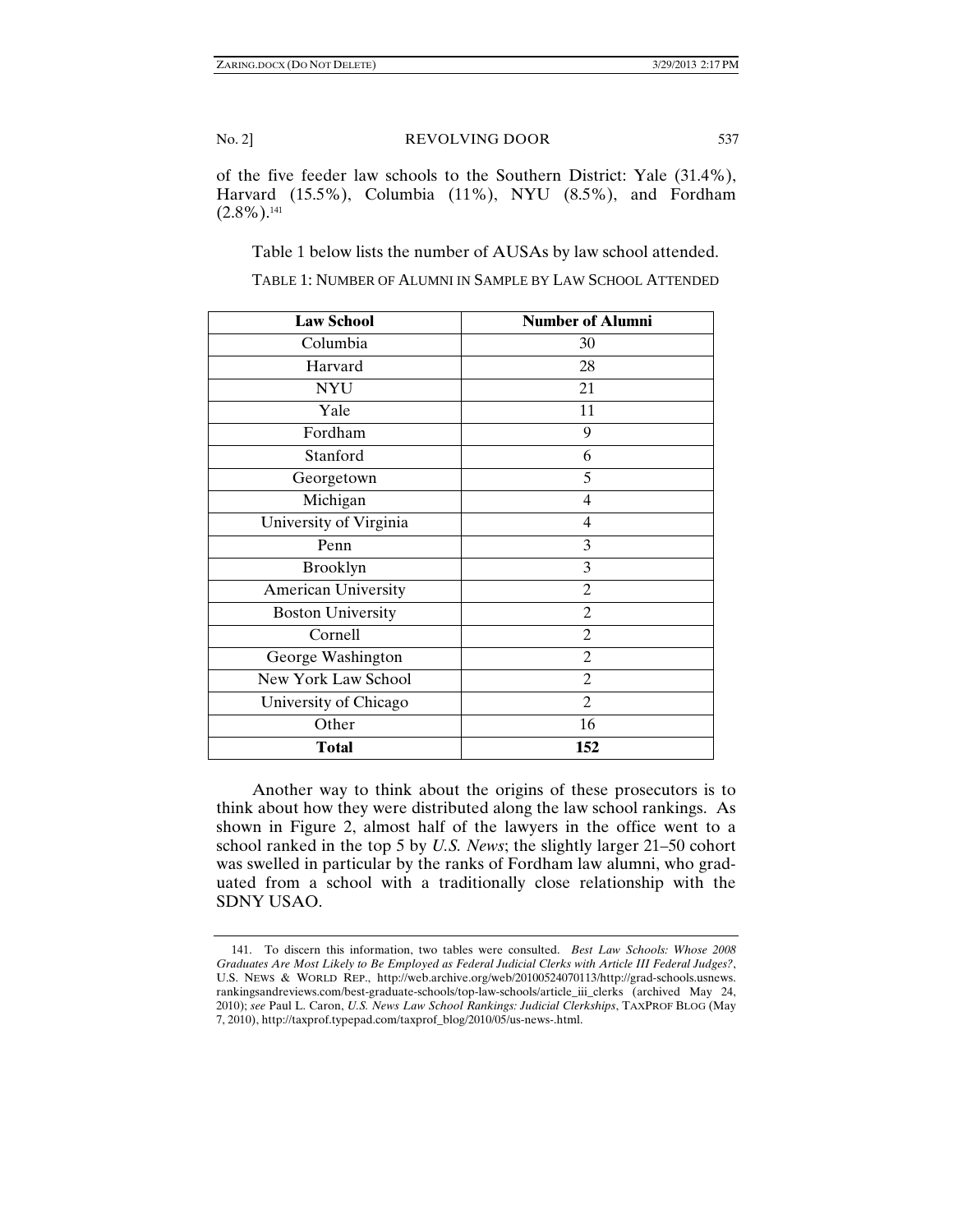

# FIGURE 2: NUMBER OF 2001 SDNY AUSAS BY 2010 LAW SCHOOL RANK

The undergraduate institutions were also quite elite, if slightly more dispersed, with the leading undergraduate providers being Harvard, Cornell, Princeton, Columbia, Georgetown, Penn, and Yale. The table below lists the number of AUSAs by undergraduate institution attended.

| TADLL 2. I JONDLA OF TILOMIJI IN DAMI LE DT COLLEOL I II I LIJDED |                         |  |
|-------------------------------------------------------------------|-------------------------|--|
| <b>College</b>                                                    | <b>Number of alumni</b> |  |
| Harvard                                                           | 13                      |  |
| Cornell                                                           | 10                      |  |
| Princeton                                                         | 8                       |  |
| Columbia                                                          |                         |  |
| Georgetown                                                        |                         |  |
| Penn                                                              |                         |  |
| Yale                                                              |                         |  |
| Michigan                                                          |                         |  |
| <b>Barnard</b>                                                    | 3                       |  |
| <b>Brown</b>                                                      | 3                       |  |
| Dartmouth                                                         | 3                       |  |
| <b>SUNY Binghamton</b>                                            | 3                       |  |
| Stanford                                                          | 3                       |  |
| Colgate                                                           | $\mathcal{D}$           |  |

TABLE 2: NUMBER OF ALUMNI IN SAMPLE BY COLLEGE ATTENDED

 *Continued on next page*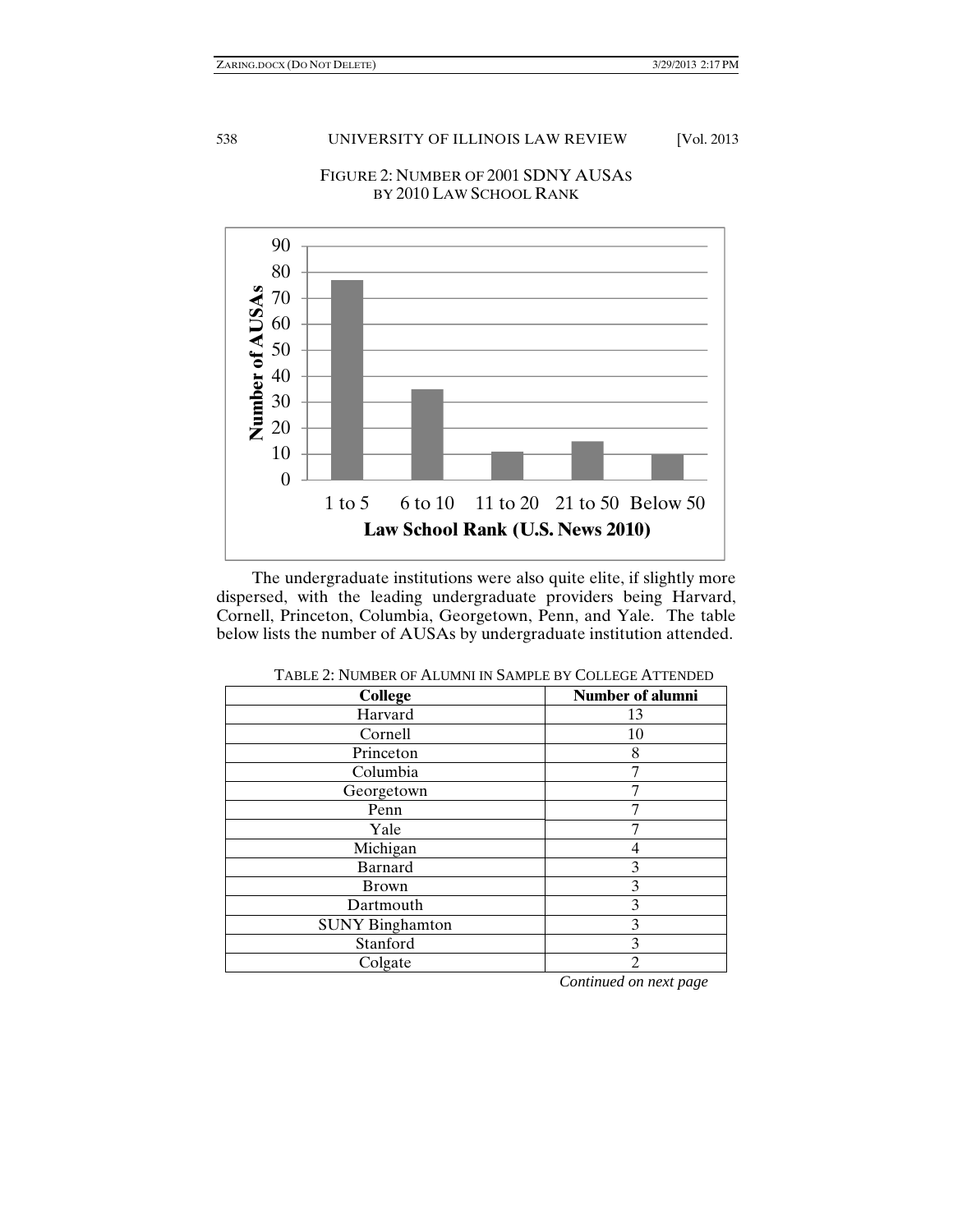| TABLE 2-CONTINUED               |     |  |  |  |
|---------------------------------|-----|--|--|--|
| College of William and Mary     |     |  |  |  |
| University of Wisconsin-Madison |     |  |  |  |
| Vanderbilt                      |     |  |  |  |
| Wellesley                       |     |  |  |  |
| William and Mary                |     |  |  |  |
| Williams College                |     |  |  |  |
| Other/Not listed                | 60  |  |  |  |
| Total                           | 152 |  |  |  |

The prosecutors have been substantially more likely to contribute to Democratic, rather than Republican campaigns—perhaps slightly surprising, given that Republicans like former New York mayor and presidential candidate Rudolph Giuliani and former Attorney General Michael Mukasey had ties to the office. Table 3 below summarizes the mean amount of donations to each political party by the AUSAs in the dataset. Note, however, that less than half of all AUSAs (63 out of 152) in the dataset are observed to donate any amount to either party. On average, fewer females than males appear to donate to federal campaigns, but these differences are not statistically significant.

|                          | <b>Democratic</b> | <b>Republican</b> |
|--------------------------|-------------------|-------------------|
| <b>Total Donations</b>   | \$243,368         | \$27,438          |
| <b>Average Donations</b> | \$4230            | \$4573            |
| Number of Female Donors  | 16                |                   |
| Number of Male Donors    | 41                |                   |
| Number of Donors         | 57                | 6                 |

# TABLE 3: SUMMARY OF FEDERAL CAMPAIGN DONATIONS BY POLITICAL PARTY

#### *C. Employment Outcomes*

The story of a job in the SDNY is largely a story of a revolving door into private practice—not to business, and not to academia, but to law firms, with a minority remaining in the government, in some cases at the USAO but in others ascending to attractive new public sector opportunities. The job appears to be a good one for resume builders whose tastes lean towards either the public or the private sector—as long as they want to be lawyers.

The overwhelming majority of these prosecutors were still practicing law by the end of the decade. Usually, if they left government service, the law they practiced was at law firms, either large or boutique.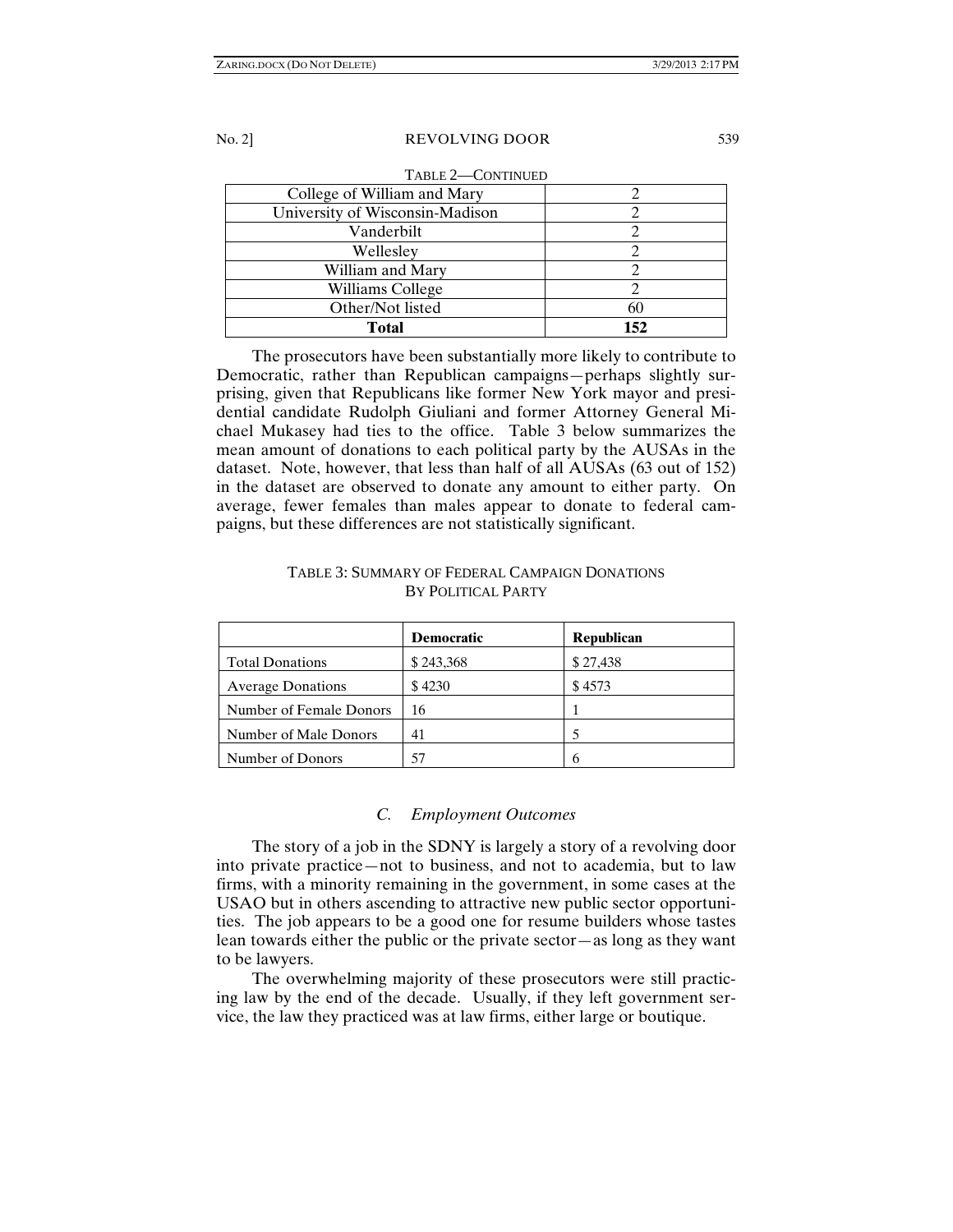Seventy-three of the alumni moved into law firms. Ninety-six of the prosecutors, in sum, had moved to the private sector by 2010, seventy-six percent to a firm. Only fifty-six of the prosecutors of 2001 remained in the government; sixty-six, by contrast, were partners at firms, while most of the rest at firms were counsels. The alumni have spread across the New York private bar, with three joining Quinn Emanuel, three joining the now-shuttered Dewey & LeBoeuf, and a number of other firms taking two former prosecutors. David Anders, as previously noted, became a full partner at Wachtell Lipton, the most lucrative law firm in the world,<sup>142</sup> while Mary Jo White, then the U.S. Attorney for the SDNY, became a partner at Debevoise & Plimpton, a quintessential New York white-shoe law firm. Figures 3 and 4 below show some of these descriptive results.

This was not the case for every alumnus of the office, however. In some cases, the lawyers moved in house, and to jobs that did not only call upon their legal and investigatory skills, 11.8% to be precise. For example, one prosecutor rose to become Managing Counsel at the Bank of New York Mellon. Another AUSA moved to Moody's. A third joined the National Basketball Association, two others moved to Goldman Sachs as compliance officers, and a sixth went to General Electric.

Four, or 2.6%, went into academia, two as tenure track professors and two as clinical professors, all in the New York area—the tenuretrack professors went to Hofstra and Brooklyn, the clinical professors to Columbia and Fordham. Figures 3 and 4 below show the breakdown of AUSAs by sector and also show the gender distribution within these sectors.



#### FIGURE 3: SECTOR AND GENDER DISTRIBUTION OF AUSAS

 <sup>142.</sup> *See supra* notes 62, 138.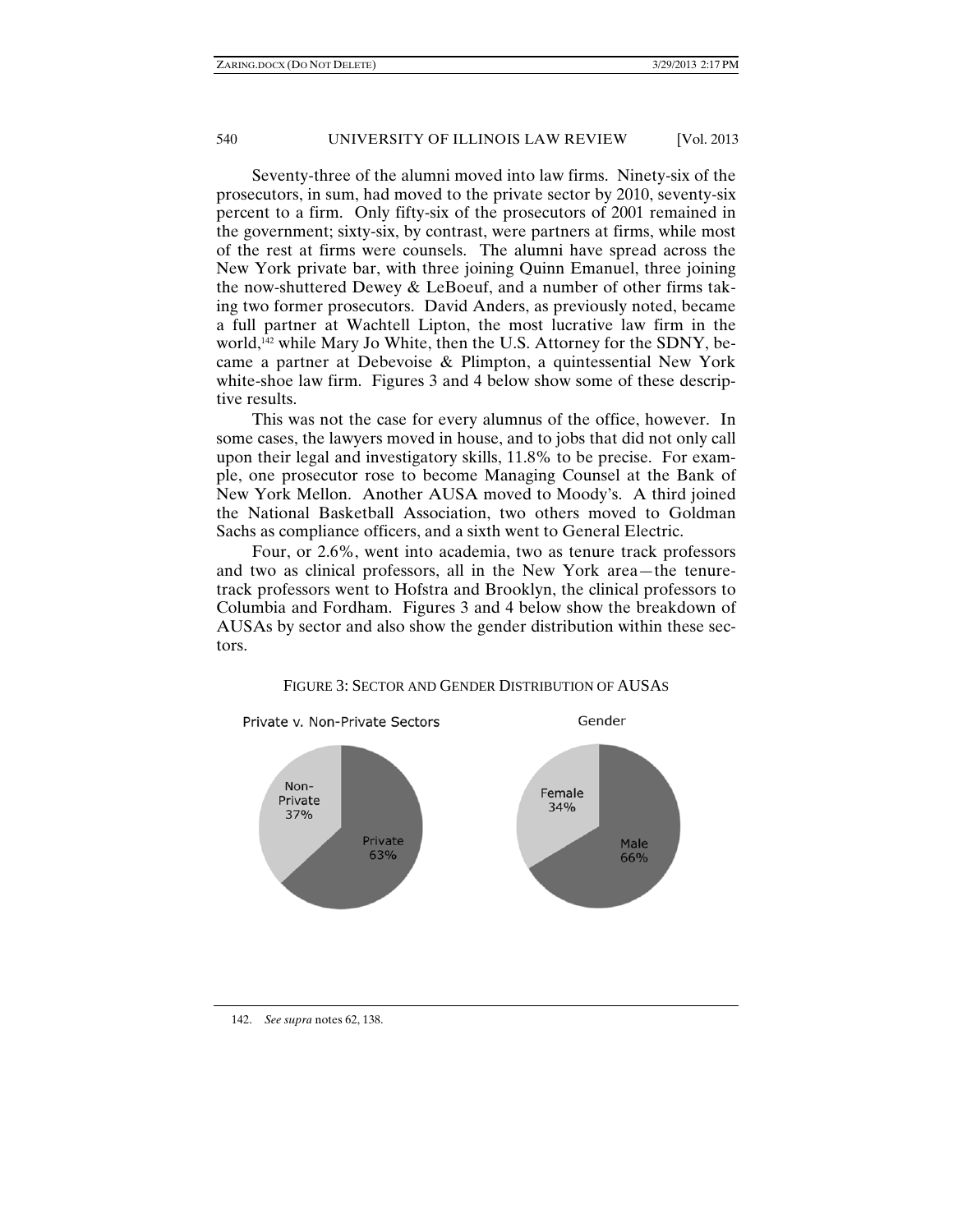FIGURE 4: GENDER DISTRIBUTION WITHIN SECTOR OF AUSAS



Figure 5 gives a breakdown of whether the AUSA works in house, as a partner, or as a counsel by gender. For example, eleven females work in house compared to seven males; these numbers represent over twenty percent of all females and slightly less than seven percent of all males.



# FIGURE 5: BREAKDOWN (BY GENDER) OF AUSAS BY JOB TYPE<sup>143</sup>

The law-focused futures of these elite prosecutors is one-sided enough to bear repeated emphasis. White-collar litigators rarely became anything other than lawyers, even after they leave government service.

 <sup>143.</sup> Recall that there are 51 females and 101 males in this sample.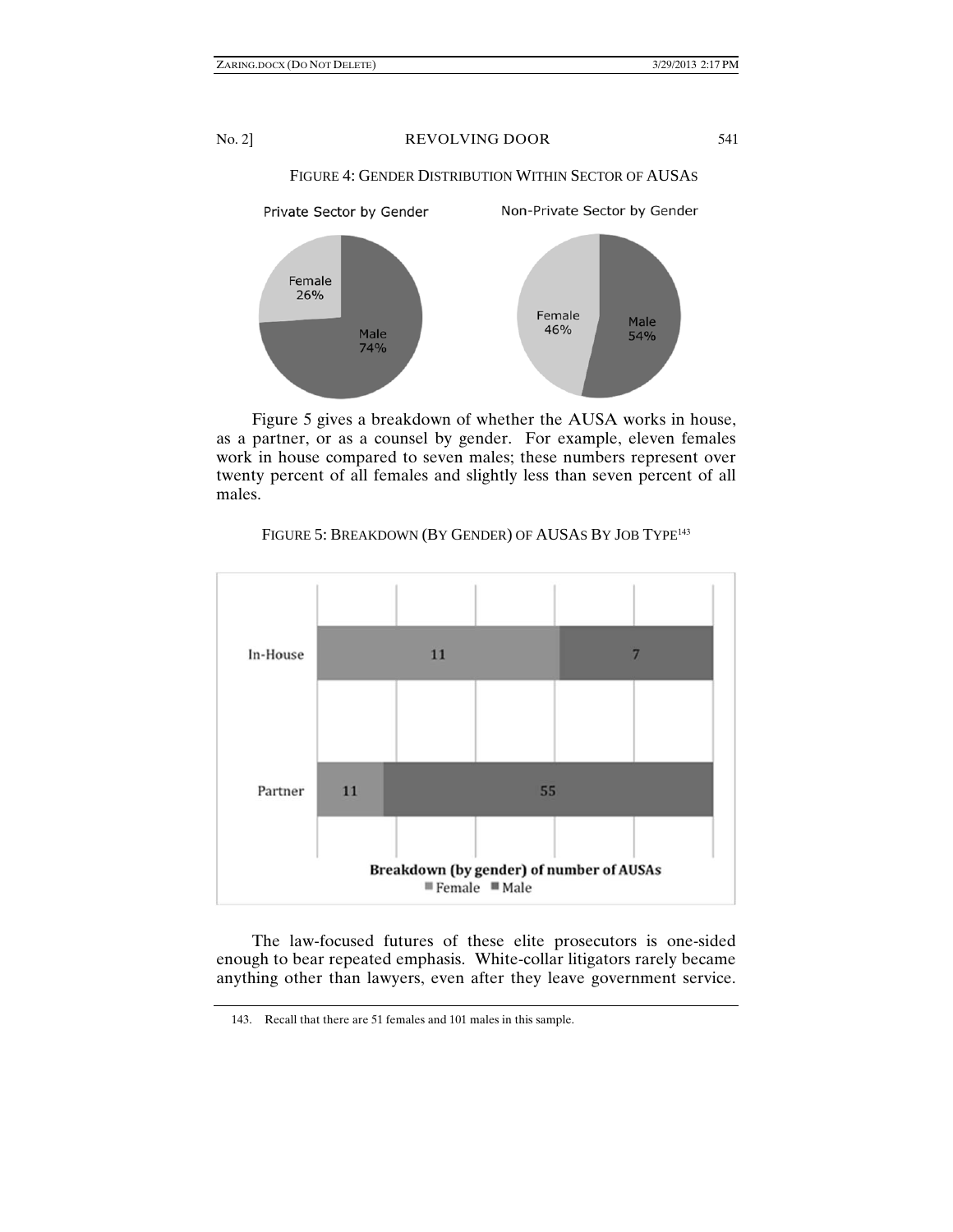So while many an incoming law student has heard that "with a law degree, you can do anything," at the elite ranks in the SDNY, those who had top law degrees and did very well in law school do not find the world to be their oyster, but instead find attractive private-practice or in-house opportunities within the profession.144

Gender appears to play a role in the employment outcomes of these prosecutors, at least as a descriptive matter. Figure 1 showed and Table 4 below shows further summary statistics by gender.

|                                          | Male | <b>Female</b> |
|------------------------------------------|------|---------------|
| Average number of cases                  |      |               |
| (Westlaw pleadings)                      | 13   | 16            |
| Average annual prison sentences (months) | 38   | 33            |
| Average number of total criminal cases   | 65   |               |
| Average law school rank                  |      |               |
| Average Vault 2010 rank                  | 38   | 30            |
| Average revenue-per-lawyer rank          |      |               |

TABLE 4: SELECTED SUMMARY STATISTICS BY GENDER

The career opportunities of AUSAs in this sample tended to be with AmLaw 200 law firms, that is, the two hundred largest law firms in the country, by revenue. Some seventeen went to boutiques in New York, often boutiques with fine reputations, like Kobre & Kim (which was founded by two of the members of the 2001 associate class) and Morvillo Abramowitz.<sup>145</sup> But of the private practice crowd, the rest joined name-brand, large firms, almost all in New York City itself (that other old saw, that if you start in New York, you can go anywhere, is also worth examining closely for this reason). In fact, only seventeen of the prosecutors had left New York by 2010, and although alumni could be found as far afield as Pittsburgh, Miami, Hawaii, and the Ukraine, ten of the seventeen had moved to Washington, D.C., most to do white collar

 <sup>144.</sup> Two of the former AUSAs in private practice appeared to have family connections to the job. Chris Morvillo joined his father's firm, Morvillo Abramowitz, although he has recently moved on, while Marc Mukasey also prospered in private practice but had good dynastic connections with both the USAO and the New York bar. His father was a judge in the SDNY and became the Attorney General of the United States in the Bush administration. These heirs formed a small number of the large number of lawyers who, having joined the USAO, moved on to private practice on the basis of something other than family ties. And if anything, they appear to be outliers, as few observers I spoke to characterize the office as a dynastic enterprise. But, perhaps in some cases, connections matter.

 <sup>145.</sup> These boutiques are an interesting phenomenon in their own right. For more on the incentives that AUSAs considering founding them face, see Justin Scheck, *Partners in Crime*, RECORDER (Nov. 18, 2005), http://www.ramsey-ehrlich.com/Recorder%20Article%20-%20Color%20with%20 Contact%20Info.pdf (discussing a startup firm consisting of a criminal prosecutor and a section chief) ("Like several assistant U.S. attorneys who've preceded [them] out the door of the Northern District office in recent years, [they] could probably get a high-paying partnership at a big firm . . . ."); *see also* William-Arthur Haynes, *Life After Prosecuting for the Feds: Opening a Private Practice*, S.F. DAILY J. (Aug. 10, 2006), http://www.ramsey-ehrlich.com/Daily%20Journal.Color.pdf (describing the choice to open a boutique after time in the U.S. Attorney's Office).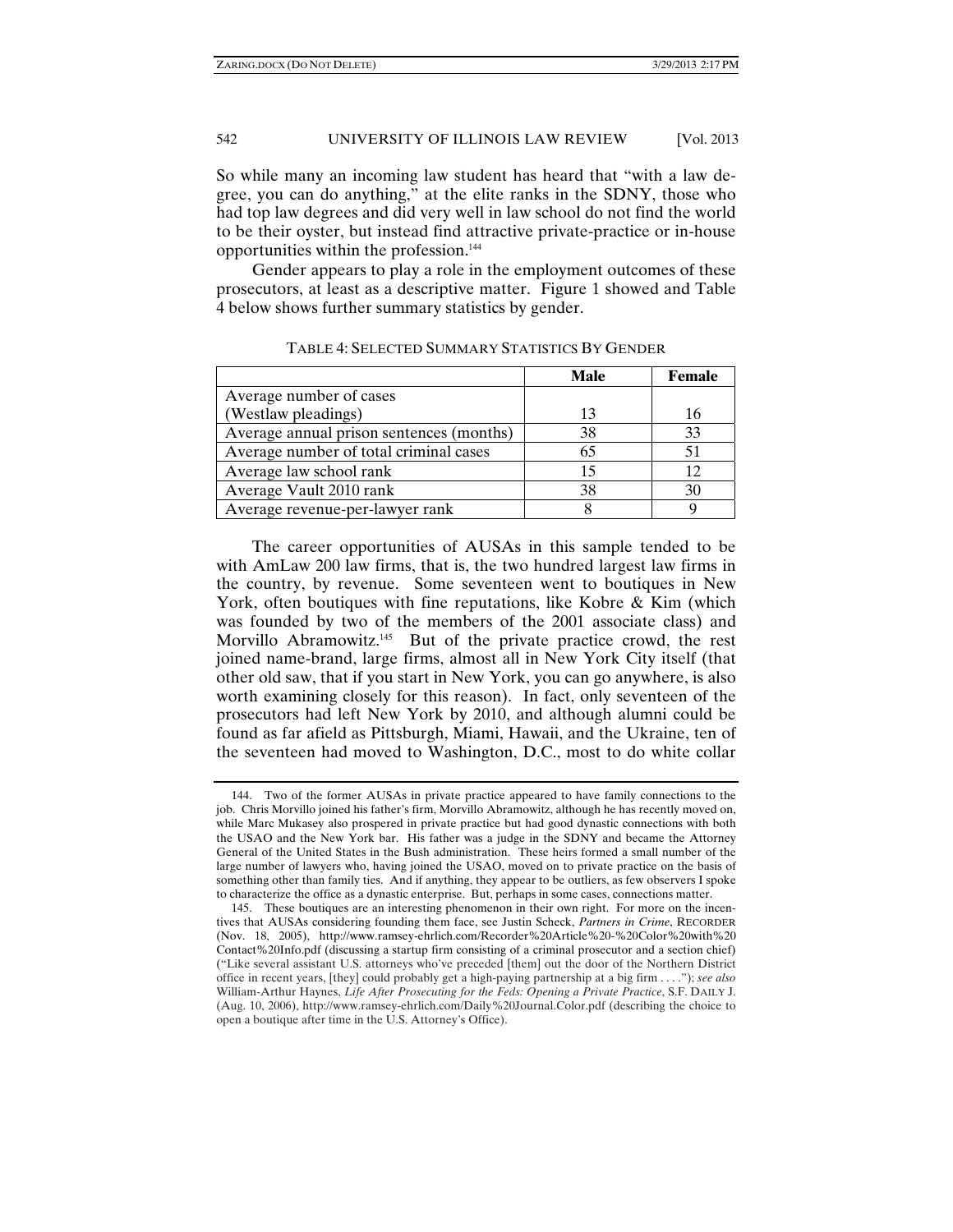criminal defense for law firms in the city.

Those who stayed in government service fell into two categories. We might call one, with all due respect, placeholders, while the other became stars of government service. Three of the members of the USAO of 2001 had become judges by 2009: Richard Sullivan, Kenneth Karas, and Joseph Bianco. Others who stayed in the government sector also took enviable jobs. George Canellos became the Director for the SEC's regional district sited in New York and, since then, Deputy Director of the Division of Enforcement at the SEC. Neil Barofsky became the Special Inspector General for the Troubled Assets Relief Program (TARP), created by the bailout of most large financial institutions in 2009. The two of the thirty-six prosecutors who remained in the Department of Justice who went on to become U.S. Attorneys themselves—one in Chicago (Patrick Fitzgerald), one in the SDNY (Preet Bharara)—could also be characterized as stars, as could Robert Khuzami, who became the SEC's enforcement chief.146

Those who remained as AUSAs are a bit more difficult to categorize. The rest of the thirty-six prosecutors who remained in DOJ either ascended to management positions—fourteen of the 2001 prosecutors appear on the 2010 masthead of the office—or remained as trial attorneys.147 A total of fifty-six of the prosecutors remained in some kind of government position in 2010.

As for those that stayed in the USAO, while some did so surely because they loved the work, on average, these prosecutors were less productive than their peers—excluding the management. They also attended a broader and less prestigious range of law schools.

The number of criminal cases handled annually ranged from zero to twenty-two, but the average prosecutor during his tenure, according to TRACFed, handled about seven cases each year over the process. For each individual AUSA, the total number of criminal cases handled over the entire tenure tracked by the database ranged from 0 (the sign of a manager) to 273. The average AUSA is in the TRACFed dataset for nine years, but the window of observation for each AUSA ranges from three years to sixteen years. And, as Figure 6 demonstrates, most prosecutors handled about five cases per year, on average, though some highperforming attorneys went further.

 <sup>146.</sup> *See supra* notes 24–26 and accompanying text.

 <sup>147.</sup> The 2010 masthead of the office may be found at *Key Personnel in United States Attorney's Offices*, SDNY (Nov. 28, 2010), http://web.archive.org/web/20101128072118/http://www.justice.gov/ usao/offices/personnel/NYS.html (archived Aug. 28, 2010). Three of these fourteen were also in management positions at around the start of the study, in 2003, as can be seen from the masthead. *Key Personnel in United States Attorney's Offices*, SDNY (Dec. 24, 2003), http://web.archive.org/web/ 20031224054912/http://www.justice.gov/usao/offices/personnel/NYS.html (Jan. 16, 2004).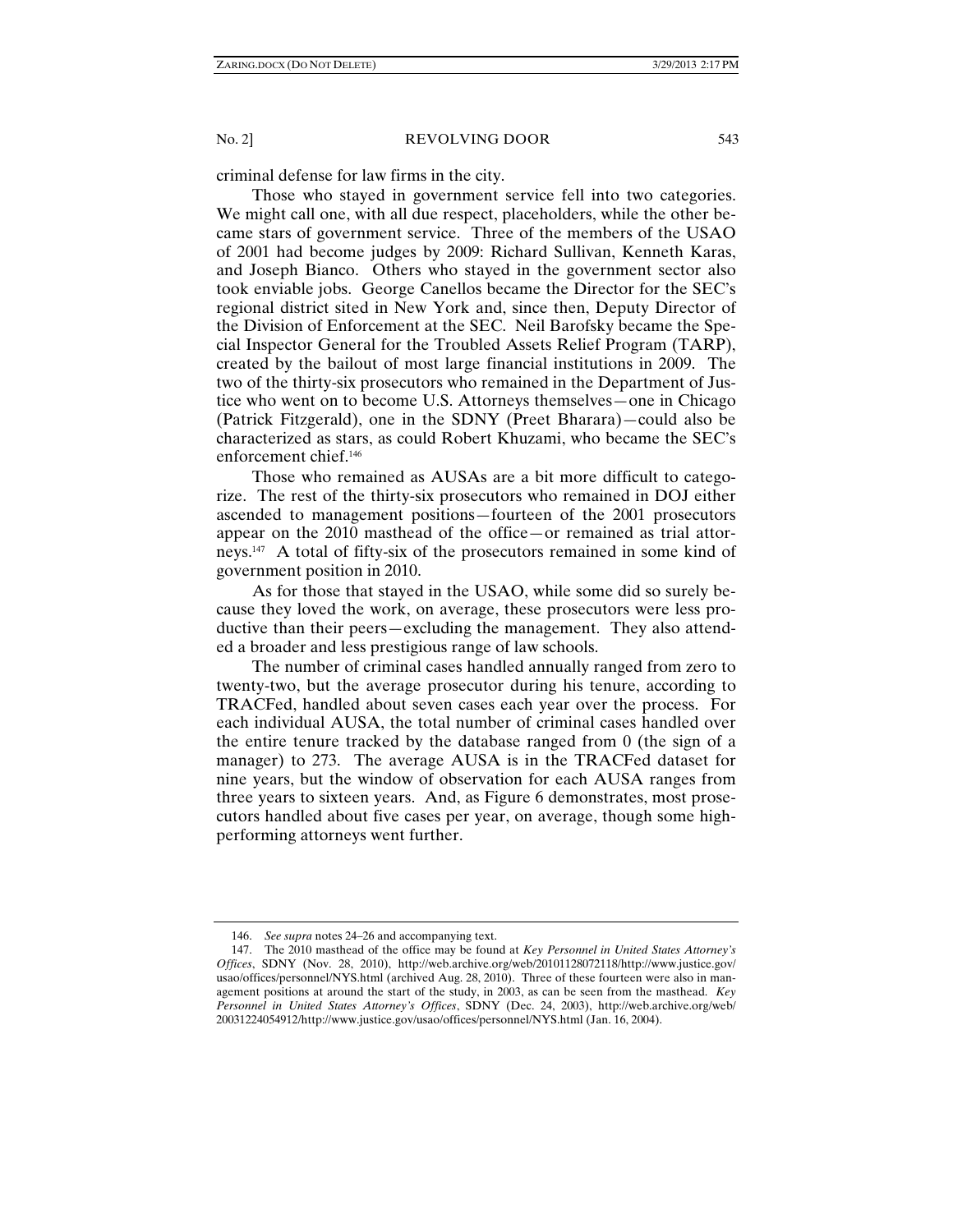

FIGURE 6: HISTOGRAM OF AVERAGE NUMBER OF ANNUAL CRIMINAL CASES

 The purpose of this exercise has been largely descriptive. It is interesting (albeit somewhat gossipy) to see what the careers of elite prosecutors look like, and the mere fact that the revolving door so fundamentally characterizes the SDNY—usually thought to be among the best government lawyers in the country—suggests that the all-too-often assumed relationship between private sector opportunities and public sector laxity or corruption needs to be rethought. But any multivariable data collection effort would be incomplete without some effort to establish causation (or in the case of a dataset like this, correlation—as there are no experiments, instruments, or discontinuities exploited here).

Moreover, the revolving door story about government regulation offers a readily testable hypothesis: prosecutors who evinced a militant attitude toward defendants ought to have been punished when they joined the private sector, with less lucrative employment opportunities being offered to them by the law firms forced to put up with their toughminded government service.

To test this concept empirically, regression analysis was conducted to test whether an AUSA's performance measures (e.g., average number of criminal cases, "harshness" as measured by linear and squared terms<sup>148</sup>

 <sup>148.</sup> Including a squared term for the variable *average length of the prison sentence imposed* allows the regression to fit a nonlinear (i.e., parabolic) term to the model. I included this term in order to consider the possibility that two strategies may lead to getting a more lucrative post-SDNY job: (1) imposing light sentences and therefore "playing nice" with the financial services, and (2) imposing heavy sentences and therefore demonstrating a high level of skill and ability. The fact that this term is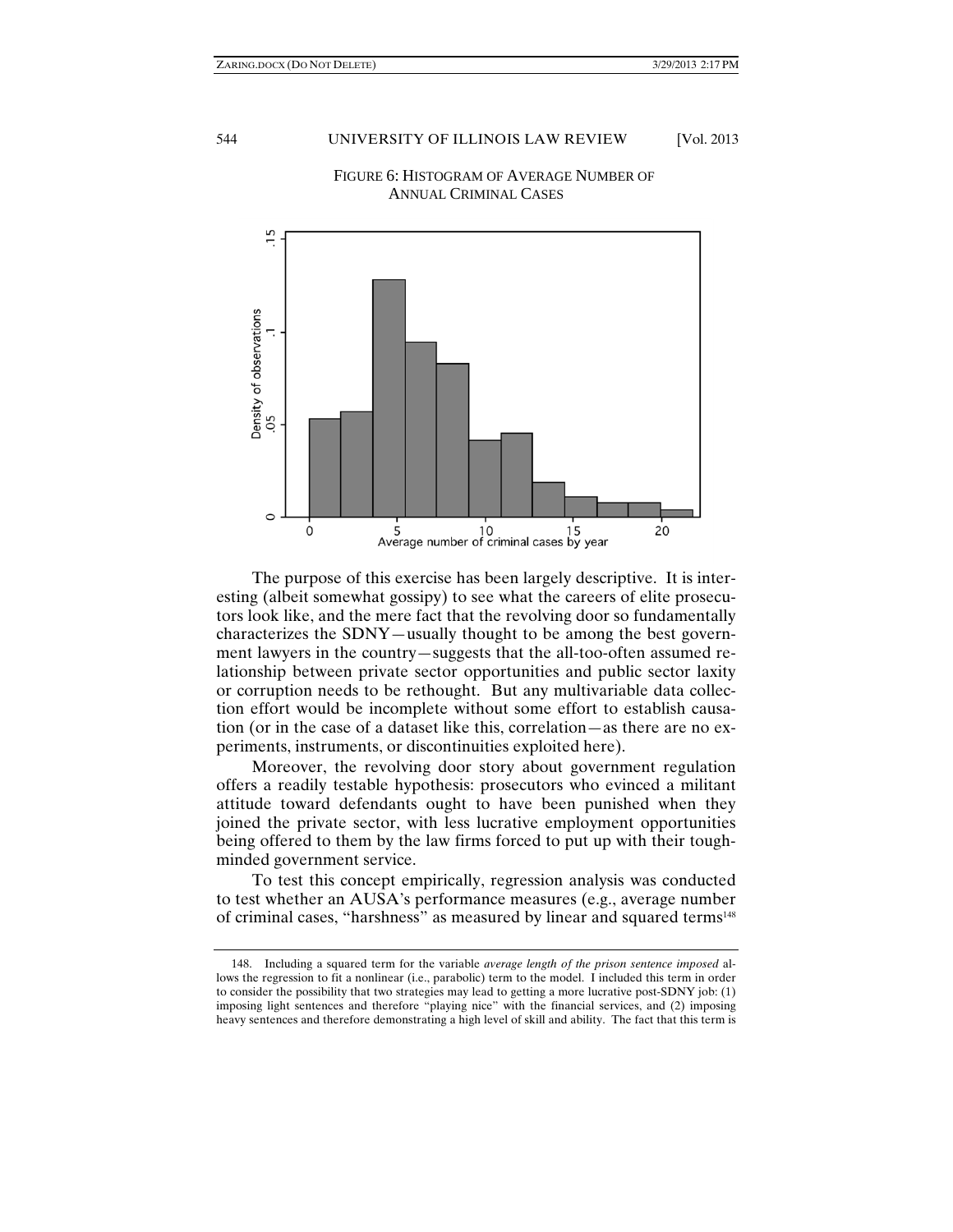of the average number of prison months given out, and mentions in the *New York Law Journal*), controlling for demographic characteristics (ethnicity and gender) predict whether the AUSA will be in the private or governmental sector.

Results using both linear probability and probit regressions suggest that at least three variables are of statistical significance, but none definitively support the sell-out hypothesis. Instead, each are related to the race and gender of the prosecutors—although only one offers a strong finding, and it is related to race, rather than to the revolving door.

Two job-related findings are small and rather contradictory. Each average annual criminal case appears to reduce the probability of an AUSA entering the private sector by  $4\%$  (N=93, p-value < 5%), suggesting that busyness, measured annually, reduces the likelihood of exit, while the number of pleadings mentioned in Westlaw increases the probability of entering the private sector by 3% (N=93, p-value  $<$  1%), suggesting that career-long busyness marginally increases it. But the other work-related measures were uncorrelated with the decision to move to the private sector. It is the demographics that make a difference, hard though it is to parse. Caucasian AUSAs are about 27% more likely to enter the private sector compared to minorities (p-value  $< 1\%$ ). The adjusted R-squared value for this final regression is 27%. The final regression results are robust across a variety of functional forms (e.g., adding polynomial terms of the independent variables). Interaction terms for variables such as gender and ethnicity were also tested but not found to be significant.

An interesting observation is that gender is not important in predicting whether an AUSA enters the private sector, despite the descriptive gender disparities suggested by the work histories of the AUSA in our cohort. In a univariate regression of whether an AUSA enters the private sector predicted by gender, gender is significant (N=101, p-value  $<$  1%) and suggests that males are 21% more likely to enter the private sector. Once an indicator for whether the AUSA is Caucasian is added, however, the significance of gender disappears: only the Caucasian indicator is significant (N=101, p-value  $<$  5%) and suggests that Caucasians are 25% more likely to enter the private sector. The adjusted R-squared for the first regression is 4% and for the second regression is 7%.

As a robustness check, OLS step-wise regressions and decision tree analyses were performed with essentially identical results.<sup>149</sup>

not significant means there is no statistically significant evidence that this is the case.

 <sup>149.</sup> Stepwise regressions might be thought of as regressions in search of a model, as they add variables one at a time, and discard any that do not improve the model. The decision tree approach asked, based on the binary question as to whether the prosecutors that had moved into the private sector by 2010, if any 2001 variables might have helped predict the move. The results were only suggestive (R-squared = 17%). But they are interesting: the best predictor of whether someone would remain in the government between 2001 and 2010, or go into private practice, was gender. Men were much more likely to leave government service than were women, who were split evenly between gov-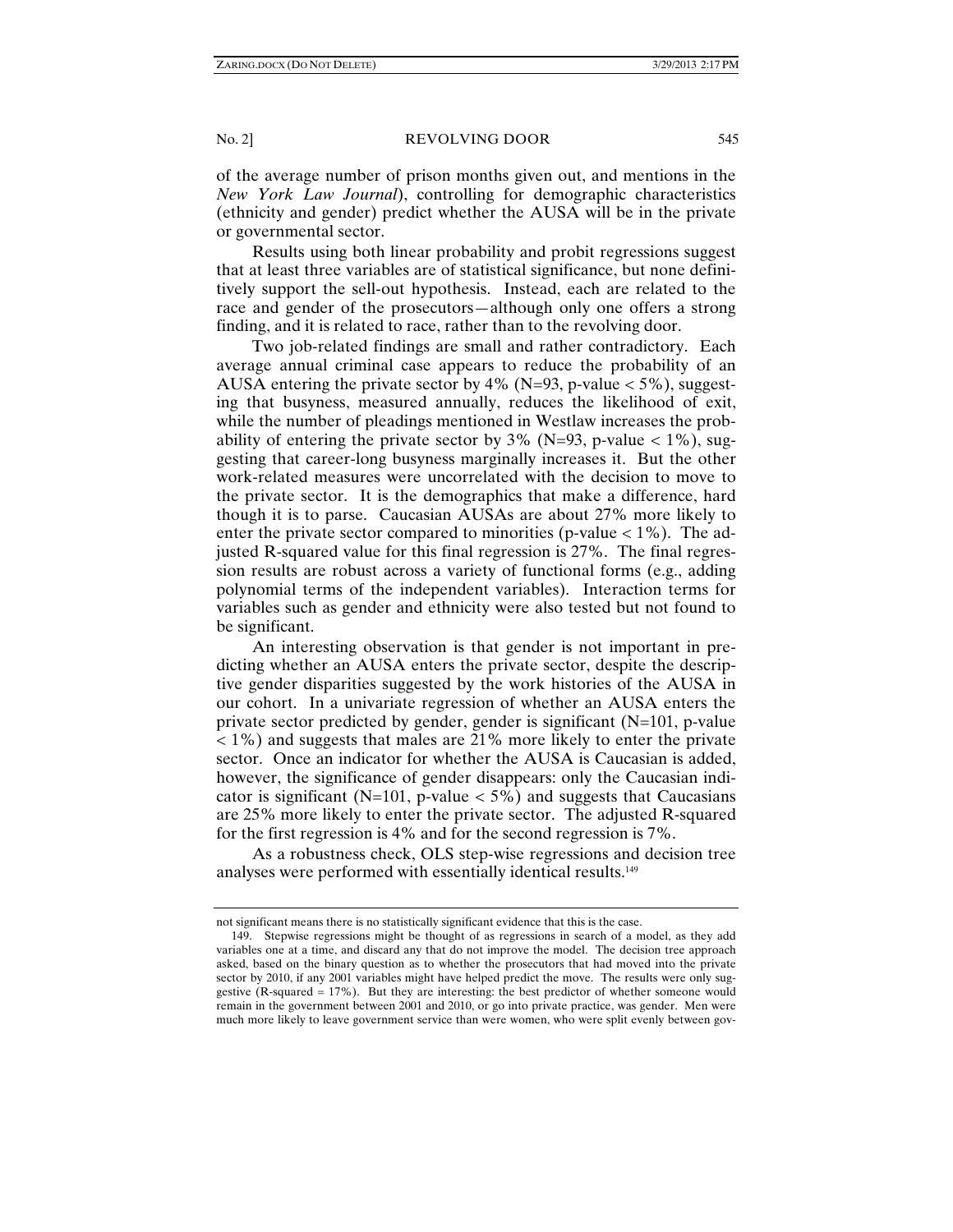These regressions are not definitive, but they do not support the sell-out hypothesis. There is no evidence that a cohort of SDNY prosecutors was rewarded for going lightly on industry, and there are theoretical reasons to think that toughness would be rewarded both within government, and, ultimately, upon the leaving of it.

### V. LEARNING TO LIVE WITH THE REVOLVING DOOR

For those enraptured by capture and public choice theory, the revolving door is the epitome of the problem with regulation and government more generally. But, as we have seen, this case relies on an abstract view of the world.

Moreover, there are positive aspects to the revolving door. The regular rotation of citizens to government posts may have democratic and public spirited advantages that a caste-like bureaucratic system, for which the door would not revolve, would present.

But these are not the only reasons to rethink the drumbeat of criticism of the revolving door, which is why this Article concludes with a call to make peace with the revolving door, rather than to constantly decry it, either through symbolic legislation or econometric analysis. The revolving door makes it easier for more citizens to participate in government, probably promotes law abidingness in the private sector by salting it with former public officials, and broadens the quality of the bureaucratic applicant pool. The alternative—a caste-like professional and permanent bureaucracy—is not unheard of in other countries, but is inconsistent with the current, largely celebrated, U.S. model.

In fact, Cincinnatus, the Roman war hero who repeatedly retired to his farm between bouts of saving the republic, was a favorite government official of the Framers of the Constitution; they deemed George Washington to be their American Cincinnatus.150 The part-time government official is something of a long-cherished U.S. ideal; one that has, to be sure, struggled with the professionalization of the bureaucracy, but that retains its own deep-seated hold on the public, who are regularly presented with, say, political candidates who promise to keep on working as doctors, dentists, or what-have-you, and to live part time in Washington. $151$ 

ernment and private practice in 2010. After gender, the decision tree analysis identified performance variables as helpful, but the performance variables do not tell a particularly clear story. Men who tried a high number of average criminal cases per year were more likely to stay in their government jobs than those who tried less. But women who managed to impose prison sentences longer than six months on their defendants on average—the tough customers—were more likely to turn to private practice than those who imposed lower sentences. The decision tree algorithm suggests that the more important issue for prosecutors deciding whether to enter private practice turned on a factor unrelated to their job performance, though, again, the correlations are only suggestive.

 <sup>150.</sup> *See supra* note 113 and accompanying text.

 <sup>151.</sup> For a discussion of this phenomenon, see Elizabeth Garrett, *Term Limitations and the Myth of the Citizen-Legislator*, 81 CORNELL L. REV. 623 (1996).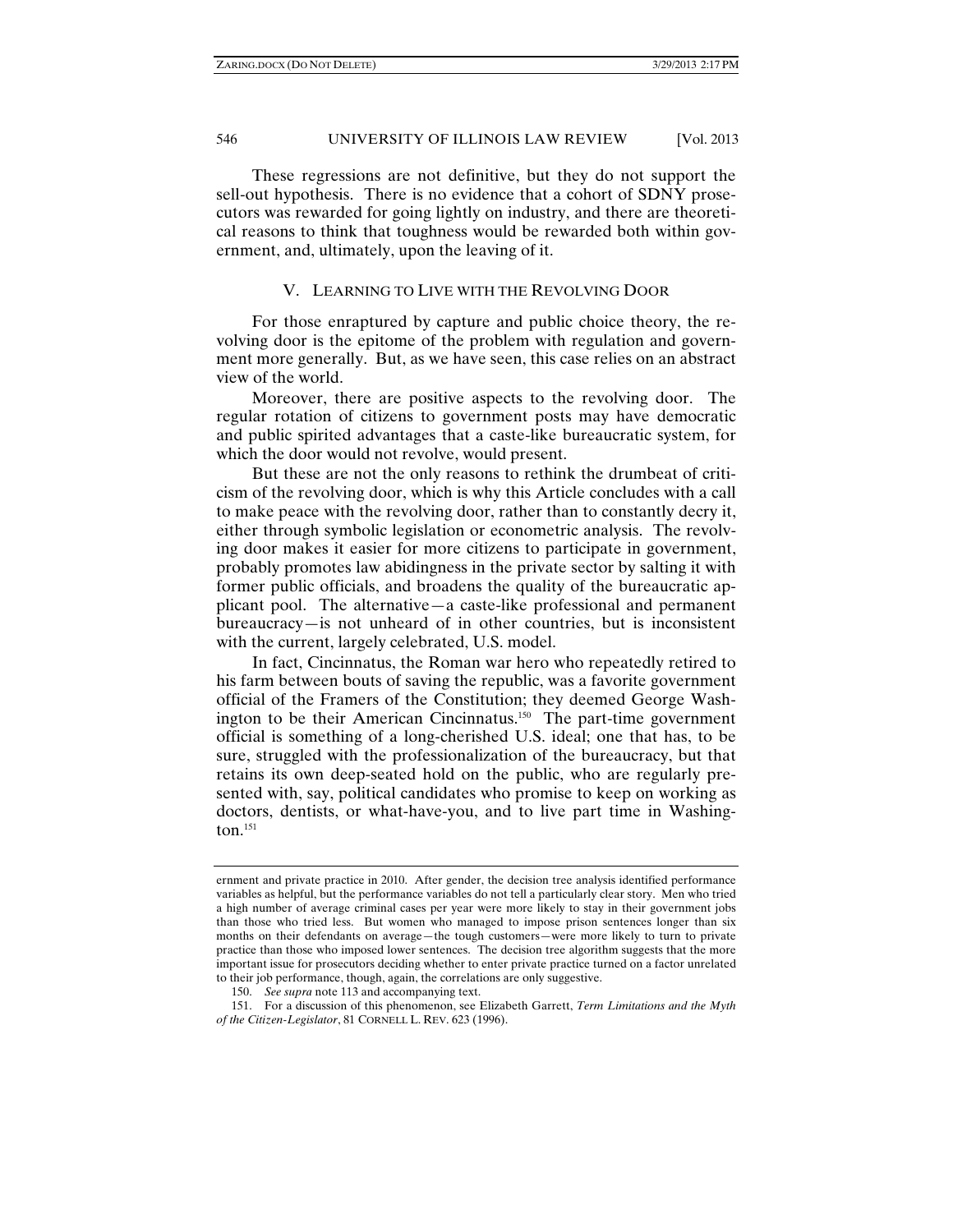Part-time public service, when it means pretending to hold two jobs at once, may appear a bit silly, but when thought of as the sort of careers enjoyed by Washington and Cincinnatus, it becomes a good deal more resonant. Periodic changings of the bureaucratic guard will appeal to anyone interested in ensuring broad—indeed, even democratic—access to the levers of power of both government and governance. And given that the alternative to ensuring that people move into and out of government jobs would require turning government officials into a wholly separate caste entirely apart from, and necessarily unfamiliar with, the private sector, one can see how a revolving door starts to look much better indeed. As Beth Nolan has said, "Citizen governance requires that people move in and out of government."152 The revolving door permits exactly that.

Nor need good-governance types despair over the revolving door, for capture theory works both ways. When government employees leave their jobs and take positions in the private sector, they may eschew the paradigm where they teach their new industrial employers how to evade government regulation and instead adopt a more virtuous one, where they teach their new industrial employers how to comply with government regulation. In this way, the revolving door might not lead to law evasion in the private sector but rather to more law abidingness. In fact, this vision of an instillation of virtue is one of the reasons why the U.S. military devotes so many resources to training their allies in the developing world; it is accordingly not a benefit with which the government is unfamiliar.153 And in addition to those lawyers who leave prosecutors' offices to counsel their clients at law firms and represent them before the government, there are some who are hired by business to, at least potentially, assist in the process of implementing regulations. For example, the fifteen AUSAs who left the SDNY to move in house overwhelmingly held positions as compliance officials in their new firms. It is possible that these compliance officers spend most of their time working on regulatory evasion. But it is more likely that at least some of their work is devoted to preventing their employers from engaging in the sorts of criminal activities that they prosecuted in the past.

Edward Glaeser and his co-authors have concluded that the complex interplay between federal and state officials deciding where to bring drug cases is designed in part to help prosecutors "further their careers, in both the private and the public sector. For example, prosecutors may seek to try 'high profile' criminals . . . to develop their legal skills and

 <sup>152.</sup> Beth Nolan, *Public Interest, Private Income: Conflicts and Control Limits on the Outside Income of Government Officials*, 87 NW. U. L. REV. 57, 84 (1992).

 <sup>153.</sup> The Departments of Defense and State file an annual report listing various of these benefits. U.S. DEP'T OF DEFENSE & U.S. DEP'T OF STATE, FOREIGN MILITARY TRAINING IN FISCAL YEARS 2009 AND 2010 JOINT REPORT TO CONGRESS, *available at* http://www.state.gov/documents/ organization/155982.pdf.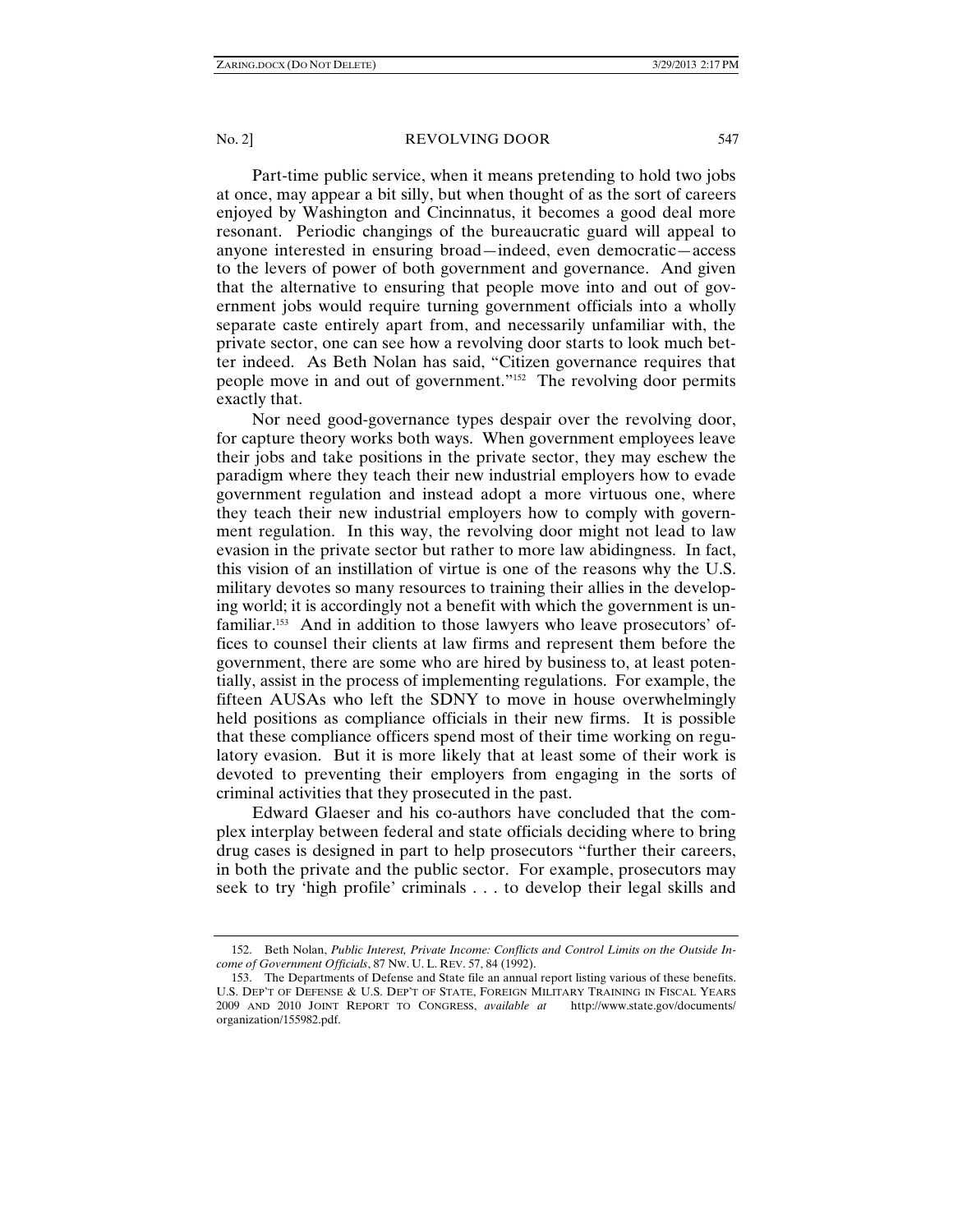connections in the private sector . . . ."154 Richard Boylan and Cheryl Long studied the career outcomes of a nationwide sample of federal prosecutors and concluded that "lawyers seek nonprofit employment . . . to obtain [in part] experience valuable in the private sector."155 And Shivaram Rajgopal and his co-authors have found that SEC enforcement officials are unharmed by the revolving door.156 There are, accordingly, reasons to believe that even public choice enthusiasts might be able to find reasons why the revolving door need not doom law enforcement to ineffectualism.

Finally, the prospect of private-sector riches may improve the quality of the applicant pool for government work. Indeed, this concern led James Landis to worry about imposing revolving door restrictions on the New Deal SEC.<sup>157</sup> One can easily imagine, for example, that the prosecutors in the SDNY who currently enjoy the revolving door model have better resumes than they would if the position was a lifetime appointment without the possibility of parole. Instead, the fact that almost all of them can, and a majority of these prosecutors do, leave government employment for lucrative opportunities in the private sector makes the government job all the more appealing. In turn, that can attract a broader array of candidates. Indeed, the mere fact that a high-quality office like the SDNY USAO has obtained its lofty reputation compared to other government outfits, while participating exuberantly in the revolving door, suggests that those who claim corruption whenever the possibility of private-sector exit for public employees is available need to think a bit more carefully about which public-sector employees are being corrupted—and whether the revolving door is more of an oversimplification than it needs to be, and more often a propaganda tool than it should be.

# **CONCLUSION**

As we have seen, it is an article of faith among many that government employees are motivated by their future employment prospects elsewhere. That simple, intuitive idea has made the revolving door theory one of the building blocks of the rational choice critique of regulation.

 <sup>154.</sup> Glaeser et al., *supra* note 61, at 261.

 <sup>155.</sup> Richard T. Boylan & Cheryl X. Long, *Salaries, Plea Rates, and the Career Objectives of Federal Prosecutors*, 48 J.L. & ECON. 627, 629 (2005). Boylan concluded in another study that the chief federal prosecutors in every judicial district maximized their incomes by maximizing the length of prison sentences imposed on defendants. *See* Richard T. Boylan, *What Do Prosecutors Maximize? Evidence from the Careers of U*.*S*. *Attorneys*, 7 AM. L. & ECON. REV. 379, 379 (2005); *see also* Rebecca Hollander-Blumoff, *Getting to "Guilty": Plea Bargaining as Negotiation*, 2 HARV. NEGOT. L. REV. 115 (1997) (also proffering the human capital accumulation hypothesis for the decision to join the government).

 <sup>156.</sup> Rajgopal et al., *supra* note 77, at 5 ("The existence of revolving doors that allow capable lawyers to work at the SEC before they move to other opportunities is not detrimental to the SEC's enforcement efforts.").

 <sup>157.</sup> *See supra* note 12 and accompanying text (Landis told Frankfurter that without implementing such a regulation, the agency's mission would be compromised).